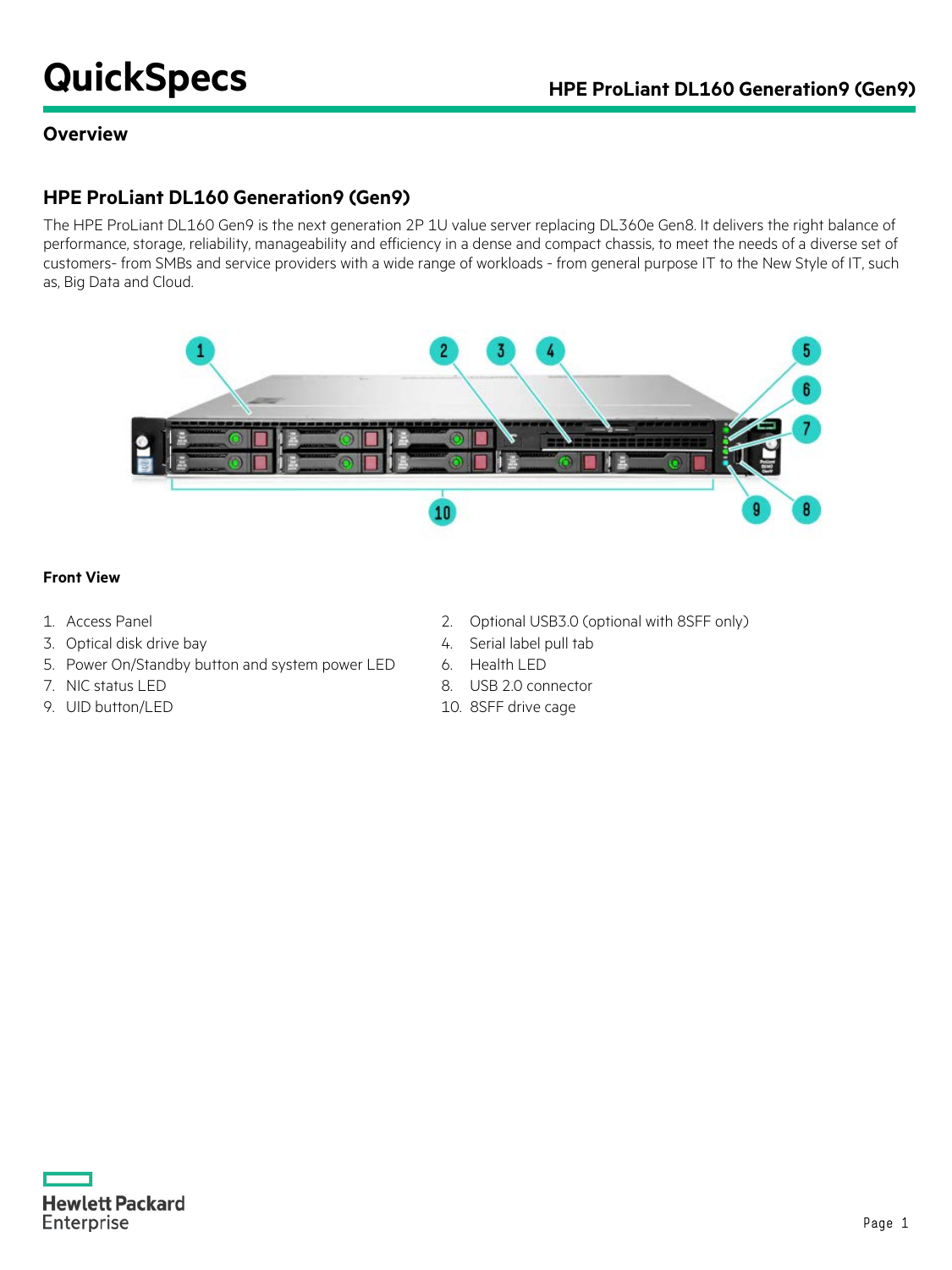#### **Overview**



#### **Rear View**

- 1. PCIe3 slot 1 (primary, associated with processor 1) 2. PCIe3 slot 2 (primary, associated with processor 1)
- 3. PCIe3 slot 3 (secondary, associated with processor 2) 4. Power supply 1 bay
- 5. Power supply 1 Power Connector (Optional) 6. Power supply 1 LED (Optional)
- 
- 
- 
- 
- 
- 
- 
- 7. Power supply 2 bay **8. Power supply 2 power connector**
- 9. Power Supply 2 LED 10. Embedded 2x1GbE network adapter
- 11. Unit ID LED 12. Video Connector
- 13. USB3.0 connectors 14. Dedicated iLO connector (optional)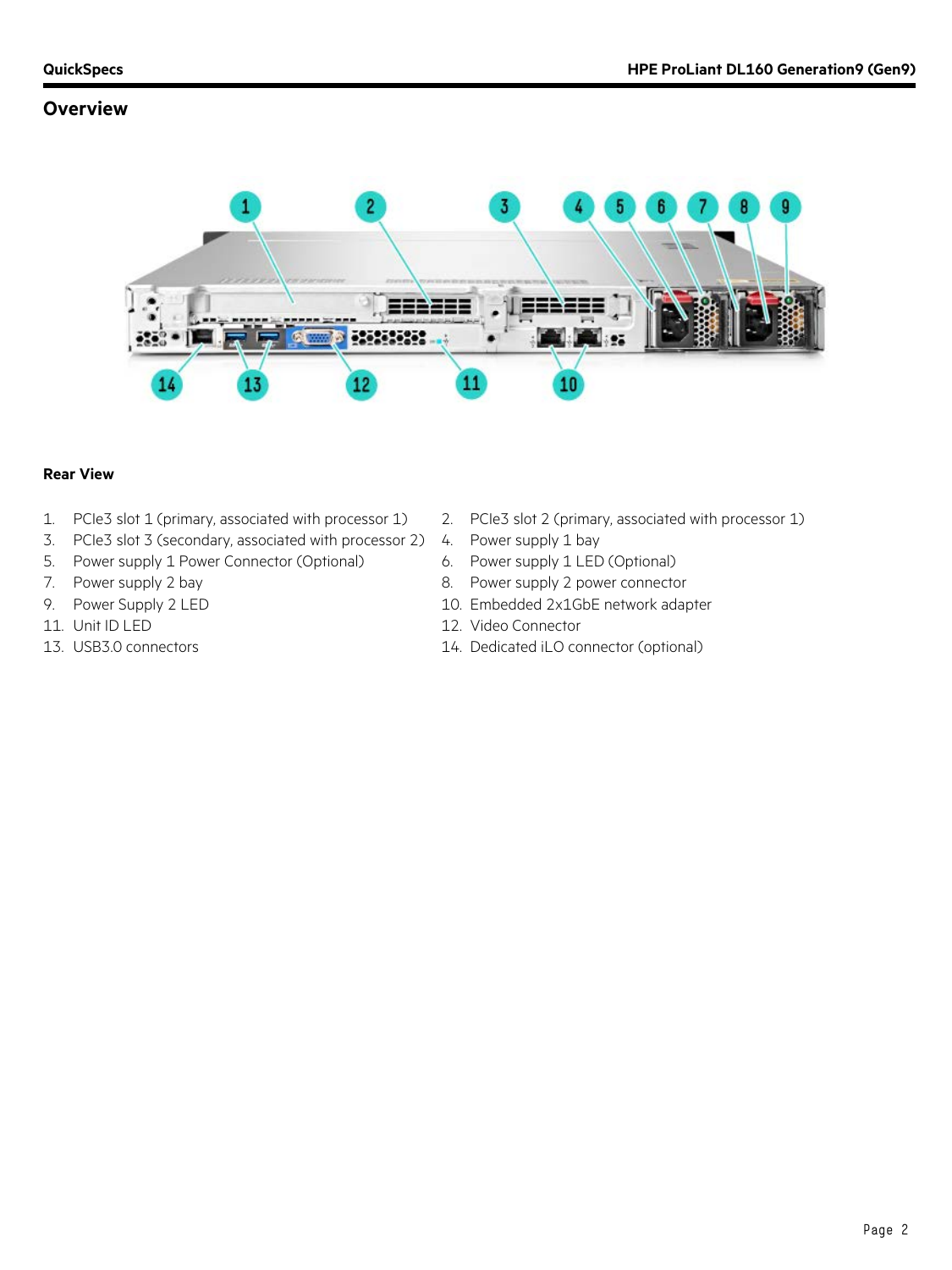#### **Overview**



#### **Internal View**

- 1. Hot Swappable fans (up to 7) 2. Processor heat sinks (processors with HPE Smart Sockets placed
- 
- **NOTE:** RPS (with one module) shown in the picture above.
- 
- 9. Primary PCIe riser (2 PCIe3 slots associated with CPU1)
- 
- below heat sinks) 3. HPE Smart Storage Battery (optional) 4. DDR4 DIMM slots (up to 16). Shown fully populated in 16 Slots (8 per Processor)
- 5. Entry level power supply bay (1x900W shown) 6. Connector for secondary PCIe riser (associated with CPU2)
	- 8. HPE Smart Array P440 controller (optional)
- 7. Embedded 2x1GbE network adapter 10. Dedicated iLO module connector (optional)
	- 12. Internal SATA ports (one for ODD and another one reserved)
- 11. MicroSD card slot 14. Embedded B140i SATA controller (2x SATA ports for up to eight drives)
- 13. Internal USB 3.0 connector

#### **What's New**

• Support for ClearOS – an easy to use OS with an application marketplace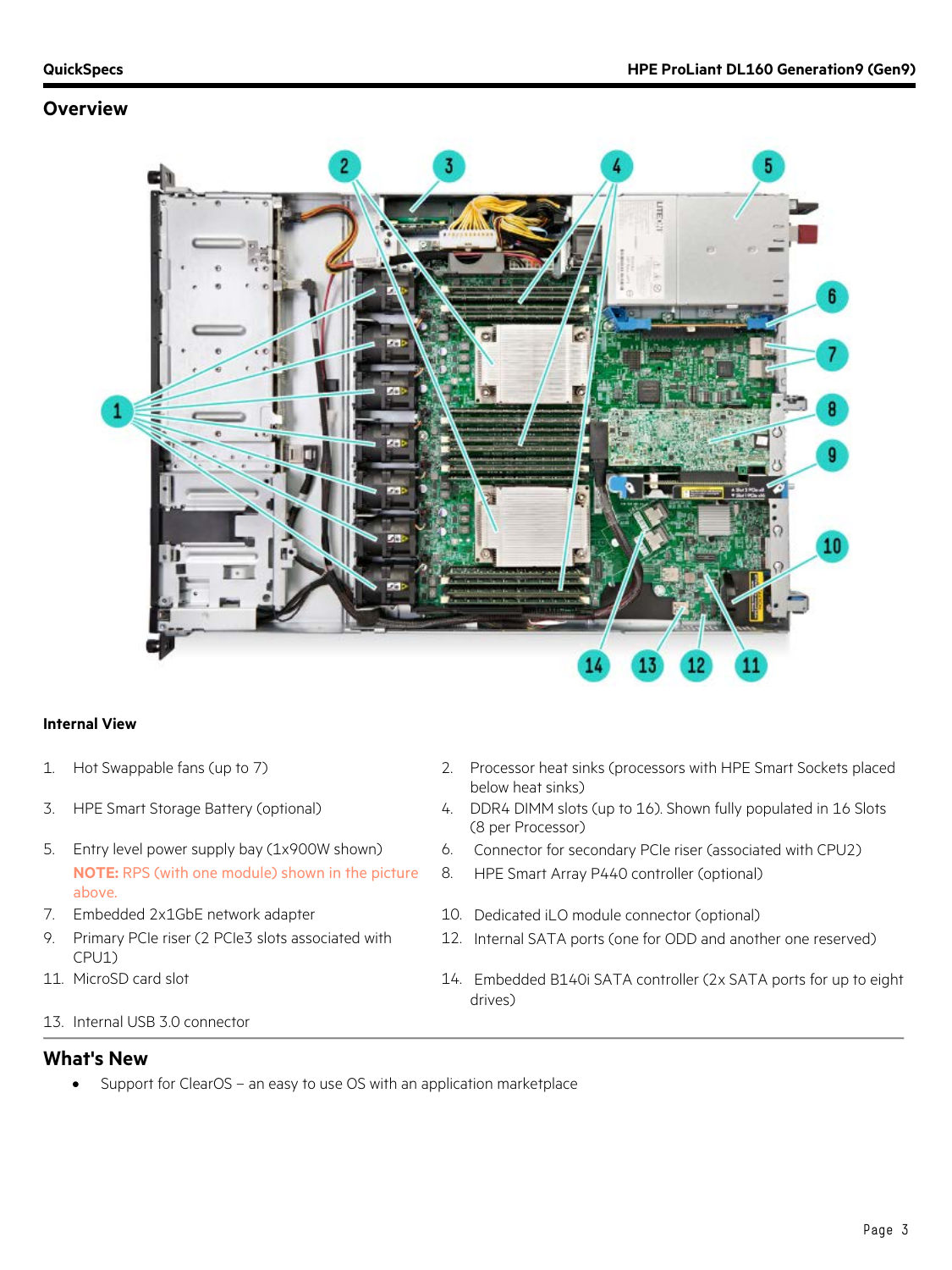$\mathbf{r}$ 

| <b>Processor</b><br>Up to two of the | Model     | <b>CPU</b>          | Cores | L3 Cache | <b>Power</b> | QPI        | <b>DDR4 Hz</b> |
|--------------------------------------|-----------|---------------------|-------|----------|--------------|------------|----------------|
| following depending<br>on model      | E5-2660v3 | treauency<br>2.6GHz | 10    | 25MB     | 105W         | $9.6$ GT/s | 2133           |
|                                      | E5-2650v3 | 2.3GHz              | 10    | 25MB     | 105W         | $9.6$ GT/s | 2133           |

E5-2650Lv3 1.8GHz 12 30MB 65W 9.6GT/s 2133 E5-2640v3 | 2.6GHz | 8 | 20MB | 90W | 8.0GT/s | 1866

**NOTE:** For more information regarding Intel Xeon processors, please see the following **<http://www.intel.com/xeon>**.

|                                                              | E5-2630v3                                                                                                                                                                                                                                     | 2.4GHz    | 8        | 20MB                        | 85W  | 8.0GT/s                                                            | 1866 |
|--------------------------------------------------------------|-----------------------------------------------------------------------------------------------------------------------------------------------------------------------------------------------------------------------------------------------|-----------|----------|-----------------------------|------|--------------------------------------------------------------------|------|
|                                                              | E5-2630Lv3                                                                                                                                                                                                                                    | 1.8GHz    | 8        | 20MB                        | 55W  | 8.0GT/s                                                            | 1866 |
|                                                              | E5-2623v3                                                                                                                                                                                                                                     | 3.0GHz    | 4        | 10MB                        | 105W | 8.0GT/s                                                            | 1866 |
|                                                              | E5-2620v3                                                                                                                                                                                                                                     | 2.4GHz    | 6        | 15MB                        | 85W  | 8.0GT/s                                                            | 1866 |
|                                                              | E5-2609v3                                                                                                                                                                                                                                     | 1.9GHz    | 6        | 15MB                        | 85W  | 6.4GT/s                                                            | 1600 |
|                                                              | E5-2603v3                                                                                                                                                                                                                                     | 1.6GHz    | 6        | 15MB                        | 85W  | 6.4GT/s                                                            | 1600 |
|                                                              | E5-2695v4                                                                                                                                                                                                                                     | $2.1$ GHz | 18       | 45MB                        | 120W | 9.6GT/s                                                            | 2400 |
|                                                              | E5-2683v4                                                                                                                                                                                                                                     | $2.1$ GHz | 16       | 40MB                        | 120W | $9.6$ GT/s                                                         | 2400 |
|                                                              | E5-2680v4                                                                                                                                                                                                                                     | 2.4GHz    | 14       | 35MB                        | 120W | $9.6$ GT/s                                                         | 2400 |
|                                                              | E5-2660v4                                                                                                                                                                                                                                     | 2.0GHz    | 14       | 35MB                        | 105W | $9.6$ GT/s                                                         | 2400 |
|                                                              | E5-2650v4                                                                                                                                                                                                                                     | 2.2GHz    | 12       | 30MB                        | 105W | 9.6GT/s                                                            | 2400 |
|                                                              | E5-2650Lv4                                                                                                                                                                                                                                    | 1.7GHz    | 14       | 35MB                        | 65W  | $9.6$ GT/s                                                         | 2400 |
|                                                              | E5-2640v4                                                                                                                                                                                                                                     | $2.4$ GHz | 10       | 25MB                        | 90W  | 8.0GT/s                                                            | 2133 |
|                                                              | E5-2630v4                                                                                                                                                                                                                                     | 2.2GHz    | 10       | 25MB                        | 85W  | 8.0GT/s                                                            | 2133 |
|                                                              | E5-2630Lv4                                                                                                                                                                                                                                    | 1.8GHz    | 10       | 25MB                        | 55W  | 8.0GT/s                                                            | 2133 |
|                                                              | E5-2623v4                                                                                                                                                                                                                                     | $2.6$ GHz | 4        | 10MB                        | 85W  | 8.0GT/s                                                            | 2133 |
|                                                              | E5-2620v4                                                                                                                                                                                                                                     | $2.1$ GHz | 8        | 20MB                        | 85W  | 8.0GT/s                                                            | 2133 |
|                                                              | E5-2609v4                                                                                                                                                                                                                                     | 1.7GHz    | $8\,$    | 20MB                        | 85W  | 6.4GT/s                                                            | 1866 |
|                                                              | E5-2603v4                                                                                                                                                                                                                                     | 1.7GHz    | 6        | 15MB                        | 85W  | 6.4GT/s                                                            | 1866 |
| <b>Chipset</b><br>One of the following<br>depending on model | Intel® C610 Series Chipset<br>Intel® E5-2600v3 Processor Family<br>Intel® E5-2600v4 Processor Family<br>NOTE: For more information regarding Intel® chipsets, please see the following URL:<br>http://www.intel.com/products/server/chipsets/ |           |          |                             |      |                                                                    |      |
| On System<br><b>Management</b><br><b>Chipset</b>             | HPE iLO (Firmware HPE iLO4 2.0 or later) 2GB NAND<br>NOTE: Read and learn more in the <i>iLO QuickSpecs</i> .                                                                                                                                 |           |          |                             |      |                                                                    |      |
| Memory<br>One of the following<br>depending on model         | Type:<br><b>HPE SmartMemory</b><br>DDR4 Registered (RDIMM) or Load Reduced (LRDIMM)                                                                                                                                                           |           |          |                             |      |                                                                    |      |
|                                                              | <b>DIMM Slots Available</b>                                                                                                                                                                                                                   | 16        | channel) |                             |      | (8 DIMM slots per processor, 4 channels per processor, 2 DIMMs per |      |
|                                                              | Maximum Capacity<br>(LRDIMM)                                                                                                                                                                                                                  | 1TB       |          | (16 x 64GB LRDIMM @2400MHz) |      |                                                                    |      |
|                                                              | Maximum Capacity<br>(RDIMM)                                                                                                                                                                                                                   | 512GB     |          | (16 x 32GB RDIMM @2400MHz)  |      |                                                                    |      |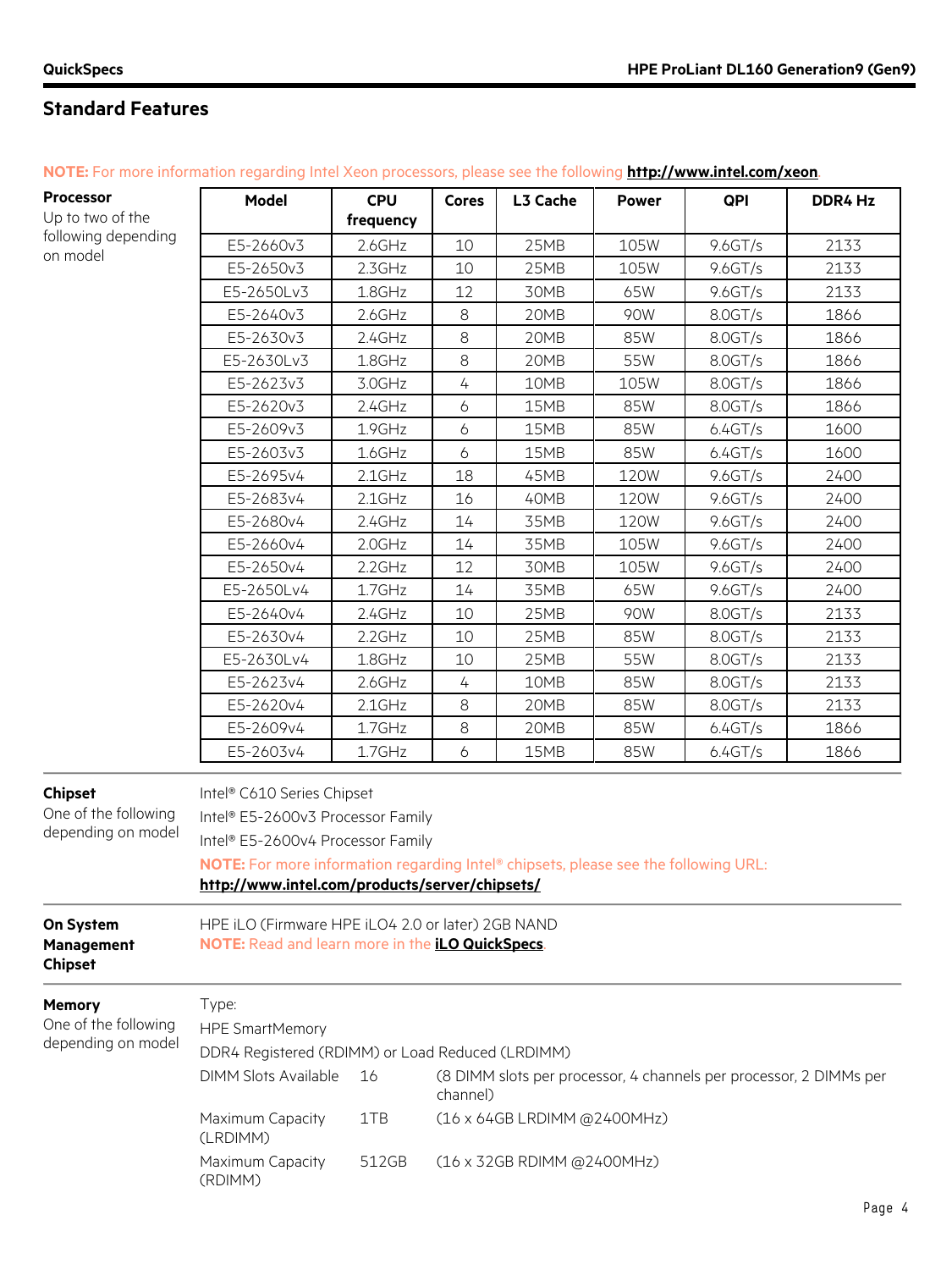| <b>Memory Protection</b><br>One of the following<br>depending on model | Advanced ECC   | Advanced ECC uses single device data correction to detect and correct single and<br>all multibit error that occurs within a single DRAM chip.                                                          |
|------------------------------------------------------------------------|----------------|--------------------------------------------------------------------------------------------------------------------------------------------------------------------------------------------------------|
|                                                                        | Online Spare   | Memory online spare mode detects a rank that is degrading and switches<br>operation to the spare rank.                                                                                                 |
|                                                                        | Mirroring mode | Memory mirroring inter-socket stores a copy of memory with dynamic failover in<br>case of failure. Once a DIMM in a mirrored set is detected as failed, the mirror<br>failover uses its mirrored DIMM. |

**Network Controller** HPE Ethernet 1Gb 2-Port 361i Adapter

| <b>Expansion Slots</b>                            |                                                                                                                               |                                                                    |                            |                                                                                 |                                                                                                  |                                                                                                 |  |  |
|---------------------------------------------------|-------------------------------------------------------------------------------------------------------------------------------|--------------------------------------------------------------------|----------------------------|---------------------------------------------------------------------------------|--------------------------------------------------------------------------------------------------|-------------------------------------------------------------------------------------------------|--|--|
| CPU1 PCIe riser slots                             | <b>Expansion</b><br>Slots #                                                                                                   | <b>Technology</b>                                                  | <b>Bus</b><br>Width        | Connector<br>Width                                                              | <b>Form Factor</b>                                                                               | <b>Notes</b>                                                                                    |  |  |
|                                                   | $\mathbf 1$                                                                                                                   | <b>PCIe 3.0</b>                                                    | x16                        | x16                                                                             | Full-height, half-<br>length slot                                                                | Processor 1                                                                                     |  |  |
|                                                   | $\overline{2}$                                                                                                                | <b>PCIe 3.0</b>                                                    | x8                         | x8                                                                              | Low profile slot                                                                                 | Processor 1                                                                                     |  |  |
|                                                   |                                                                                                                               |                                                                    |                            |                                                                                 | NOTE: Bus Width data indicates the number of physical electrical lanes running to the connector. |                                                                                                 |  |  |
| CPU 1 FlexibleLOM<br>riser slots                  | <b>Expansion</b><br>Slots #                                                                                                   | <b>Technology</b>                                                  | <b>Bus</b><br><b>Width</b> | <b>Connector</b><br><b>Width</b>                                                | <b>Form Factor</b>                                                                               | <b>Notes</b>                                                                                    |  |  |
|                                                   | $\mathbf 1$                                                                                                                   | Flexible LOM                                                       | x8                         | x8                                                                              | Flexible LOM                                                                                     | Processor 1 (can only<br>be used for<br>FlexibleLOMs)                                           |  |  |
|                                                   | 2                                                                                                                             | <b>PCIe 3.0</b>                                                    | x8                         | x8                                                                              | Low profile slot                                                                                 | Processor 1                                                                                     |  |  |
|                                                   |                                                                                                                               | <b>NOTE:</b> This riser is mandatory for installing FlexibleLOMs.  |                            |                                                                                 |                                                                                                  |                                                                                                 |  |  |
| CPU2 riser PCIe slots                             | <b>Expansion</b><br>Slots #                                                                                                   | <b>Technology</b>                                                  | <b>Bus</b><br>Width        | <b>Connector</b><br>Width                                                       | <b>Form Factor</b>                                                                               | <b>Notes</b>                                                                                    |  |  |
|                                                   | 3                                                                                                                             | <b>PCIe 3.0</b>                                                    | x16                        | x16                                                                             | Low profile slot                                                                                 | Processor 2                                                                                     |  |  |
|                                                   | NOTE: When populating slots on CPU2 riser, second processor must be installed.                                                |                                                                    |                            |                                                                                 |                                                                                                  |                                                                                                 |  |  |
|                                                   |                                                                                                                               |                                                                    |                            |                                                                                 | NOTE: Only one of the CPU1 PCIe risers can be selected in any given configuration.               |                                                                                                 |  |  |
|                                                   |                                                                                                                               | NOTE: One of the CPU 1 risers is mandatory for all configurations. |                            |                                                                                 |                                                                                                  |                                                                                                 |  |  |
| <b>Storage Controller</b><br>One of the following | <b>Entry Models</b>                                                                                                           |                                                                    |                            | HPE Dynamic Smart Array B140i Controller<br>HPE H240 FIO Smart Host Bus Adapter |                                                                                                  |                                                                                                 |  |  |
| depending on model                                | <b>Base Models</b>                                                                                                            |                                                                    |                            | HPE H240 FIO Smart Host Bus Adapter                                             |                                                                                                  |                                                                                                 |  |  |
|                                                   | Performance Models<br>HPE Smart Array P440/4G Controller                                                                      |                                                                    |                            |                                                                                 |                                                                                                  |                                                                                                 |  |  |
|                                                   | NOTE: B140i provides support for up to 8 SATA drives, data transmission speeds up to 6Gb/s and                                |                                                                    |                            |                                                                                 |                                                                                                  |                                                                                                 |  |  |
|                                                   | supports RAID 0, 1 & 5.                                                                                                       |                                                                    |                            |                                                                                 |                                                                                                  |                                                                                                 |  |  |
|                                                   | NOTE: H240 provides support for up to 8 SAS/SATA drives, data transmission speeds up to 12Gb/s<br>and supports RAID 0, 1 & 5. |                                                                    |                            |                                                                                 |                                                                                                  |                                                                                                 |  |  |
|                                                   |                                                                                                                               |                                                                    |                            |                                                                                 |                                                                                                  | NOTE: P440 provides support for up to 8 SAS/SATA drives, data transmission speeds up to 12Gb/s. |  |  |
|                                                   |                                                                                                                               |                                                                    |                            |                                                                                 |                                                                                                  |                                                                                                 |  |  |
| <b>Internal Storage</b>                           | Optical Drive                                                                                                                 |                                                                    | Optional: DVD-ROM, DVD-RW  |                                                                                 |                                                                                                  |                                                                                                 |  |  |
| <b>Devices</b>                                    | <b>Hard Drives</b>                                                                                                            |                                                                    | None ship standard         |                                                                                 |                                                                                                  |                                                                                                 |  |  |
| One of the following                              | Hard Drive Bays                                                                                                               |                                                                    |                            | 4 LFF drive bays total with Optical bay                                         |                                                                                                  |                                                                                                 |  |  |
| depending on model                                | 8 SFF drive bays total with Optical Bay                                                                                       |                                                                    |                            |                                                                                 |                                                                                                  |                                                                                                 |  |  |

**NOTE:** HPE ProLiant DL160 Gen9 server offers both SFF and LFF versions.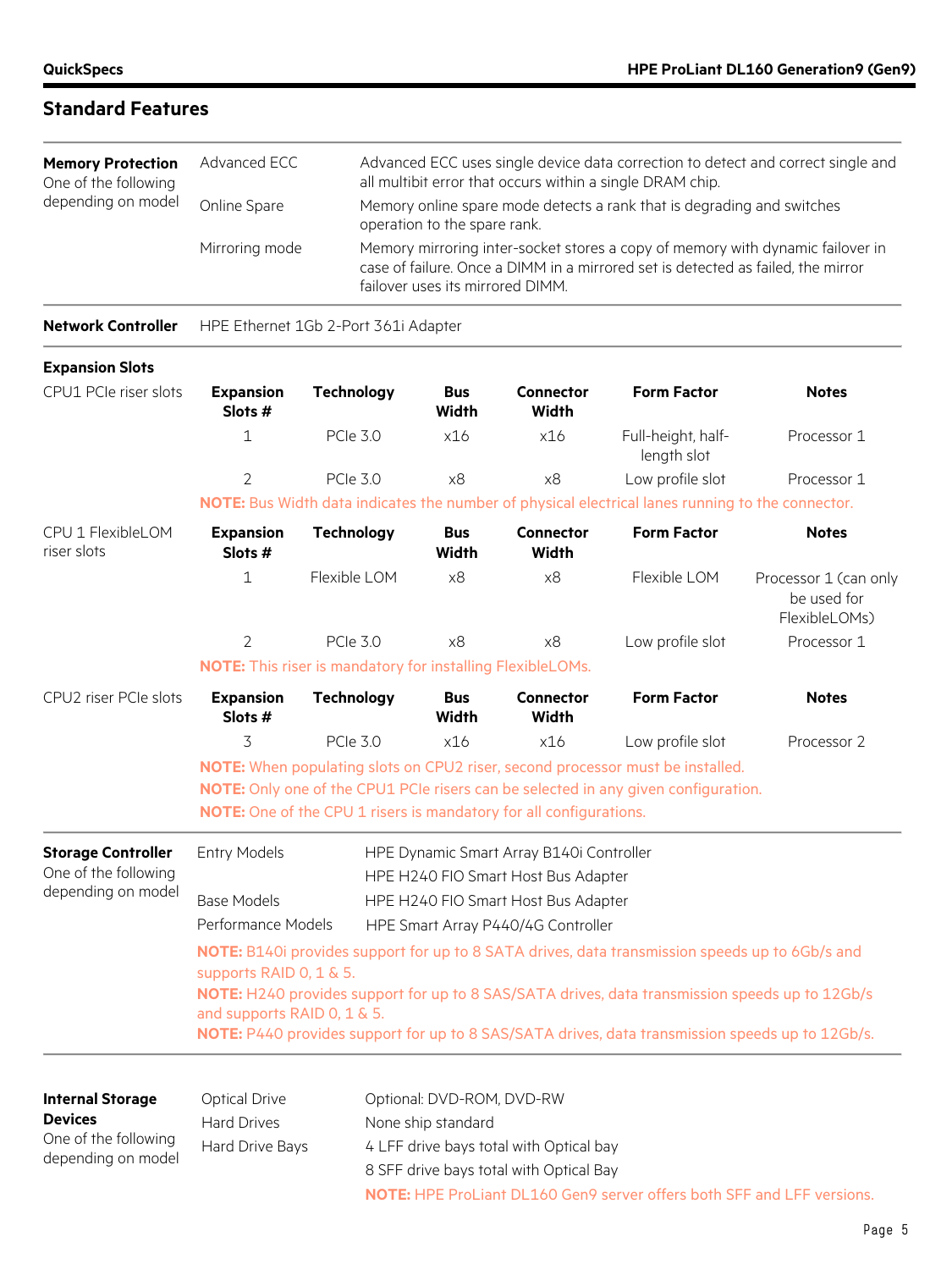|                                                                   |                                                                                                                                                                                                                                                              |                 | The Optical Drive bay is available with both models.<br>NOTE: Drive cage changes are not supported.<br>replacement HDD blanks for their server. | NOTE: All Pre-configured Models come populated with some hard drive blanks<br>installed. Should the customer need additional hard drive blanks, they can<br>order more using either HPE SFF Gen9 Hard Drive Blank Kit or (666987-B21)<br>or HPE LFF Gen9 Hard Drive Blank Kit (666986-B21). These part numbers for<br>single HDD blanks below are also provided should the customer require                                                                                                                                      |  |  |  |
|-------------------------------------------------------------------|--------------------------------------------------------------------------------------------------------------------------------------------------------------------------------------------------------------------------------------------------------------|-----------------|-------------------------------------------------------------------------------------------------------------------------------------------------|----------------------------------------------------------------------------------------------------------------------------------------------------------------------------------------------------------------------------------------------------------------------------------------------------------------------------------------------------------------------------------------------------------------------------------------------------------------------------------------------------------------------------------|--|--|--|
| <b>Maximum Internal</b>                                           |                                                                                                                                                                                                                                                              | <b>CAPACITY</b> | <b>CONFIGURATION</b>                                                                                                                            |                                                                                                                                                                                                                                                                                                                                                                                                                                                                                                                                  |  |  |  |
| <b>Storage</b>                                                    | Hot Plug SFF SAS                                                                                                                                                                                                                                             | 16.0TB          | $8 \times 2TB$                                                                                                                                  |                                                                                                                                                                                                                                                                                                                                                                                                                                                                                                                                  |  |  |  |
| One of the following<br>depending on model                        | Hot Plug SFF SATA                                                                                                                                                                                                                                            | 16.0TB          | $8 \times 2TB$                                                                                                                                  |                                                                                                                                                                                                                                                                                                                                                                                                                                                                                                                                  |  |  |  |
|                                                                   | Hot Plug LFF SAS                                                                                                                                                                                                                                             | 40.0TB          | $4 \times 10TB$                                                                                                                                 |                                                                                                                                                                                                                                                                                                                                                                                                                                                                                                                                  |  |  |  |
|                                                                   | Hot Plug LFF SATA                                                                                                                                                                                                                                            | 40.0TB          | $4 \times 10TB$                                                                                                                                 |                                                                                                                                                                                                                                                                                                                                                                                                                                                                                                                                  |  |  |  |
|                                                                   | Hot Plug SFF SAS SSD                                                                                                                                                                                                                                         | 30.72TB         | 8 x 3.84TB                                                                                                                                      |                                                                                                                                                                                                                                                                                                                                                                                                                                                                                                                                  |  |  |  |
|                                                                   | Hot Plug SFF SATA SSD                                                                                                                                                                                                                                        | 30.72TB         | 8 x 3.84TB                                                                                                                                      |                                                                                                                                                                                                                                                                                                                                                                                                                                                                                                                                  |  |  |  |
|                                                                   | Hot Plug LFF SATA SSD                                                                                                                                                                                                                                        | 15.36TB         | 4 x 3.84TB                                                                                                                                      |                                                                                                                                                                                                                                                                                                                                                                                                                                                                                                                                  |  |  |  |
|                                                                   | Non Hot Plug LFF SATA                                                                                                                                                                                                                                        | 16TB            | $4 \times 4TB$                                                                                                                                  |                                                                                                                                                                                                                                                                                                                                                                                                                                                                                                                                  |  |  |  |
| <b>Power Supply</b><br>One of the following<br>depending on model | HPE 550W FIO Power Supply<br>HPE 900W Redundant Power Supply                                                                                                                                                                                                 |                 |                                                                                                                                                 |                                                                                                                                                                                                                                                                                                                                                                                                                                                                                                                                  |  |  |  |
|                                                                   | Looking for high-efficiency power solutions at an entry-level price for your ProLiant Gen9 Essential Server?<br>HPE Entry-Level Power Supplies offer an optimized set of features with options for both redundant and<br>non-redundant power configurations. |                 |                                                                                                                                                 |                                                                                                                                                                                                                                                                                                                                                                                                                                                                                                                                  |  |  |  |
|                                                                   | The HPE 550W FIO Power Supply offers Silver-certified 80 Plus power efficiency (up to 89%) with an<br>optimized set of features for non-redundant power configurations.                                                                                      |                 |                                                                                                                                                 |                                                                                                                                                                                                                                                                                                                                                                                                                                                                                                                                  |  |  |  |
|                                                                   | replacement.                                                                                                                                                                                                                                                 |                 |                                                                                                                                                 | The HPE 900W AC 240VDC Power Input Module with Power Backplane can be configured to support<br>power redundancy in ProLiant servers that offer only a single power supply bay, providing additional<br>protection against power loss. With an 80 Plus Gold power efficiency rating (up to 92%), this power option<br>helps to reduce operating expenses while protecting against trapped power capacity in the data center.<br>Hot-plug AC power input modules allow for better serviceability with fast and easy deployment and |  |  |  |
| <b>System Fans</b>                                                |                                                                                                                                                                                                                                                              |                 | Non-redundant                                                                                                                                   | Redundant                                                                                                                                                                                                                                                                                                                                                                                                                                                                                                                        |  |  |  |
| One of the following                                              | 1P model                                                                                                                                                                                                                                                     |                 | 3 fans                                                                                                                                          | 4 fans                                                                                                                                                                                                                                                                                                                                                                                                                                                                                                                           |  |  |  |
| depending on model                                                |                                                                                                                                                                                                                                                              |                 | Non-redundant                                                                                                                                   | Redundant                                                                                                                                                                                                                                                                                                                                                                                                                                                                                                                        |  |  |  |
|                                                                   | 2P model                                                                                                                                                                                                                                                     |                 | 6 fans                                                                                                                                          | 7 fans                                                                                                                                                                                                                                                                                                                                                                                                                                                                                                                           |  |  |  |
|                                                                   | NOTE: Redundant fan option kit (PN: 725587-B21) can be bought separately if redundancy is required<br>with 1P or 2P configurations.                                                                                                                          |                 |                                                                                                                                                 |                                                                                                                                                                                                                                                                                                                                                                                                                                                                                                                                  |  |  |  |
|                                                                   |                                                                                                                                                                                                                                                              |                 |                                                                                                                                                 | NOTE: Additional fans required with 2P configurations are included in "-B21" processor option kits.                                                                                                                                                                                                                                                                                                                                                                                                                              |  |  |  |
| <b>Interfaces</b>                                                 | Video                                                                                                                                                                                                                                                        |                 | 1 (Vaux Support)                                                                                                                                |                                                                                                                                                                                                                                                                                                                                                                                                                                                                                                                                  |  |  |  |
|                                                                   | <b>LOM Network Ports</b>                                                                                                                                                                                                                                     |                 | 2x1GbE network ports                                                                                                                            |                                                                                                                                                                                                                                                                                                                                                                                                                                                                                                                                  |  |  |  |
|                                                                   | HPE iLO Remote Management<br>Network Port                                                                                                                                                                                                                    |                 | 1 GbE (Optional)                                                                                                                                |                                                                                                                                                                                                                                                                                                                                                                                                                                                                                                                                  |  |  |  |
|                                                                   | <b>USB</b>                                                                                                                                                                                                                                                   |                 | 4 USB ports (standard); 1 (optional)<br>Rear: 2xUSB 3.0                                                                                         | Front: 1xUSB 2.0 std; 1xUSB3.0 optional (with 8SFF models only)                                                                                                                                                                                                                                                                                                                                                                                                                                                                  |  |  |  |
|                                                                   |                                                                                                                                                                                                                                                              |                 |                                                                                                                                                 | Page 6                                                                                                                                                                                                                                                                                                                                                                                                                                                                                                                           |  |  |  |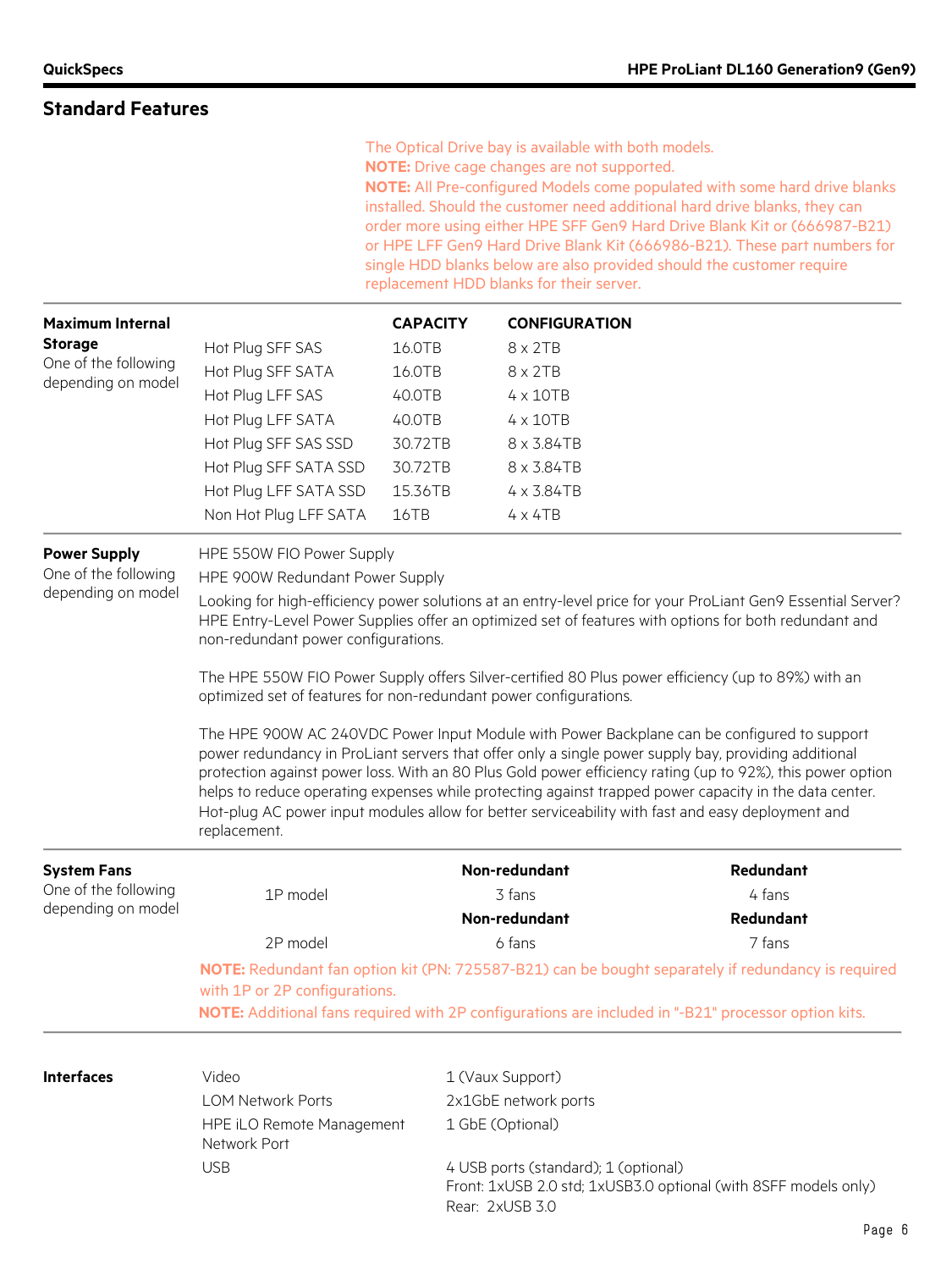|                                                        | Internal: 1xUSB 3.0                                                                                                                                                                                                                                                                                                                |  |  |  |  |  |
|--------------------------------------------------------|------------------------------------------------------------------------------------------------------------------------------------------------------------------------------------------------------------------------------------------------------------------------------------------------------------------------------------|--|--|--|--|--|
|                                                        | Micro SD Slot<br>1 Micro SD                                                                                                                                                                                                                                                                                                        |  |  |  |  |  |
|                                                        | NOTE: The SD slot is not a hot-pluggable device. Customers should not attempt to plug an SD card into                                                                                                                                                                                                                              |  |  |  |  |  |
|                                                        | the SD slot while the server is powered.                                                                                                                                                                                                                                                                                           |  |  |  |  |  |
| <b>Operating Systems</b>                               | <b>Microsoft Windows Server</b>                                                                                                                                                                                                                                                                                                    |  |  |  |  |  |
| and Virtualization                                     | <b>Red Hat Enterprise Linux (RHEL)</b>                                                                                                                                                                                                                                                                                             |  |  |  |  |  |
| <b>Software Support for</b><br><b>ProLiant Servers</b> | <b>SUSE Linux Enterprise Server (SLES)</b>                                                                                                                                                                                                                                                                                         |  |  |  |  |  |
|                                                        | <b>VMware</b>                                                                                                                                                                                                                                                                                                                      |  |  |  |  |  |
|                                                        | <b>ClearOS</b>                                                                                                                                                                                                                                                                                                                     |  |  |  |  |  |
|                                                        | <b>NOTE:</b> ClearOS allows you to build a fully functional server that is just right for you at no upfront cost.<br>It is available via CTO preload, Intelligent Provisioning or via download. For more information on<br>ClearOS, please visit http://www.hpe.com/servers/clearos.                                               |  |  |  |  |  |
|                                                        | NOTE: For more information on the Hewlett Packard Enterprise Certified and Supported ProLiant<br>Servers for OS and Virtualization Software and latest listing of software drivers available for your                                                                                                                              |  |  |  |  |  |
|                                                        | server, please visit our Support Matrix at: http://www.hpe.com/info/ossupport and our driver<br>download page.                                                                                                                                                                                                                     |  |  |  |  |  |
| <b>Upgradeability</b><br>One of the following          | Upgradeable to 2 processors (36 Cores)<br>NOTE: Processor upgrade from E5-2600v3 to E5-2600v4 is supported for processors up to 105W.                                                                                                                                                                                              |  |  |  |  |  |
| depending on model                                     | Up to 16 DIMM slots available<br>NOTE: To take advantage of DIMMs 9-16, second processor must be installed.                                                                                                                                                                                                                        |  |  |  |  |  |
|                                                        | FlexibleLOM slot for 1GbE or 10GbE or QDR/FDR InfiniBand Networking Options                                                                                                                                                                                                                                                        |  |  |  |  |  |
|                                                        | Optional 2nd CPU riser slot (x16, low profile)                                                                                                                                                                                                                                                                                     |  |  |  |  |  |
|                                                        | NOTE: 2nd CPU must be installed if this riser is configured.                                                                                                                                                                                                                                                                       |  |  |  |  |  |
|                                                        | Up to 8 SFF Hard Drive Bays; or 4 LFF Hard Drive Bays                                                                                                                                                                                                                                                                              |  |  |  |  |  |
|                                                        | Redundant Power Supply                                                                                                                                                                                                                                                                                                             |  |  |  |  |  |
|                                                        | Redundant Fan                                                                                                                                                                                                                                                                                                                      |  |  |  |  |  |
|                                                        | Optical Drive Bay (8 SFF/4 LFF)                                                                                                                                                                                                                                                                                                    |  |  |  |  |  |
| <b>Industry Standard</b>                               | ACPI 2.0b Compliant                                                                                                                                                                                                                                                                                                                |  |  |  |  |  |
| <b>Compliance</b>                                      | PCle 3.0 Compliant                                                                                                                                                                                                                                                                                                                 |  |  |  |  |  |
|                                                        | PXE Support                                                                                                                                                                                                                                                                                                                        |  |  |  |  |  |
|                                                        | <b>WOL Support</b>                                                                                                                                                                                                                                                                                                                 |  |  |  |  |  |
|                                                        | Microsoft® Logo certifications                                                                                                                                                                                                                                                                                                     |  |  |  |  |  |
|                                                        | USB 3.0 Support                                                                                                                                                                                                                                                                                                                    |  |  |  |  |  |
|                                                        | <b>ASHRAE A3</b>                                                                                                                                                                                                                                                                                                                   |  |  |  |  |  |
|                                                        | <b>NOTE:</b> Supports A3 extended ambient temperature.                                                                                                                                                                                                                                                                             |  |  |  |  |  |
|                                                        | NOTE: Refer to technical specifications section for more details.                                                                                                                                                                                                                                                                  |  |  |  |  |  |
|                                                        |                                                                                                                                                                                                                                                                                                                                    |  |  |  |  |  |
| <b>Graphics</b>                                        | Integrated Matrox G200eH2 video standard<br>1280 x 1024 (32 bpp)                                                                                                                                                                                                                                                                   |  |  |  |  |  |
|                                                        | 1920 x 1200 (16 bpp)<br>$\bullet$                                                                                                                                                                                                                                                                                                  |  |  |  |  |  |
| <b>HPE Server</b><br><b>UEFI/Legacy ROM</b>            | Unified Extensible Firmware Interface (UEFI) is an industry standard that provides better manageability<br>and more secured configuration than the legacy ROM while interacting with your server at boot time. HPE<br>ProLiant Gen9 platform defaults to UEFI and can be factory or field configured for Legacy BIOS Boot<br>Mode. |  |  |  |  |  |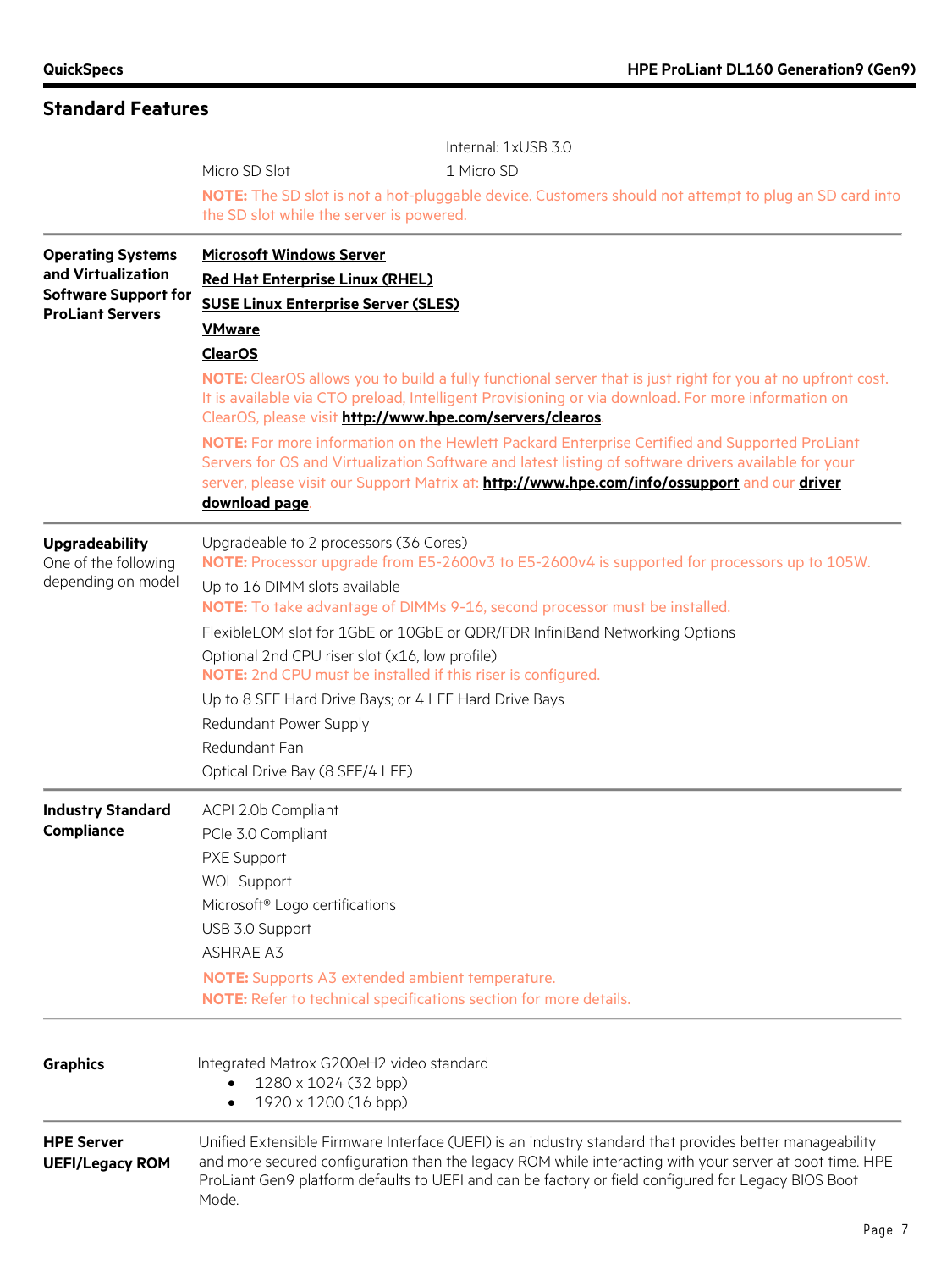**NOTE:** The UEFI System Utilities function is analogous to the HPE ROM-Based Setup Utility (RBSU) of legacy BIOS. For more information, please visit **<http://www.hpe.com/servers/uefi>**.

UEFI enables numerous new capabilities specific to HPE ProLiant servers such as:

- Secure Boot
- Operating system specific functionality
- Support for > 2.2 TB (using GPT) boot drives
- USB 3.0 Stack
- Embedded UEFI Shell
- Mass Configuration Deployment Tool using RESTful API for iLO 4
- PXE boot support for IPv6 networks
- Boot support for option cards that only support a UEFI option ROM
- Network Stack configurations

**NOTE:** For UEFI Boot Mode, boot environment and OS image installations should be configured properly to support UEFI. **NOTE:** UEFI FIO Setting (758959-B22) can be selected to configure the system in Legacy mode in the factory for your HPE ProLiant Gen9 Server.

| <b>Form Factor</b><br>One of the following<br>depending on model | 1U Rack form factor<br>8SFF and 4LFF version:<br>1.7" (4.3cm) Height x 17.1" (43.5cm) Width x 23.9" (60.8cm) Length |                                                                                                                                                                                                                           |  |  |
|------------------------------------------------------------------|---------------------------------------------------------------------------------------------------------------------|---------------------------------------------------------------------------------------------------------------------------------------------------------------------------------------------------------------------------|--|--|
| <b>Embedded</b><br><b>Management</b>                             | <b>HPE Integrated</b><br>Lights-Out<br>(HPE iLO)                                                                    | Monitor your servers for ongoing management, service alerting, reporting and remote<br>management with HPE iLO. Learn more at <b>http://www.hpe.com/info/ilo</b> .                                                        |  |  |
|                                                                  | <b>UEFI</b>                                                                                                         | Configure and boot your servers securely with industry standard Unified Extensible<br>Firmware Interface (UEFI). Learn more at http://www.hpe.com/servers/uefi.                                                           |  |  |
|                                                                  | <b>RESTful API</b>                                                                                                  | RESTful API for iLO 4 is Redfish 1.0 conformance for simplified server management<br>such as configuration and maintenance tasks based on modern industry<br>standards. Learn more at http://www.hpe.com/info/restfulapi. |  |  |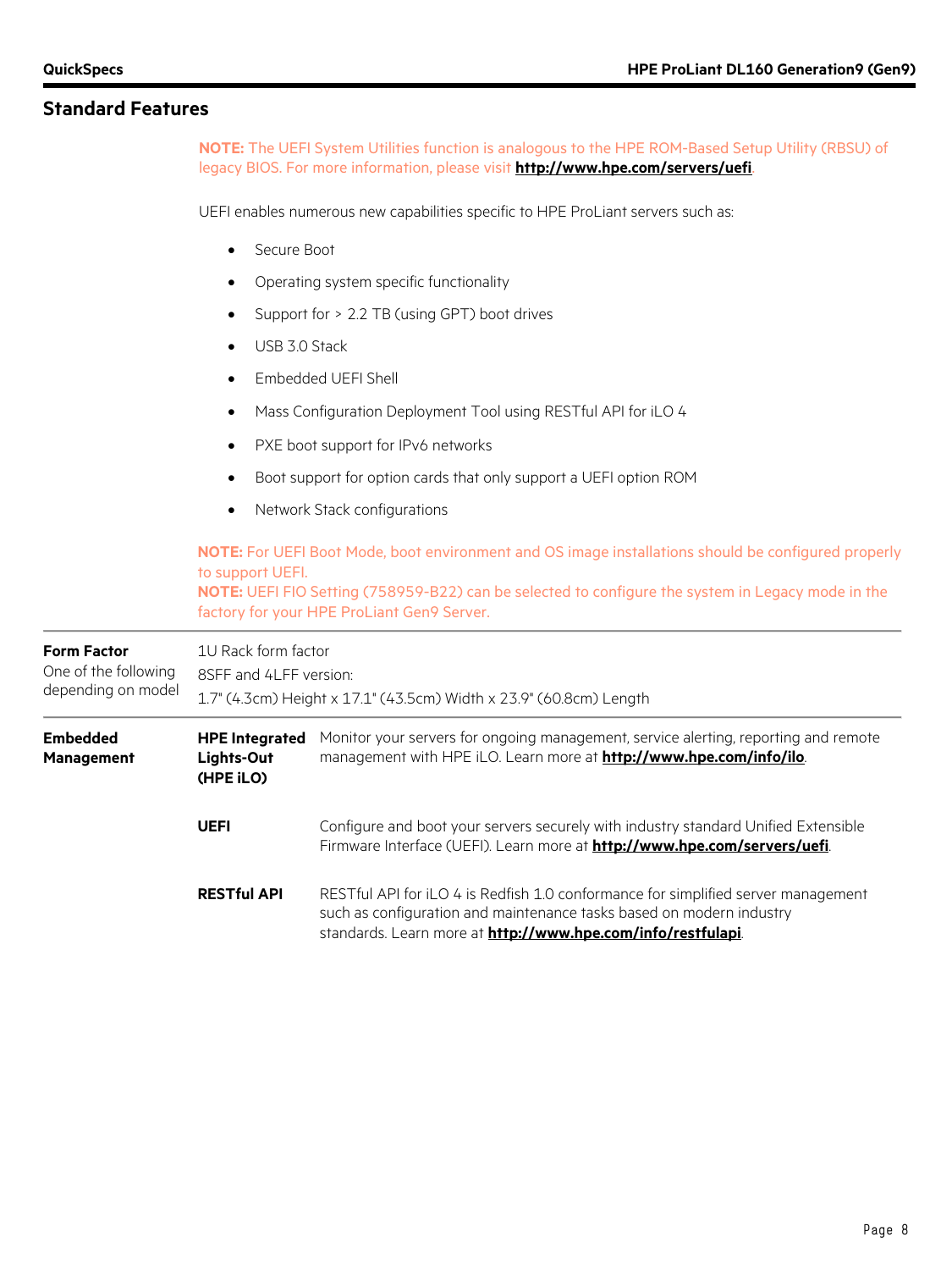#### **Standard Features Intelligent Provisioning** Hassle free server and OS provisioning for 1 or few servers with Intelligent Provisioning. Learn more at **<http://www.hpe.com/servers/intelligentprovisioning>**. **Embedded**  Remote Support Online direct connect or HPE Insight Remote Support, allows HPE ProLiant servers to The Hewlett Packard Enterprise embedded remote support, when used with Insight transmit hardware events directly to Hewlett Packard Enterprise or a Hewlett Packard Enterprise Authorized Partner for automated phone home support. Learn more at **<http://www.hpe.com/info/insightonline/explore>**. **Server utilities Smart Update** Optimize firmware and driver updates with Smart Update solutions including Smart Update Manager (SUM) and Service Pack for ProLiant (SPP). Learn more at **<http://www.hpe.com/servers/smartupdatemanager>**. **HPE Systems**  Insight Manager Integrity Servers, and also provides you with basic support for non-HPE servers. **(HPE SIM)** HPE SIM allows you to monitor the health of your HPE ProLiant Servers and HPE HPE SIM also integrates with Smart Update Manager to provide quick and seamless firmware updates. Learn more at **<http://www.hpe.com/servers/hpsim>**. **Scripting Tool Kit and Windows PowerShell** Provision 1 to many servers using your own scripts to discover and deploy them with Scripting Tool Kit (STK) for Windows and Linux or Scripting Tools for Windows PowerShell. Learn more at **<http://www.hpe.com/servers/proliant/stk>** or **<http://www.hpe.com/servers/powershell>**. **RESTful Interface Tool** RESTful Interface tool is a scripting tool to provision using RESTful API for iLO 4 to discover and deploy servers at scale. Learn more at **<http://www.hpe.com/info/resttool>**. HPE iLO Mobile Enables the ability to access, deploy, and manage your server anytime from anywhere **Application** from select smartphones and mobile devices. For additional information please visit: **<http://www.hpe.com/info/ilo/mobileapp>**. **HPE Insight Online** HPE Insight Online, available at no additional cost as part of your Hewlett Packard Enterprise warranty or contractual support agreement with Hewlett Packard Enterprise, is a personalized dashboard for simplified tracking of IT operations and support information from anywhere, anytime. Learn more at **[http://www.hpe.com/info/insightonline/explore](http://www.hpe.com/info/insightonline/exploreo)**. **Security** Power-on password Serial interface control Administrator's password TPM 2.0 TPM 2.0 **NOTE:** TPM 1.2 is not upgradable to TPM 2.0. UEFI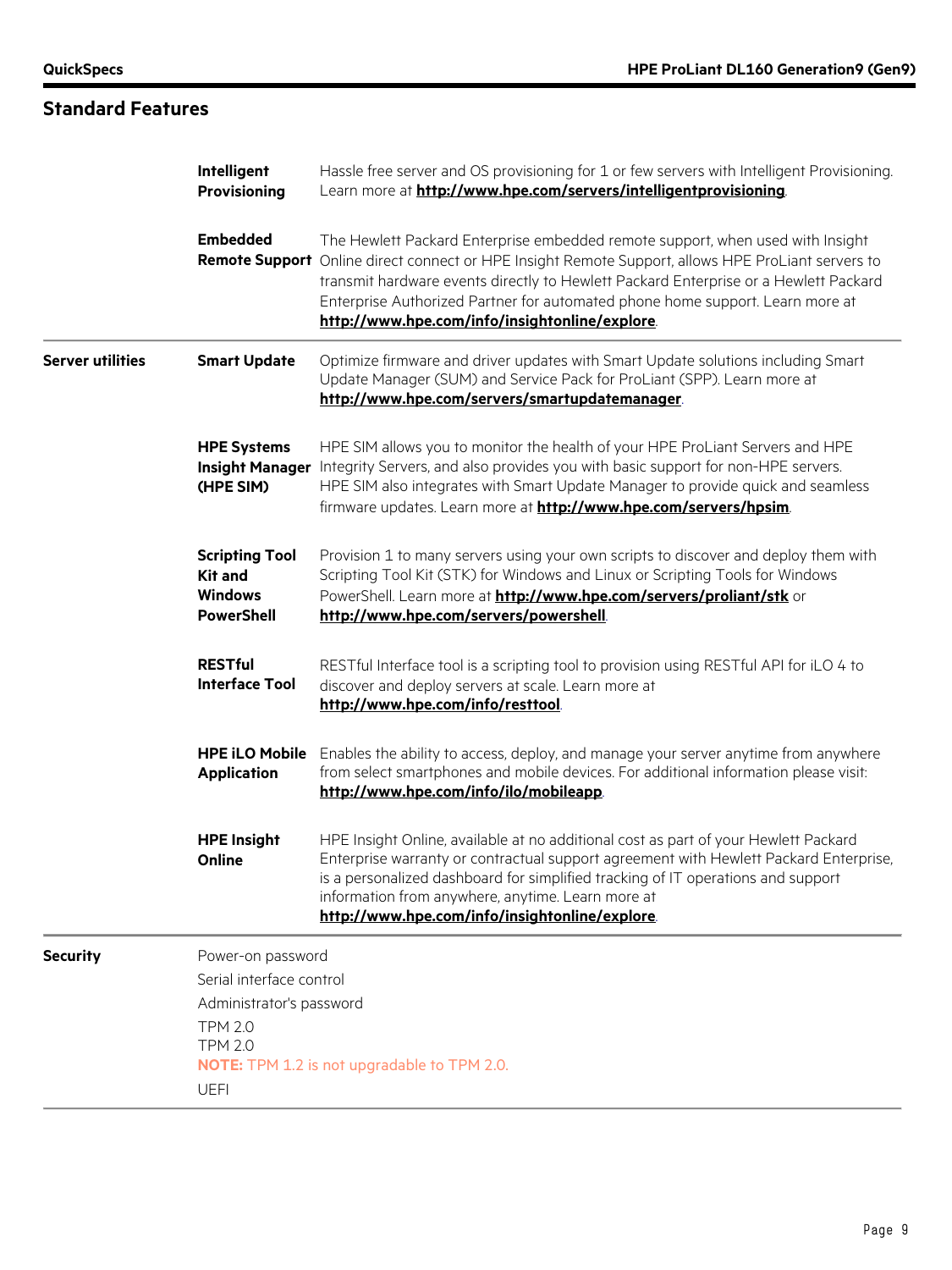**Warranty** This product is covered by a global limited warranty and supported by HPE Services and a worldwide network of HPE Authorized Channel Partners resellers. Hardware diagnostic support and repair is available for three years from date of purchase. Support for software and initial setup is available for 90 days from date of purchase. Enhancements to warranty services are available through HPE Pointnext operational services or customized service agreements. Hard drives have either a one year or three year warranty; refer to the specific hard drive QuickSpecs for details.

**NOTE:** Server Warranty includes 3-Year Parts, 1-Year Labor, 1-Year Onsite support with next business day response. Warranty repairs may be accomplished through the use of Customer Self Repair (CSR) parts. These parts fall into two categories: 1) Mandatory CSR parts are designed for easy replacement. A travel and labor charge will result when customers decline to replace a Mandatory CSR part; 2) Optional CSR parts are also designed for easy replacement but may involve added complexity. Customers may choose to have Hewlett Packard Enterprise replace Optional CSR parts at no charge. Additional information regarding worldwide limited warranty and technical support is available at:

**<http://h17007.www1.hpe.com/us/en/enterprise/servers/warranty/>**.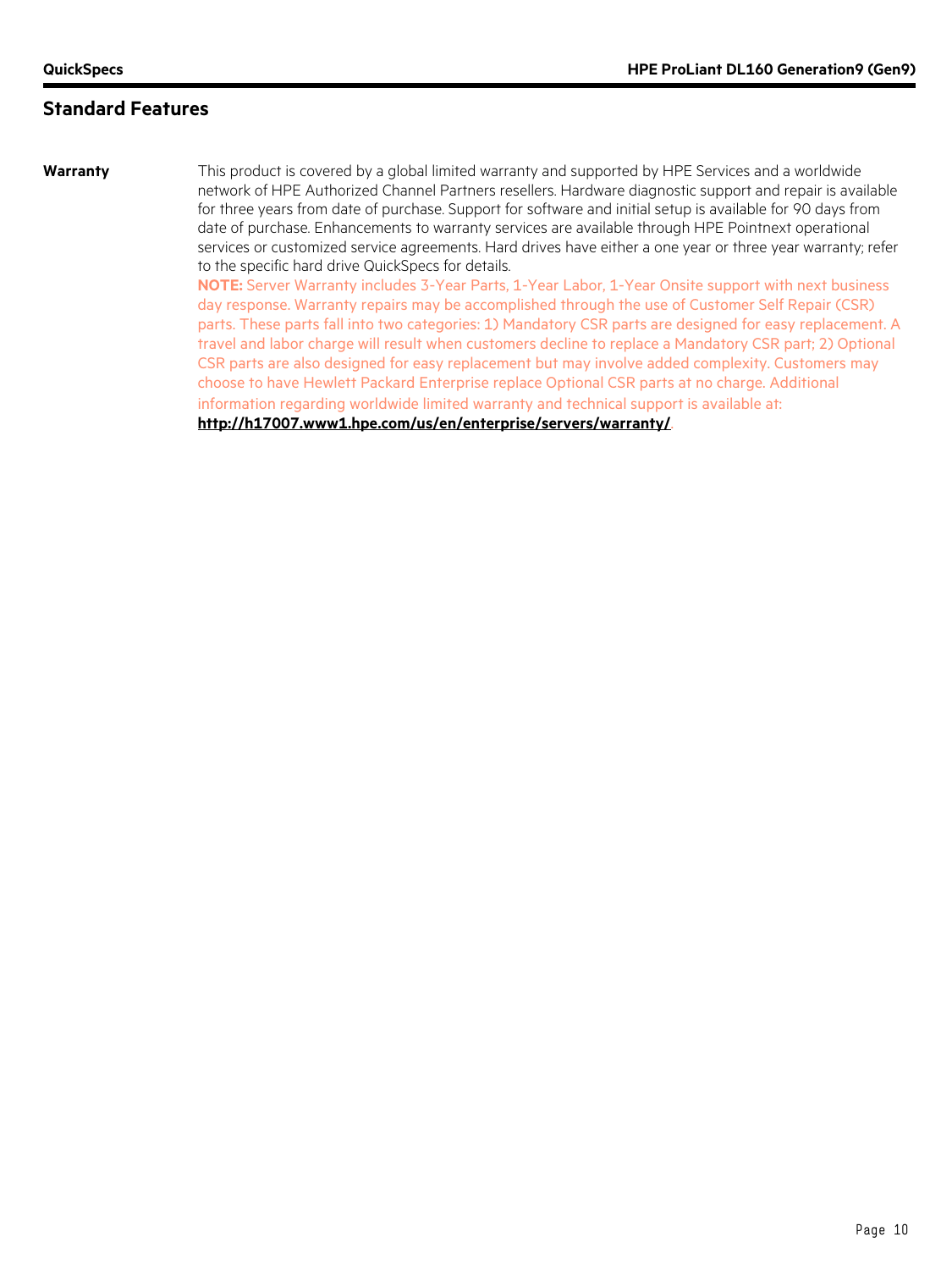**Optional Features**

| <b>Embedded</b>                            | <b>iLO Essentials</b>                                                                                                                                                                                                                                                                                                                                                                                                                                                                                                                                                                                                                                                                                                                                                                                                          | HPE iLO Essentials is the preferred license for small and medium business that offers full                                                                                                                                                                                                                                                                                                                                                                                                                                    |  |  |  |
|--------------------------------------------|--------------------------------------------------------------------------------------------------------------------------------------------------------------------------------------------------------------------------------------------------------------------------------------------------------------------------------------------------------------------------------------------------------------------------------------------------------------------------------------------------------------------------------------------------------------------------------------------------------------------------------------------------------------------------------------------------------------------------------------------------------------------------------------------------------------------------------|-------------------------------------------------------------------------------------------------------------------------------------------------------------------------------------------------------------------------------------------------------------------------------------------------------------------------------------------------------------------------------------------------------------------------------------------------------------------------------------------------------------------------------|--|--|--|
| <b>Management</b>                          |                                                                                                                                                                                                                                                                                                                                                                                                                                                                                                                                                                                                                                                                                                                                                                                                                                | remote server management capabilities for small and medium business via the<br>Integrated Remote Console (IRC), virtual media, and e-mail based alerts. Learn more<br>about HPE iLO Essentials at http://www.hpe.com/servers/iLO/essentials.                                                                                                                                                                                                                                                                                  |  |  |  |
|                                            | iLO Scale-Out                                                                                                                                                                                                                                                                                                                                                                                                                                                                                                                                                                                                                                                                                                                                                                                                                  | HPE iLO Scale-Out is the preferred license built for web hosting, cloud service providers,<br>and high performance computing data centers, managing massive scale out<br>environments for the DL 100 and 10 series servers, not available for ML servers. This<br>license offers sophisticated scripting tools that provides remote access through Text<br>Console via SSH, Dynamic power capping, Email-based Alerting and proactive<br>notifications. For more information, visit http://www.hpe.com/servers/iLO/scale-out. |  |  |  |
|                                            | <b>iLO Advanced</b>                                                                                                                                                                                                                                                                                                                                                                                                                                                                                                                                                                                                                                                                                                                                                                                                            | HPE iLO Advanced licenses offer smart remote functionality without compromise, for all<br>HPE ProLiant servers. The license includes the full integrated remote console, virtual<br>keyboard, video, and mouse (KVM), multi-user collaboration, console record and replay,<br>and GUI-based and scripted virtual media and virtual folders. You can also activate the<br>enhanced security and power management functionality. Learn more about HPE iLO<br>Advanced at http://www.hpe.com/servers/iloadvanced.                |  |  |  |
| Server Management HPE Insight              | Control                                                                                                                                                                                                                                                                                                                                                                                                                                                                                                                                                                                                                                                                                                                                                                                                                        | HPE Insight Control, lets you deploy, migrate, monitor, remote control, and optimize your<br>IT infrastructure through a single, simple management console. For more information,<br>see http://www.hpe.com/info/insightcontrol.                                                                                                                                                                                                                                                                                              |  |  |  |
| <b>Rack and Power</b><br>Infrastructure    | HPE Rack and Power Infrastructure products and services create highly efficient and intelligent solutions<br>for existing or new IT data centers. HPE Rack and Power infrastructure solutions - rack infrastructure,<br>power protection and management, performance optimized data centers (PODs) - are the foundation you<br>are looking for to help secure your long-term IT success. These products are designed to help you react to<br>changes in the industry. They deliver efficient, easy-to-use capabilities to manage, monitor, deploy and<br>provision infrastructure from entry to enterprise. As an industry leader, Hewlett Packard Enterprise is<br>uniquely positioned to address the key concerns of power, cooling, cable management and system access.<br>Learn more at HPE Rack and Power Infrastructure. |                                                                                                                                                                                                                                                                                                                                                                                                                                                                                                                               |  |  |  |
| <b>High Performance</b><br><b>Clusters</b> |                                                                                                                                                                                                                                                                                                                                                                                                                                                                                                                                                                                                                                                                                                                                                                                                                                | HPE Cluster Platforms are specifically engineered, factory-integrated large-scale ProLiant clusters<br>optimized for High Performance Computing, with a choice of servers, networks and software. Operating<br>system options include specially priced offerings for Red Hat Enterprise Linux and SUSE Linux Enterprise<br>Server, as well as Microsoft Windows HPEC Server. A Cluster Platform Configurator simplifies ordering.<br>https://www.hpe.com/us/en/solutions/hpc-high-performance-computing/hpc-software.html     |  |  |  |
| <b>HPC Interconnects</b>                   | NOTE: High Performance Computing (HPC) interconnect technologies are available for this server<br>under the HPE Cluster Platform product portfolio. These high-speed interconnects are fully supported<br>by Hewlett Packard Enterprise when they are part of these configure to order clusters. Solutions can be<br>defined with a lot of flexibility with the help of configuration tools. Please visit the following URL to<br>configure HPEC Clusters with InfiniBand Interconnects: https://www.hpe.com/info/hpc/solutions                                                                                                                                                                                                                                                                                                |                                                                                                                                                                                                                                                                                                                                                                                                                                                                                                                               |  |  |  |
| <b>Storage Software</b>                    |                                                                                                                                                                                                                                                                                                                                                                                                                                                                                                                                                                                                                                                                                                                                                                                                                                | Whether you need to solve a specific data protection, archiving, or storage command and control<br>challenge, or deliver on strategic consolidation, compliance, or continuity initiatives, look no further<br>than Hewlett Packard Enterprise storage software. Our storage software helps you reduce costs, simplify<br>storage infrastructure, protect vital assets and respond faster to business opportunities.<br>Storage software that gets the job done:                                                              |  |  |  |
|                                            |                                                                                                                                                                                                                                                                                                                                                                                                                                                                                                                                                                                                                                                                                                                                                                                                                                | <b>Data Protection and Recovery Software</b>                                                                                                                                                                                                                                                                                                                                                                                                                                                                                  |  |  |  |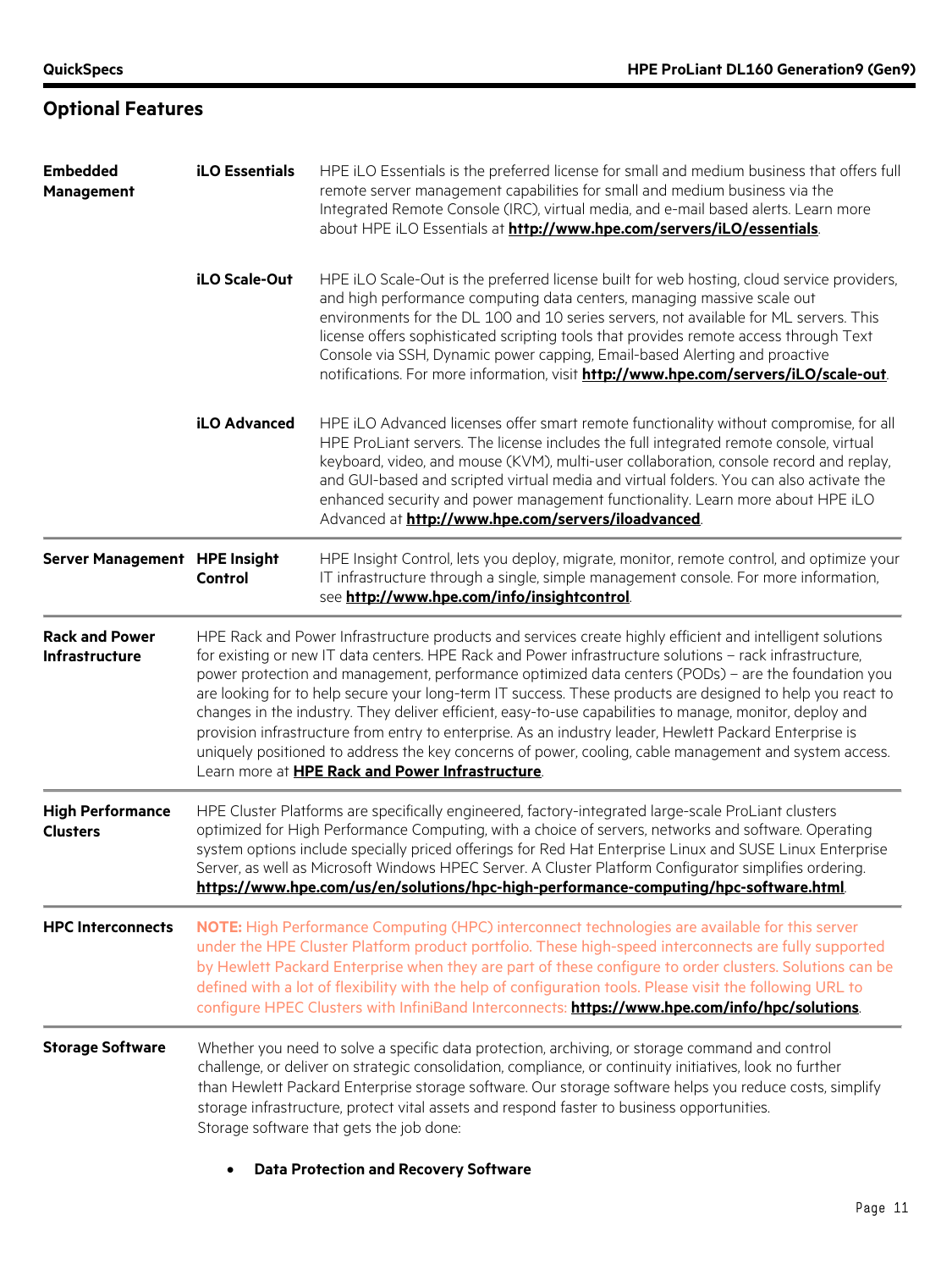#### **Optional Features**

Whether you're a large enterprise or a smaller business, Hewlett Packard Enterprise data protection and recovery software will cost-effectively protect you against disaster and ensure business continuity.

#### • **Data Archive and Migration Software**

Hewlett Packard Enterprise storage software enables you to comply with data retention and retrieval requirements, improve application performance, and reduce costs by efficiently migrating infrequently accessed or less valuable data to lower cost storage.

• **Storage Resource Management Software (SRM)** Hewlett Packard Enterprise storage resource management software reduces operational costs and provides the command and control foundation you need to efficiently manage and visualize your physical and virtual environments.

#### • **Data Replication Software**

Hewlett Packard Enterprise offers array-based and host-based replication software for use in disaster recovery, testing, application development and reporting.

• **Storage Device Management Software** Maximize your investment in Hewlett Packard Enterprise storage and networking with software

that enables hardware-specific configuration, performance tuning and connectivity management.

#### • **HPE StoreVirtual VSA**

With HPE StoreVirtual VSA you can use the power of virtualization to create a virtual array within your host server. Manage it as a single pool of shared storage capacity, and scale it to match your evolving needs. HPE ProLiant Gen9 servers include a 3-year limited license for HPE StoreVirtual VSA software with 1TB of capacity at no extra cost. Simply select to install HPE StoreVirtual VSA software during server setup within Intelligent Provisioning. More information, instructional videos, and free console management software are available at **<http://www.hpe.com/info/vsa1TB>**.

#### **NOTE:** For more information about Storage Software including QuickSpecs, please see: **<https://www.hpe.com/us/en/storage/software-defined.html>**.

**ClearOS** HPE and ClearCenter will help you lower the cost of building on-premise solutions without sacrificing security and ease of use. HPE ProLiant servers with ClearOS give you a simple, secure, and affordable operating system with an intuitive web based graphical user interface that provides a cloud-like experience on- premise, and an Application Marketplace with over 100 apps and growing. Whether you're starting out or scaling, you decide what applications you need and pay as you grow.

#### **One Config Simple (SCE)** SCE is a guided self-service tool to help sales and non-technical people provide customers with initial configurations in 3 to 5 minutes. You may then send the configuration on for configuration help, or use in your existing ordering processes. If you require "custom" rack configuration or configuration for products not available in SCE, please contact Hewlett Packard Enterprise Customer Business Center or an Authorized Partner for assistance. **<http://ocs.ext.hpe.com/>**.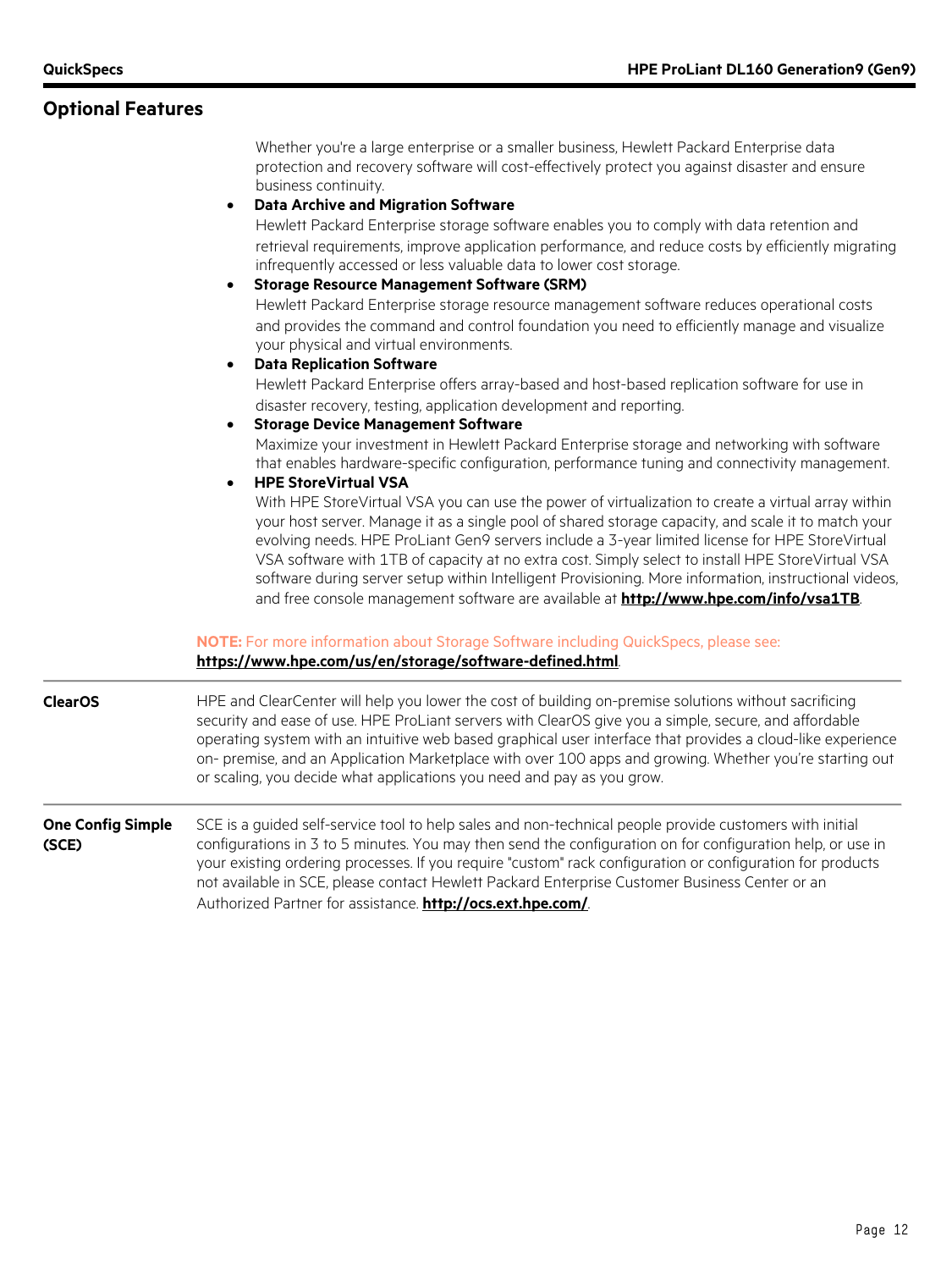### **Service and Support**

| <b>HPE Support</b><br><b>Services</b> | HPE Technology Services delivers confidence, reduces risk and helps customers realize agility and stability.<br>Connect to Hewlett Packard Enterprise to help prevent problems and solve issues faster. HPE Support<br>Services enable you to choose the right service level, length of coverage and response time as you<br>purchase your new server, giving you full entitlement to the support for need for your IT and business.                                                                                                                                                                                                                                                                                                                                                             |
|---------------------------------------|--------------------------------------------------------------------------------------------------------------------------------------------------------------------------------------------------------------------------------------------------------------------------------------------------------------------------------------------------------------------------------------------------------------------------------------------------------------------------------------------------------------------------------------------------------------------------------------------------------------------------------------------------------------------------------------------------------------------------------------------------------------------------------------------------|
| <b>Connect your</b><br>devices        | Unlock all of the benefits of your technology investment by connecting your products to Hewlett Packard<br>Enterprise. Achieve up to 77% <sup>1</sup> reduction in down time, near 100% <sup>2</sup> diagnostic accuracy and a single<br>consolidated view of your environment. By connecting, you will receive 24x7monitoring, pre-failure alerts,<br>automatic call logging, and automatic parts dispatch. HPE Proactive Care Service and HPE Datacenter Care<br>Service customers will also benefit from proactive activities to help prevent issues and increase<br>optimization. All of these benefits are already available to you with your server storage and networking<br>products, securely connected to Hewlett Packard Enterprise support.<br>1- IDC 2 - HP CSC reports 2014 - 2015 |
| Recommended<br><b>Support</b>         | <b>Basic: HPE Foundation Care NBD, three-year Support Service</b><br>HPE Foundation Care Next Business Day connects you to Hewlett Packard Enterprise during business<br>hours for assistance on resolving issues - This service features need based next business day hardware<br>onsite response and software call back within two hours. In addition, Collaborative software support and<br>provides troubleshooting assistance on industry leading software running on your HPE server. Simplify<br>your support experience and make Hewlett Packard Enterprise your first call to help resolve hardware or<br>software problems.<br>https://www.hpe.com/h20195/V2/GetDocument.aspx?docname=4AA4-8876ENW&cc=us&lc=en                                                                         |
|                                       | Standard: HPE Foundation Care 24x7, three-year Support Service<br>HPE Foundation Care 24x7 gives you access to Hewlett Packard Enterprise 24 hours a day, seven days a<br>week for assistance on resolving issues. This service includes need based Hardware onsite response within<br>four hours. In addition, collaborative software support is included in this service that provides<br>troubleshooting assistance on industry leading software running on your HPE server. Simplify your support<br>experience and make Hewlett Packard Enterprise your first call to help resolve hardware or software<br>problems.<br>https://www.hpe.com/h20195/V2/GetDocument.aspx?docname=4AA4-8876ENW&cc=us&lc=en                                                                                     |
|                                       | Optimized: HPE Proactive Care* with 24x7 coverage, three year Support Service<br>HPE Proactive Care gives customers an enhanced call experience. When your products are connected to<br>Hewlett Packard Enterprise, Proactive Care helps prevent problems and maintains IT stability by utilizing<br>personalized proactive reports with recommendations and advice. This service combines three years<br>proactive reporting and advice with our 24x7 coverage, four hour hardware response time when there is a<br>problem. This service also includes collaborative software support for Independent Software Vendors<br>(ISVs), (Red Hat, VMWare, Microsoft, etc.) running on your HPE servers.                                                                                              |
| <b>Parts and Materials</b>            | Hewlett Packard Enterprise will provide Hewlett Packard Enterprise-supported replacement parts and<br>materials necessary to maintain the covered hardware product in operating condition, including parts and<br>materials for available and recommended engineering improvements.                                                                                                                                                                                                                                                                                                                                                                                                                                                                                                              |
|                                       | Parts and components that have reached their maximum supported lifetime and/or the maximum usage<br>limitations as set forth in the manufacturer's operating manual, product QuickSpecs, or the technical<br>product data sheet will not be provided, repaired, or replaced as part of these services.                                                                                                                                                                                                                                                                                                                                                                                                                                                                                           |
|                                       | The defective media retention service feature option applies only to Disk or eligible SSD/Flash Drives<br>replaced by Hewlett Packard Enterprise due to malfunction.                                                                                                                                                                                                                                                                                                                                                                                                                                                                                                                                                                                                                             |
| <b>Related Services</b>               | <b>HPE Server Hardware Installation</b><br>Provides for the basic hardware installation of Hewlett Packard Enterprise branded servers, storage devices                                                                                                                                                                                                                                                                                                                                                                                                                                                                                                                                                                                                                                           |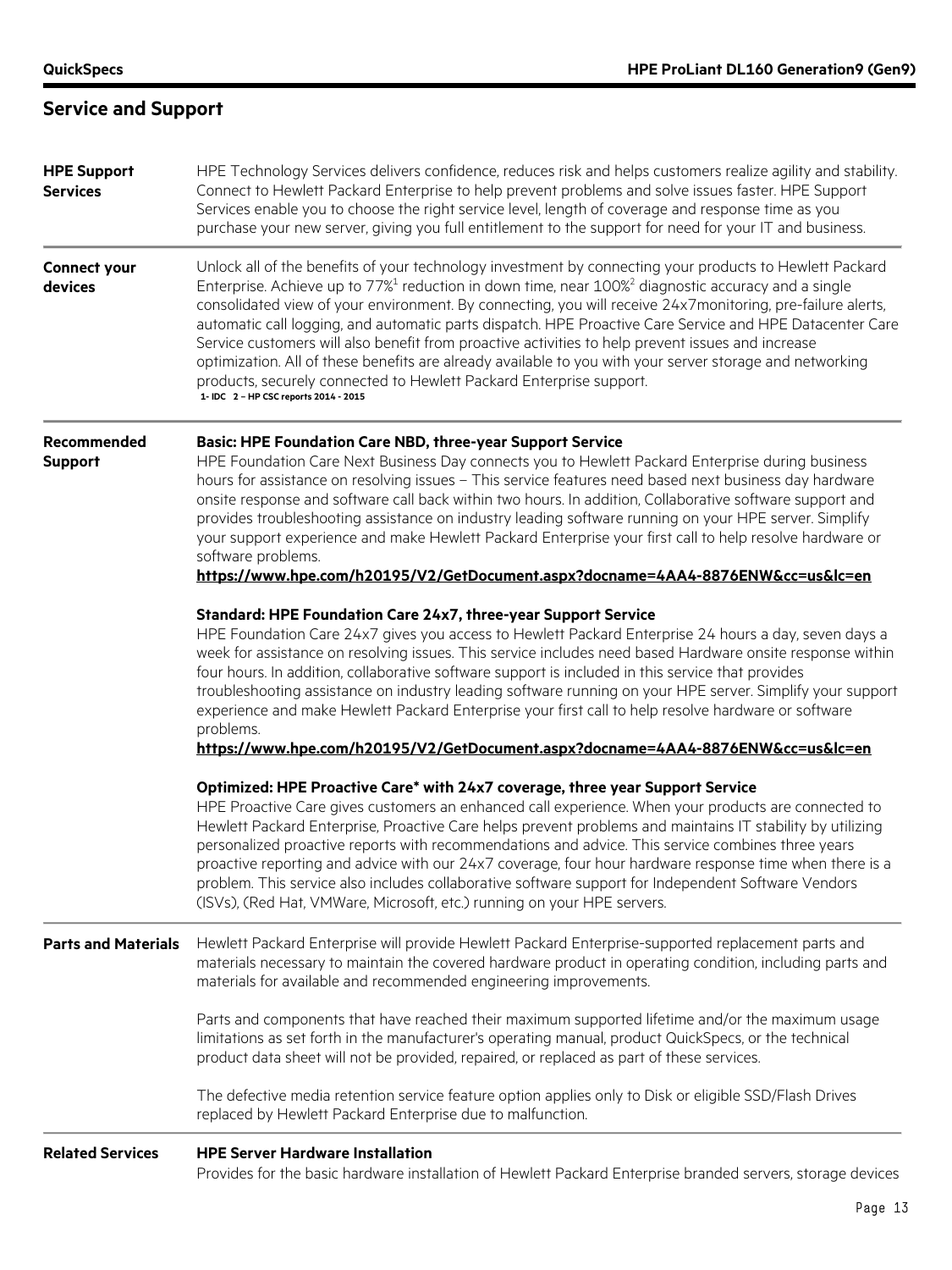#### **Service and Support**

professional manner. **<https://www.hpe.com/h20195/V2/GetPDF.aspx/5981-9356EN.pdf> HPE Installation and Startup Service** Provides for the installation and startup of Hewlett Packard Enterprise technology including BladeSystems, C-Class enclosure, HPE ProLiant c-Class and Integrity server blades, storage blades, SAN switch blades, HPE Virtual Connect modules (Ethernet and Fibre Channel), Ethernet network interconnects, and InfiniBand, as well as the installation of one supported operating system type (Windows® or Linux). **HPE Technology Services Support Credits** Offer flexible services and technical skills to meet your changing IT demands. With a menu of service that is tailored to suit your needs, you get additional resources and specialist skills to help you maintain peak performance of your IT. Offered as annual credits, you can plan your budgets while proactively responding to your dynamic business. **HPE Education Services** Keep your IT staff trained making sure they have the right skills to deliver on your business outcomes. Book on a class today and learn how to get the most from your technology investment. **<http://www.hpe.com/ww/learn> HPE Support Center** The HPE Support Center is a personalized online support portal with access to information, tools and experts to support Hewlett Packard Enterprise business products. Submit support cases online, chat with Hewlett Packard Enterprise experts, access support resources or collaborate with peers. Learn more **<http://www.hpe.com/support/hpesc>** The Hewlett Packard Enterprise Support Center Mobile App\* allows you to resolve issues yourself or quickly connect to an agent for live support. Now, you can get access to personalized IT support anywhere, anytime. HPE Insight Remote Support and HPE Support Center are available at no additional cost with a Hewlett Packard Enterprise warranty, HPE Support Service or Hewlett Packard Enterprise contractual support agreement. **NOTE:** \*HPE Support Center Mobile App is subject to local availability.

and networking options to assist you in bringing your new hardware into operation in a timely and

For more information: **<http://www.hpe.com/services>**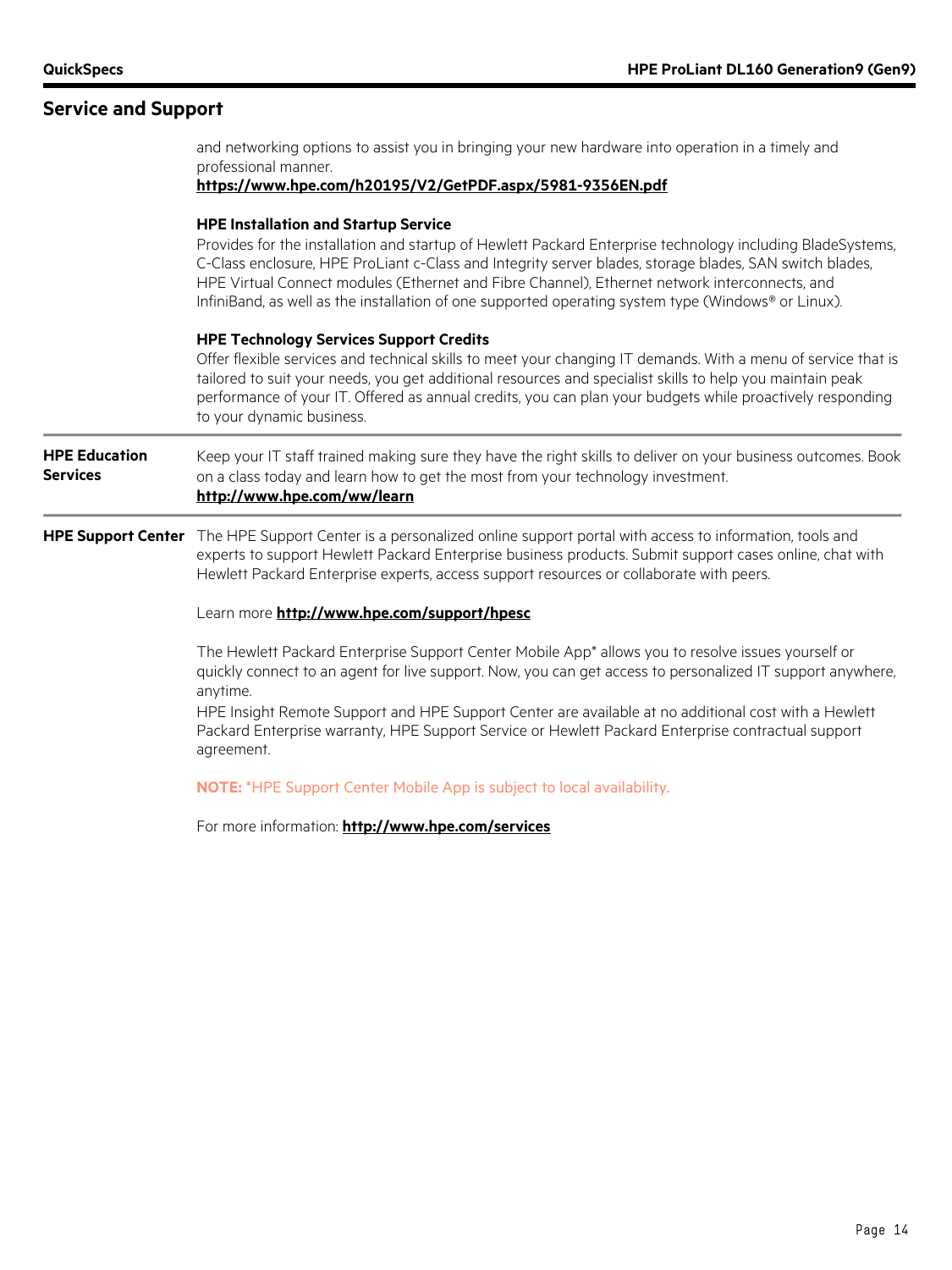#### **Pre-configured Models**

For the Standard Features shipped in the "Factory Integrated Models", please see the "Configuration Information - Factory Integrated Models" section.

1. Pre-configured models ship with the configurations below. Options can be selected from the Core or Additional options section of this QuickSpecs.

2. Hewlett Packard Enterprise does not allow factory integration of options into pre-configured models. Any additional options purchased will be shipped separately.

3. If you desire a custom configuration please see "Configuration Information - Factory Integrated Models" section of this QuickSpecs.

**NOTE:** All Pre-configured Models come populated with some hard drive blanks installed. Should the customer need additional hard drive blanks, they can order more using either HPE SFF Hard Drive Blank Kit (666987-B21) or HPE LFF Hard Drive Blank Kit (666986-B21).

**NOTE:** All pre-configured servers ship with a standard 6-foot IEC C-13/C-14 jumper cord (A0K02A). This jumper cord is also included with each standard AC power supply option kit. If a different power cord is required, please check the **[ProLiant Power](http://h18004.www1.hp.com/products/servers/proliantstorage/power-protection/options/power-cable.html)  [Cables](http://h18004.www1.hp.com/products/servers/proliantstorage/power-protection/options/power-cable.html)** web page.

**CAUTION:** Hewlett Packard Enterprise recommends that a minimum of two people are required for all Rack Server installations. Please refer to your installation instructions for proper tools and number of people to use for any installation.

|                                | <b>Entry Models</b>                                                                                                                                         |                                                                                   | <b>Base Models</b>                                                                                                                         |  |  |
|--------------------------------|-------------------------------------------------------------------------------------------------------------------------------------------------------------|-----------------------------------------------------------------------------------|--------------------------------------------------------------------------------------------------------------------------------------------|--|--|
| [SKU Number]                   | 830570-B21                                                                                                                                                  | 830571-B21                                                                        | 830572-B21                                                                                                                                 |  |  |
| <b>Model Name</b>              | HPE DL160 Gen9 E5-<br>2603v4 1P 8GB-R B140i<br>4LFF 550W PS Entry<br>Server                                                                                 | HPE DL160 Gen9 E5-<br>2603v4 1P 8GB-R<br>H240 8SFF 550W PS<br><b>Entry Server</b> | HPE DL160 Gen9 E5-2620v4 1P 16GB-R H240<br>8SFF 550W PS Base Server                                                                        |  |  |
| <b>Processor</b>               | Intel <sup>®</sup> Xeon® E5-2603v4                                                                                                                          |                                                                                   | Intel® Xeon® E5-2620v4                                                                                                                     |  |  |
| Number of<br><b>Processors</b> |                                                                                                                                                             |                                                                                   | One                                                                                                                                        |  |  |
| <b>Memory</b>                  | 8GB (1x8GB Registered DIMMs, 2400 MHz)<br>NOTE: Due to processor limitation, these DDR4<br>DIMMs will operate at 1866 MHz in this model.                    |                                                                                   | 16GB (1x16GB Registered DIMMs, 2400 MHz)<br>NOTE: Due to processor limitation, these DDR4<br>DIMMs will operate at 2133 MHz in this model. |  |  |
| <b>Network Controller</b>      |                                                                                                                                                             |                                                                                   | HPE Embedded Dual Port 361i Adapter Network Interface                                                                                      |  |  |
| <b>Storage Controller</b>      | <b>HPE Dynamic Smart Array</b><br><b>B140i</b>                                                                                                              | HPE H240 FIO Smart<br>Host Bus Adapter                                            | HPE H240 FIO Smart Host Bus Adapter                                                                                                        |  |  |
| <b>Hard Drive</b>              |                                                                                                                                                             |                                                                                   | None ship standard                                                                                                                         |  |  |
| Internal Storage               | 4 LFF HDD Bays                                                                                                                                              | 8 SFF HDD Bays                                                                    | 8 SFF HDD Bays                                                                                                                             |  |  |
| <b>Optical Drive Bay</b>       |                                                                                                                                                             |                                                                                   | 1; (Optional: DVD-ROM, DVD-RW)                                                                                                             |  |  |
| <b>Optical Drive</b>           |                                                                                                                                                             |                                                                                   | Optional Slim Optical Bay (SATA DVD-RW/ROM Optical Drive)                                                                                  |  |  |
| <b>PCI-Express Slots</b>       |                                                                                                                                                             |                                                                                   | 2 Standard (1-FH/HL, 1-LP) PCle 3.0                                                                                                        |  |  |
| <b>Power Supply</b>            | (1) HPE 550W FIO Power Supply                                                                                                                               |                                                                                   |                                                                                                                                            |  |  |
| <b>Fans</b>                    | 3 hot swap fans, non-redundant<br>4 hot swap fans, redundant                                                                                                |                                                                                   |                                                                                                                                            |  |  |
| <b>Management</b>              | iLO Management (standard), Intelligent Provisioning (standard), iLO Essentials (optional), iLO Scale-out<br>(optional only for DL), iLO Advanced (optional) |                                                                                   |                                                                                                                                            |  |  |
| <b>Form Factor</b>             |                                                                                                                                                             |                                                                                   | Rack (1U), HPE Easy Install Rails                                                                                                          |  |  |
| <b>Warranty</b>                |                                                                                                                                                             |                                                                                   | Server Warranty includes 3-Year Parts, 1-Year Labor, 1-Year Onsite support with next business day<br>response.                             |  |  |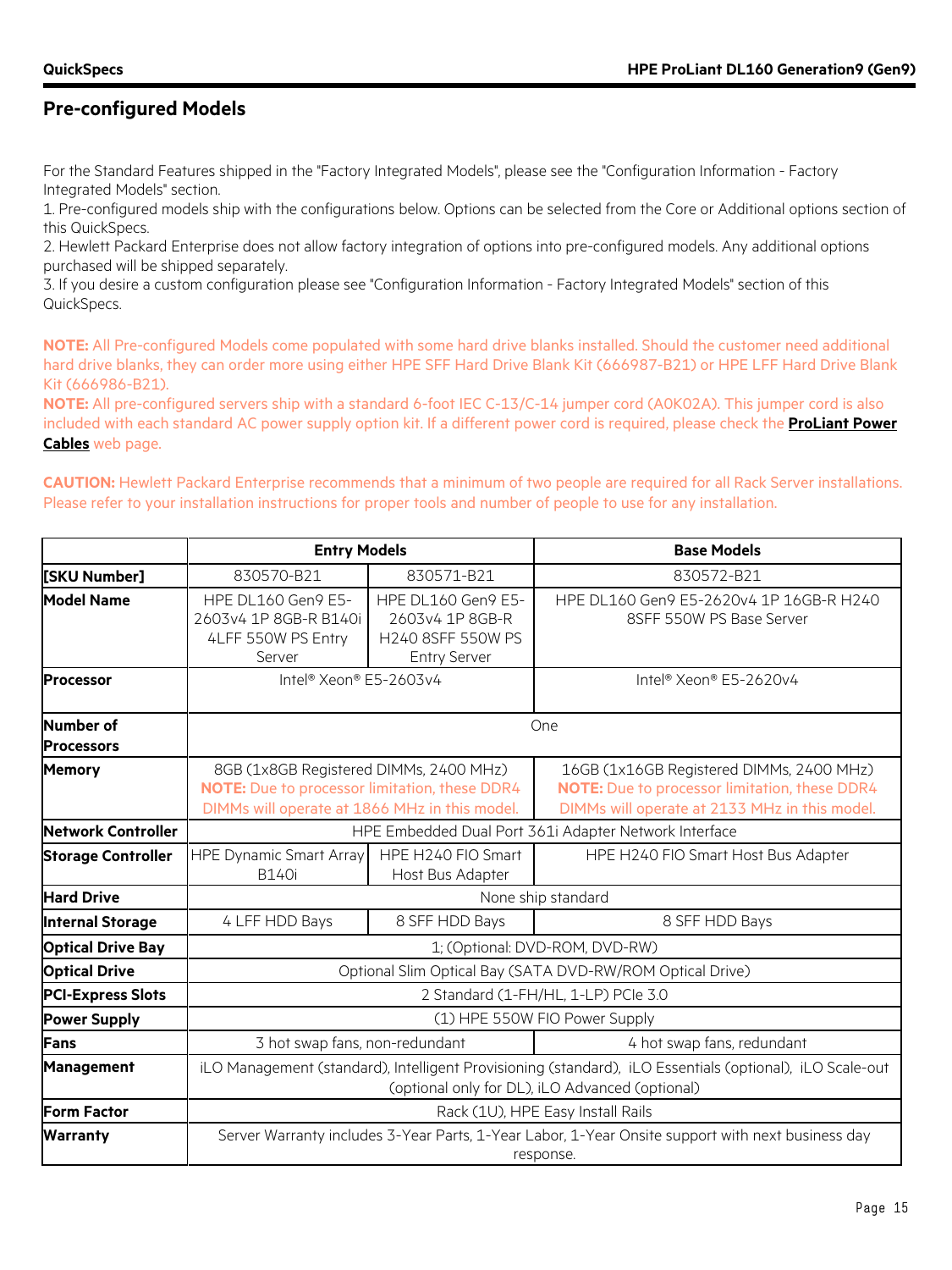### **Smart Buy Models**

|                                     | E5-2600v4 Series Smart Buys                                                                                                                                                                                                      |                                                        |                                                                                    |                                                                                                        |  |  |
|-------------------------------------|----------------------------------------------------------------------------------------------------------------------------------------------------------------------------------------------------------------------------------|--------------------------------------------------------|------------------------------------------------------------------------------------|--------------------------------------------------------------------------------------------------------|--|--|
| [SKU Number]                        | 830574-S01                                                                                                                                                                                                                       | 860102-S01                                             | 867445-S01                                                                         | 830577-S01                                                                                             |  |  |
| <b>Model Name</b>                   | HP ProLiant DL160 Gen9<br>E5-2609v4 1.7GHz 8-<br>core 8GB-R B140i 4LFF<br>550W PS US Server/S-Buy                                                                                                                                | HPE ProLiant DL160<br>Gen9 E5-2609v4 SFF<br>US Svr/S-B | HPE ProLiant DL160<br>Gen9 E5-2609v4 SFF<br>US Svr/S-Buy                           | HP ProLiant DL160<br>Gen9 E5-2620v4<br>2.1GHz 8-core 8GB-R<br>P440/2GB 8SFF 900W<br>PS US Server/S-Buy |  |  |
| <b>Processor</b>                    |                                                                                                                                                                                                                                  | Intel® Xeon® E5-2609v4                                 |                                                                                    | Intel® Xeon® E5-2620v4                                                                                 |  |  |
| Number of<br><b>Processors</b>      |                                                                                                                                                                                                                                  |                                                        | One                                                                                |                                                                                                        |  |  |
| <b>Memory</b>                       | 8GB (1x8GB Registered DIMMs, 2400 MHz)<br>8GB (1x8GB Registered<br>NOTE: The DIMMs will operate at 1866MHz with this processor.<br>DIMMs, 2400 MHz)<br><b>NOTE: The DIMMs will</b><br>operate at 2133MHz<br>with this processor. |                                                        |                                                                                    |                                                                                                        |  |  |
| <b>Network</b><br><b>Controller</b> |                                                                                                                                                                                                                                  | HPE Embedded Dual Port 361i Adapter Network Interface  |                                                                                    |                                                                                                        |  |  |
|                                     | Storage Controller HPE Dynamic Smart Array<br><b>B140i</b>                                                                                                                                                                       |                                                        | HPE H240 Smart HBA                                                                 | <b>HPE Flexible Smart</b><br>Array P440/2G + Smart<br>Storage battery                                  |  |  |
| <b>Hard Drive</b>                   |                                                                                                                                                                                                                                  |                                                        | None ship standard                                                                 |                                                                                                        |  |  |
| <b>Internal Storage</b>             | 4 LFF HDD Bays                                                                                                                                                                                                                   |                                                        | 8 SFF HDD Bays                                                                     |                                                                                                        |  |  |
| <b>Optical Drive Bay</b>            |                                                                                                                                                                                                                                  |                                                        | None Included; Optional: DVD-ROM, DVD-RW                                           |                                                                                                        |  |  |
| <b>PCI-Express Slots</b>            | 2 Standard (1-FH/HL, 1-LP) PCle 3.0                                                                                                                                                                                              |                                                        |                                                                                    |                                                                                                        |  |  |
| <b>Power Supply</b>                 | One (1) HPE 900W Redundant Capable Power<br>One (1) HPE 550W FIO Power Supply<br>Supply Kit                                                                                                                                      |                                                        |                                                                                    |                                                                                                        |  |  |
| Fans                                | 3 hot swap fans, non-redundant                                                                                                                                                                                                   |                                                        |                                                                                    |                                                                                                        |  |  |
| Management                          | Standard: iLO Management<br>Optional: iLO Essentials, iLO Advanced, Insight Control                                                                                                                                              |                                                        |                                                                                    |                                                                                                        |  |  |
| <b>Form Factor</b>                  |                                                                                                                                                                                                                                  |                                                        | Rack (1U), HPE Easy Install Rails                                                  |                                                                                                        |  |  |
| <b>Warranty</b>                     |                                                                                                                                                                                                                                  |                                                        | 3-Year Parts, 1-Year Labor, 1-Year Onsite support with next business day response. |                                                                                                        |  |  |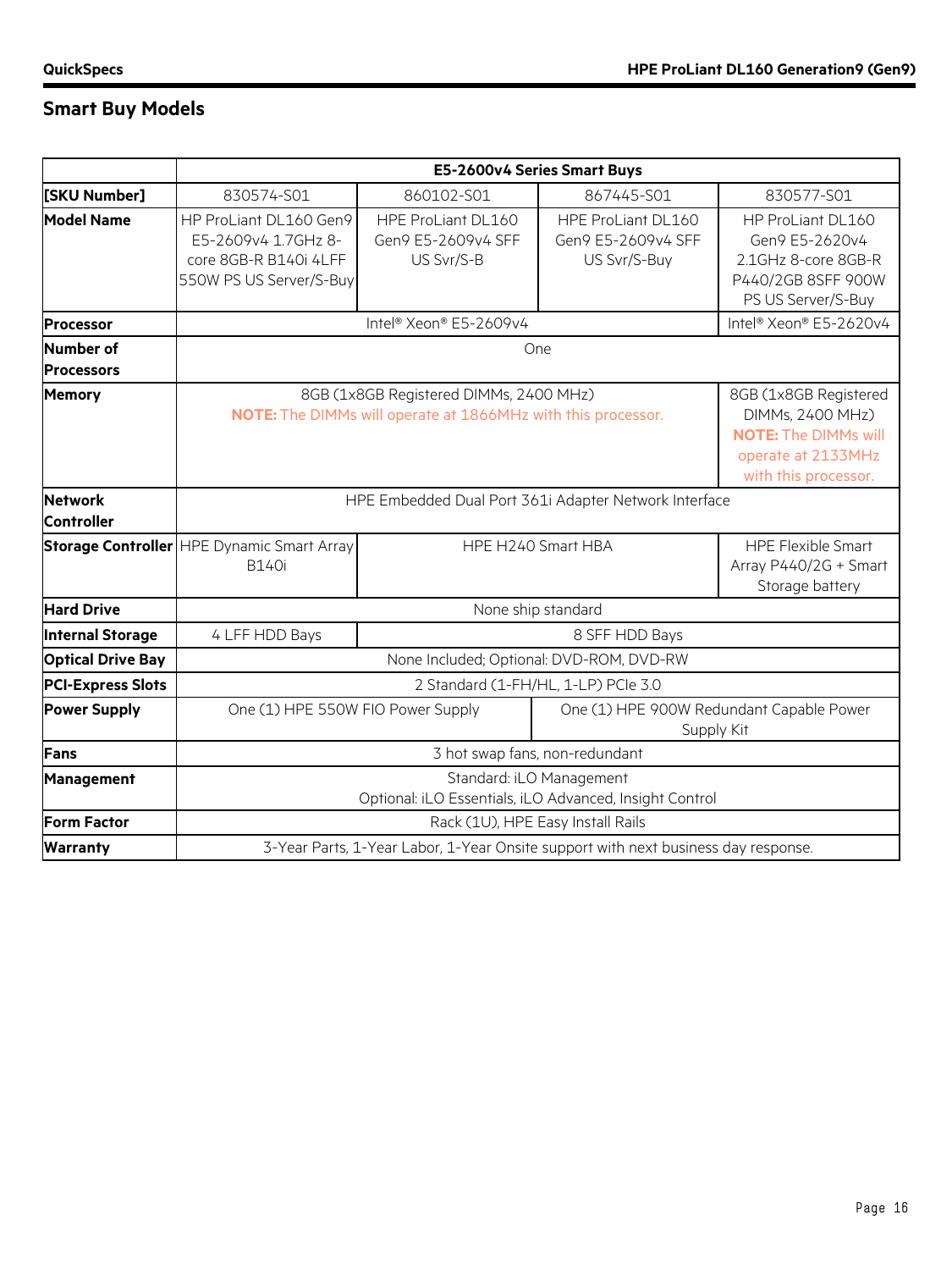This section lists some of the steps required to configure a Factory Integrated Model. To ensure only valid configurations are ordered, Hewlett Packard Enterprise recommends the use of an HPE approved configurator. Contact your local sales representative for information on configurable product offerings and requirements.

1. Factory Integrated Models must start with a CTO Server.

2. FIO indicates that this option is only available as a factory installable option.

3. All Factory Integrated Models will be populated with sufficient hard drive blanks based on the number of initial hard drives ordered with the server.

4. Some options may not be integrated at the factory. Contact your local sales representative for additional information.

#### **Step 1: Base Configuration (choose one of the following configurable models)**

| <b>ICTO Server</b>        | HP ProLiant DL160 Gen9 Hot<br>Plug 8SFF Configure-to-order<br>Server | HP ProLiant DL160 Gen9 Hot<br>Plug 4LFF Configure-to-order<br>Server | HP ProLiant DL160 Gen9 Non-<br>hot Plug 4LFF Configure-to-<br>order Server |  |  |
|---------------------------|----------------------------------------------------------------------|----------------------------------------------------------------------|----------------------------------------------------------------------------|--|--|
| <b>SKU Number</b>         | 754520-B21                                                           | 754521-B21                                                           | 754522-B21                                                                 |  |  |
| <b>Processor</b>          |                                                                      | 2 (optional) x HPE Smart Socket Guide                                |                                                                            |  |  |
| <b>DIMM Slots</b>         | 16 DIMM slots for RDIMM, LRDIMM DDR4 Memory                          |                                                                      |                                                                            |  |  |
| <b>Storage Controller</b> | HPE Dynamic Smart Array B140i                                        |                                                                      |                                                                            |  |  |
| <b>PCIe</b>               |                                                                      | Optional (None ship standard)                                        |                                                                            |  |  |
| <b>Drive Cage</b>         | 8SFF Hot Plug                                                        | 4LFF Hot Plug                                                        | 4LFF Non Hot Plug                                                          |  |  |
| <b>Network Controller</b> |                                                                      | HPE Embedded Dual Port 361i Adapter Network Interface                |                                                                            |  |  |
| Fans                      | 3 hot swap fans, non-redundant                                       |                                                                      |                                                                            |  |  |
| <b>Management</b>         | iLO Management (standard), Intelligent Provisioning (standard)       |                                                                      |                                                                            |  |  |
| <b>USB</b>                | 1 front, 1 internal, 2 rear                                          |                                                                      |                                                                            |  |  |
| <b>Ears</b>               |                                                                      | <b>HPE Thumbscrew Ears</b>                                           |                                                                            |  |  |

#### **Step 2: Choose Required Options (only one of the following from each list unless otherwise noted)**

#### **HPE Processors E5-2600v4 series Processors**

| HPE DL160 Gen9 Intel® Xeon® E5-2620v4 (2.1GHz/8-core/20MB/85W) FIO Processor Kit      | 801287-L21 |
|---------------------------------------------------------------------------------------|------------|
| HPE DL160 Gen9 Intel® Xeon® E5-2609v4 (1.7GHz/8-core/20MB/85W) FIO Processor Kit      | 801288-L21 |
| HPE DL160 Gen9 Intel® Xeon® E5-2603v4 (1.7GHz/6-core/15MB/85W) FIO Processor Kit      | 801289-L21 |
| HPE DL160 Gen9 Intel® Xeon® E5-2650Lv4 (1.7GHz/14-core/35MB/65W) FIO Processor<br>Kit | 801290-L21 |
| HPE DL160 Gen9 Intel® Xeon® E5-2630Lv4 (1.8GHz/10-core/25MB/55W) FIO Processor<br>Kit | 801291-L21 |
| HPE DL160 Gen9 Intel® Xeon® E5-2623v4 (2.6GHz/4-core/10MB/85W) FIO Processor Kit      | 801301-L21 |
| HPE DL160 Gen9 Intel® Xeon® E5-2660v4 (2.0GHz/14-core/35MB/105W) FIO Processor<br>Kit | 801283-L21 |
| HPE DL160 Gen9 Intel® Xeon® E5-2650v4 (2.2GHz/12-core/30MB/105W) FIO Processor<br>Kit | 801284-L21 |
| HPE DL160 Gen9 Intel® Xeon® E5-2640v4 (2.4GHz/10-core/25MB/90W) FIO Processor<br>Kit  | 801285-L21 |
| HPE DL160 Gen9 Intel® Xeon® E5-2680v4 (2.4GHz/14-core/35MB/120W) FIO Processor<br>Kit | 825494-L21 |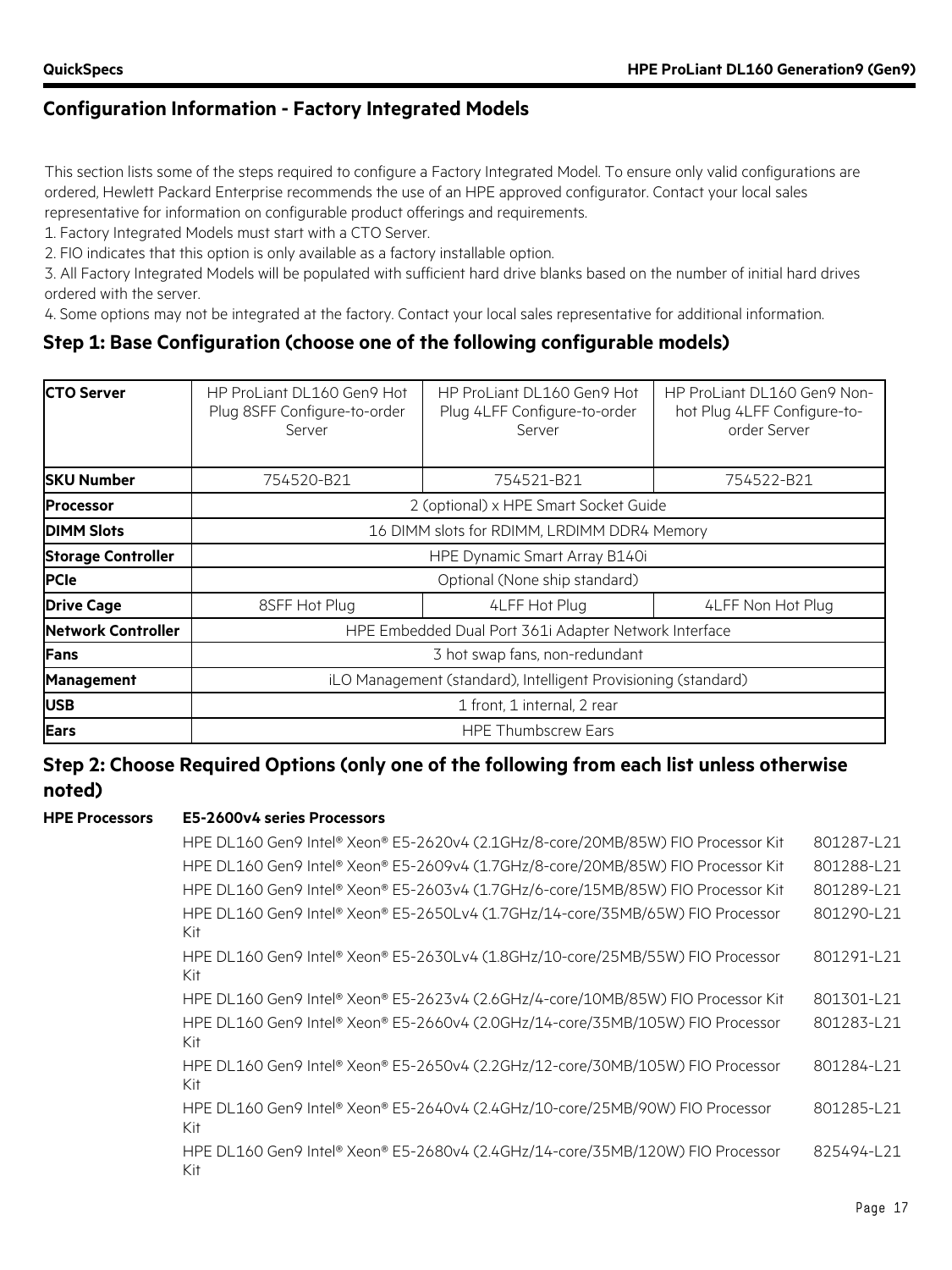|                                     | HPE DL160 Gen9 Intel® Xeon® E5-2695v4 (2.1GHz/18-core/45MB/120W) FIO Processor<br>Kit                                                                                                                                                                                                                           | 825498-L21 |
|-------------------------------------|-----------------------------------------------------------------------------------------------------------------------------------------------------------------------------------------------------------------------------------------------------------------------------------------------------------------|------------|
|                                     | HPE DL160 Gen9 Intel® Xeon® E5-2683v4 (2.1GHz/16-core/40MB/120W) FIO Processor<br>Kit                                                                                                                                                                                                                           | 825500-L21 |
|                                     | HPE DL160 Gen9 Intel® Xeon® E5-2630v4 (2.2GHz/10-core/25MB/85W) FIO Processor<br>Kit                                                                                                                                                                                                                            | 801286-L21 |
|                                     | NOTE: If two processors are desired, select one xxxxxx-L21 and one corresponding xxxxxx-B21                                                                                                                                                                                                                     |            |
|                                     | NOTE: Up to two processors supported. Mixing different processor models is not supported.                                                                                                                                                                                                                       |            |
|                                     | NOTE: DDR4 speed is the maximum memory speed of the processor. Actual memory speed may depend<br>on the quantity and type of DIMMs installed.                                                                                                                                                                   |            |
|                                     | NOTE: When v4 Processor is selected, then only PC4-2400T Memory Kit can be selected.                                                                                                                                                                                                                            |            |
|                                     | NOTE: For the Intel® C600 Chipset E5-2600 Series, the letter preceding the model number indicates the<br>Product Line (E3, E5, E7); 2600x v#, 2 = number of CPUs in a Node, 6 is socket/segment designation, 00<br>= Processor SKU, $x = L$ for low power SKUs and $v#$ (not yet designated) = version number.  |            |
| <b>HPE Memory</b>                   | NOTE: Select one or more memory kits from below.                                                                                                                                                                                                                                                                |            |
|                                     | NOTE: LRDIMM, RDIMM are all distinct memory technologies and cannot be mixed within a server. The<br>majority of ProLiant Gen9 servers support LRDIMM and RDIMM                                                                                                                                                 |            |
|                                     | NOTE: HPE memory from previous generation servers are not qualified or warranted with this HPE<br>ProLiant Server. HPE SmartMemory is required to realize the memory performance improvements and<br>enhanced functionality listed in this document for Gen9                                                    |            |
|                                     | NOTE: If only one processor is installed, only half of the total DIMM slots are available. When populating                                                                                                                                                                                                      |            |
|                                     | with two processors all DIMM slots are available                                                                                                                                                                                                                                                                |            |
|                                     | NOTE: Kits described as LP include Low Power DIMMs. For more information on ProLiant Energy Efficient                                                                                                                                                                                                           |            |
|                                     | Features, see: http://www.hpe.com/go/proliant-energy-efficient                                                                                                                                                                                                                                                  |            |
|                                     | NOTE: Depending on the memory configuration and processor model, the memory speed may run at<br>2400MHz, 2133MHz, 1866MHz, 1600MHz or 1333MHz. Please see Memory Population Table or the                                                                                                                        |            |
|                                     | Online Memory Configuration Tool at: http://www.hpe.com/go/ddr4config                                                                                                                                                                                                                                           |            |
|                                     | Registered DIMMs (RDIMMs) for E5-2600v4 Series                                                                                                                                                                                                                                                                  |            |
|                                     | HP 8GB (1x8GB) Single Rank x8 DDR4-2400 CAS-17-17-17 Registered Memory Kit                                                                                                                                                                                                                                      | 805347-B21 |
|                                     | HP 16GB (1x16GB) Single Rank x4 DDR4-2400 CAS-17-17-17 Registered Memory Kit                                                                                                                                                                                                                                    | 805349-B21 |
|                                     | HP 16GB (1x16GB) Dual Rank x4 DDR4-2400 CAS-17-17-17 Registered Memory Kit                                                                                                                                                                                                                                      | 836220-B21 |
|                                     | HP 32GB (1x32GB) Dual Rank x4 DDR4-2400 CAS-17-17-17 Registered Memory Kit                                                                                                                                                                                                                                      | 805351-B21 |
|                                     | Load Reduced DIMMs (RDIMMs) for E5-2600v4 Series                                                                                                                                                                                                                                                                |            |
|                                     | HP 32GB (1x32GB) Dual Rank x4 DDR4-2400 CAS-17-17-17 Load Reduced Memory Kit                                                                                                                                                                                                                                    | 805353-B21 |
|                                     | HP 64GB (1x64GB) Quad Rank x4 DDR4-2400 CAS-17-17-17 Load Reduced Memory Kit                                                                                                                                                                                                                                    | 805358-B21 |
|                                     | HPE Standard Memory for E5-2600v4 Series                                                                                                                                                                                                                                                                        |            |
|                                     | HPE 8GB (1x8GB) Single Rank x8 DDR4-2400 CAS-17-17-17 Registered Standard<br>Memory Kit                                                                                                                                                                                                                         | 851353-B21 |
|                                     | <b>NOTE:</b> HPE Standard Memory DIMMs have no SmartMemory features.                                                                                                                                                                                                                                            |            |
| <b>Options</b>                      | HPE I/O Expansion HP DL160 Gen9 CPU1 Riser FIO Kit<br><b>NOTE:</b> This riser enables two PCIe3 slots.                                                                                                                                                                                                          | 725585-B21 |
| <b>HPE Power</b><br><b>Supplies</b> | <b>NOTE:</b> Prior to selecting a power supply option, it is highly recommended that you review your server<br>configuration in the HPE Power Advisor tool to determine the right size power supply for your server<br>configuration. The HPE Power Advisor is located at: http://www.hpe.com/go/hppoweradvisor |            |
|                                     | NOTE: Mixing of power supplies in the same server is not supported. All power supplies must be of the<br>same input voltage, output rating, and efficiency rating. If non-matching power supplies are installed, you<br>may receive an error message and/or experience operational issues with your server.     |            |
|                                     | <b>HPE Entry-Level Power Supplies</b>                                                                                                                                                                                                                                                                           |            |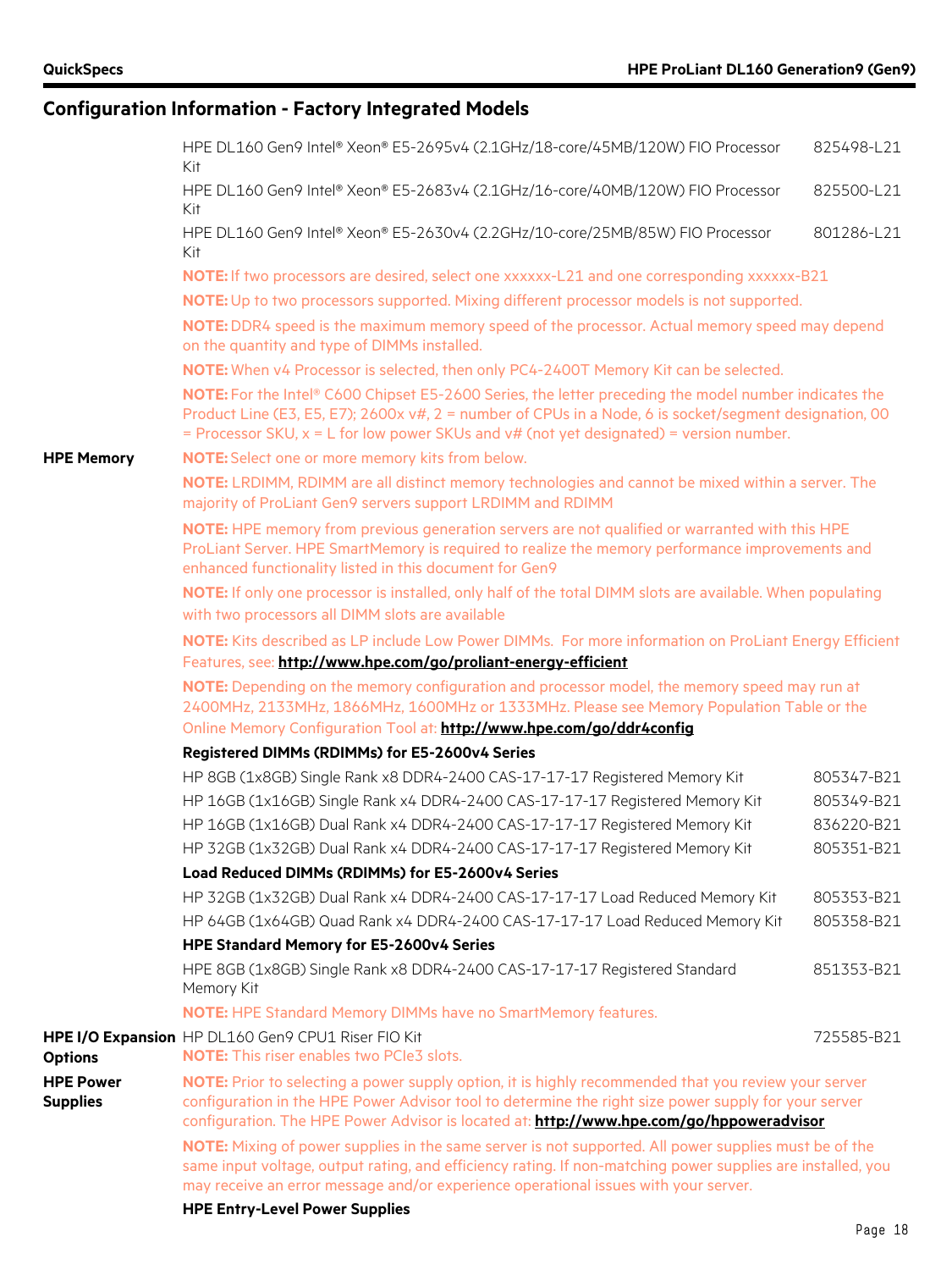|                                          | Configuration information - Factory infegrated Models                                                                                                                                                                                                                                                                                                                                                                                                |                                        |
|------------------------------------------|------------------------------------------------------------------------------------------------------------------------------------------------------------------------------------------------------------------------------------------------------------------------------------------------------------------------------------------------------------------------------------------------------------------------------------------------------|----------------------------------------|
|                                          | HP 550W FIO Power Supply Kit<br>HPE 900W AC 240VDC Power Input FIO Module<br>NOTE: HP Server RPS FIO Backplane Kit (828735-B21) is required for this power supply.<br>NOTE: Up to two of these option kits can be installed in one system.<br>HPE 900W AC 240VDC Power Backplane FIO Kit<br>NOTE: One is required when one or two HPE 900W AC 240VDC Power Input FIO Modules<br>(828734-B21) are ordered.                                            | 730941-B21<br>828734-B21<br>828735-B21 |
|                                          | Step 3: Choose Additional Factory Integratable Options (only one of the following from each list                                                                                                                                                                                                                                                                                                                                                     |                                        |
| unless otherwise noted)                  |                                                                                                                                                                                                                                                                                                                                                                                                                                                      |                                        |
| <b>HPE Storage</b><br><b>Controllers</b> | NOTE: One of the cable options below is required to be selected depending on combinations of CTO<br>Server and Storage Controller. If not using the embedded B140i controller, must select one of the<br>following HP Storage Controllers and Cable Options noted below.<br>NOTE: HP ProLiant DL160 Gen9 NHP 4LFF CTO Server (754522-B21) includes SATA Cables required to<br>support the embedded B140i controller and no cable option is required. |                                        |
|                                          | <b>HPE Smart Array Controllers</b><br>HP Smart Array P440/4GB FBWC 12Gb 1-port Int FIO SAS Controller<br><b>NOTE:</b> Includes the HP Smart Storage Battery<br>NOTE: If HP ProLiant DL160 Gen9 8SFF CTO Server (754520-B21) or HP ProLiant<br>DL160 Gen9 4LFF CTO Server (754521-B21) is selected in Step 1 above.                                                                                                                                   | 761872-B21                             |
|                                          | <b>HPE Smart Host Bus Adapters</b>                                                                                                                                                                                                                                                                                                                                                                                                                   |                                        |
|                                          | HP H240 12Gb 2-ports Int FIO Smart Host Bus Adapter<br><b>NOTE:</b> Includes the HP Smart Storage Battery<br>NOTE: If HP ProLiant DL160 Gen9 8SFF CTO Server (754520-B21) or HP ProLiant<br>DL160 Gen9 4LFF CTO Server (754521-B21) is selected in Step 1 above.                                                                                                                                                                                     | 761873-B21                             |
|                                          | <b>HPE Cable Options</b>                                                                                                                                                                                                                                                                                                                                                                                                                             |                                        |
|                                          | HP DL160 Gen9 4LFF Smart Array B140i SATA Cable FIO Kit<br>NOTE: Required if using the embedded B140i as the primary controller with the HP<br>ProLiant DL160 Gen9 4LFF CTO Server (754521-B21).                                                                                                                                                                                                                                                     | 768775-B21                             |
|                                          | HP DL160 Gen9 8SFF Smart Array B140i SATA Cable FIO Kit<br>NOTE: Required if using the embedded B140i as the primary controller with the HP<br>ProLiant DL160 Gen9 8SFF CTO Server (754520-B21).                                                                                                                                                                                                                                                     | 774611-B21                             |
|                                          | HP DL160 Gen9 4LFF Smart Array P440 SAS Cable Kit<br>NOTE: Required with the HP ProLiant DL160 Gen9 4LFF CTO Server (754521-B21) if<br>Smart Array P440/4GB FBWC 12Gb 1-port Int FIO SAS Controller (761872-B21) is<br>selected.                                                                                                                                                                                                                     | 725593-B21                             |
|                                          | HP DL160 Gen9 8SFF Smart Array P440 SAS Cable Kit<br>NOTE: Required with the HP ProLiant DL160 Gen9 8SFF CTO Server (754520-B21) if<br>Smart Array P440/4GB FBWC 12Gb 1-port Int FIO SAS Controller (761872-B21) is<br>selected.                                                                                                                                                                                                                     | 774619-B21                             |
|                                          | HP DL160 Gen9 4LFF Smart Array H240 SAS Cable Kit<br>NOTE: Required with the HP ProLiant DL160 Gen9 4LFF CTO Server (754521-B21) if<br>HP H240 12Gb 1-port Int FIO Smart HBA (761873-B21) is selected.                                                                                                                                                                                                                                               | 725590-B21                             |
|                                          | HP DL160 Gen9 8SFF Smart Array H240 SAS Cable Kit<br>NOTE: Required with the HP ProLiant DL160 Gen9 8SFF CTO Server (754520-B21) if<br>HP H240 12Gb 1-port Int FIO Smart HBA (761873-B21) is selected.                                                                                                                                                                                                                                               | 774621-B21                             |
| <b>BIOS Mode</b>                         | HP Legacy FIO Mode Setting                                                                                                                                                                                                                                                                                                                                                                                                                           | 758959-B22                             |

**BIOS Mode** HP Legacy FIO Mode Setting

**NOTE:** If B140i is the primary controller, then this option cannot be selected. **NOTE:** Selecting this option changes the default UEFI BIOS setting into Legacy BIOS setting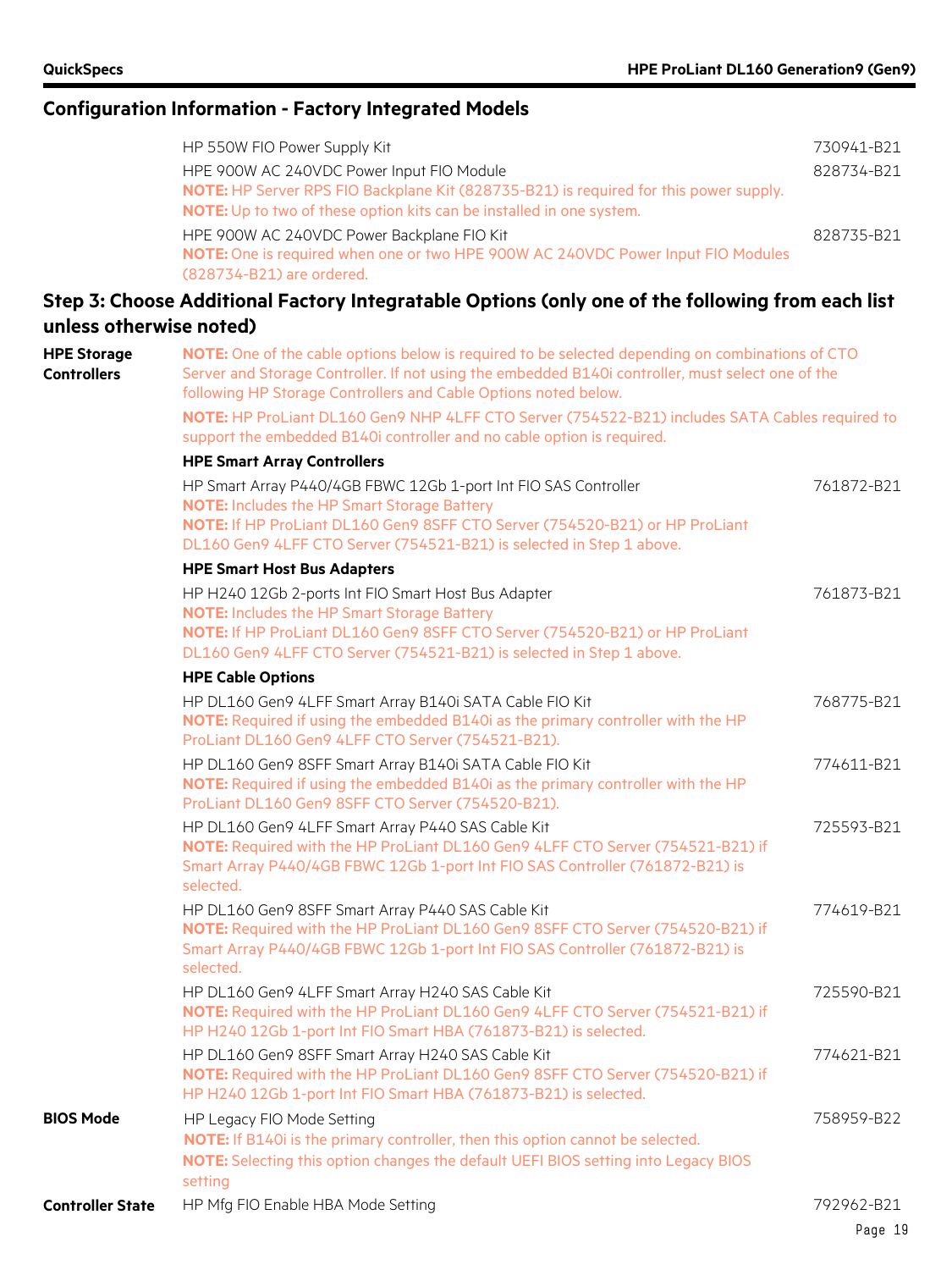|                                       | <b>NOTE:</b> Can only be selected with H240 FIO Smart Host Bus Adapter<br>NOTE: If H240 is the primary controller then RAID is not allowed with this selection. |               |
|---------------------------------------|-----------------------------------------------------------------------------------------------------------------------------------------------------------------|---------------|
|                                       | HP AHCI-Enable FIO Setting<br>NOTE: If B140i is the primary controller then RAID is not allowed with this selection.                                            | 801845-B21    |
| <b>HPE Security</b>                   | HP DL160 Gen9 Quick Release Ear FIO Kit<br><b>NOTE:</b> Required for Security Bezel option                                                                      | 774609-B21    |
| <b>HPE Insight</b><br><b>Software</b> | HP Insight Control including 1yr 24x7 Support ProLiant ML/DL/BL-bundle Single Server<br>FIO License                                                             | C6N36A        |
| <b>HPE Converged</b>                  | <b>HPE OneView (with HPE iLO Advanced)</b>                                                                                                                      |               |
| Infrastructure                        | HP OneView for ProLiant DL Server incl 3yr 24x7 Supp FIO Bundle Physical 1 Svr Lic                                                                              | E5Y43A        |
| <b>Management</b><br><b>Software</b>  | <b>HPE OneView (without HPE iLO Advanced)</b>                                                                                                                   |               |
|                                       | HP OneView w/o iLO including 3yr 24x7 Support FIO 1 Server LTU                                                                                                  | <b>P8B31A</b> |
|                                       | Step 4: Choose Additional Options for Factory Integration from Core and Additional Options                                                                      |               |

# **sections below**

**CAUTION:** Hewlett Packard Enterprise recommends that a minimum of two people are required for all Rack Server installations. Please refer to your installation instructions for proper tools and number of people to use for any installation.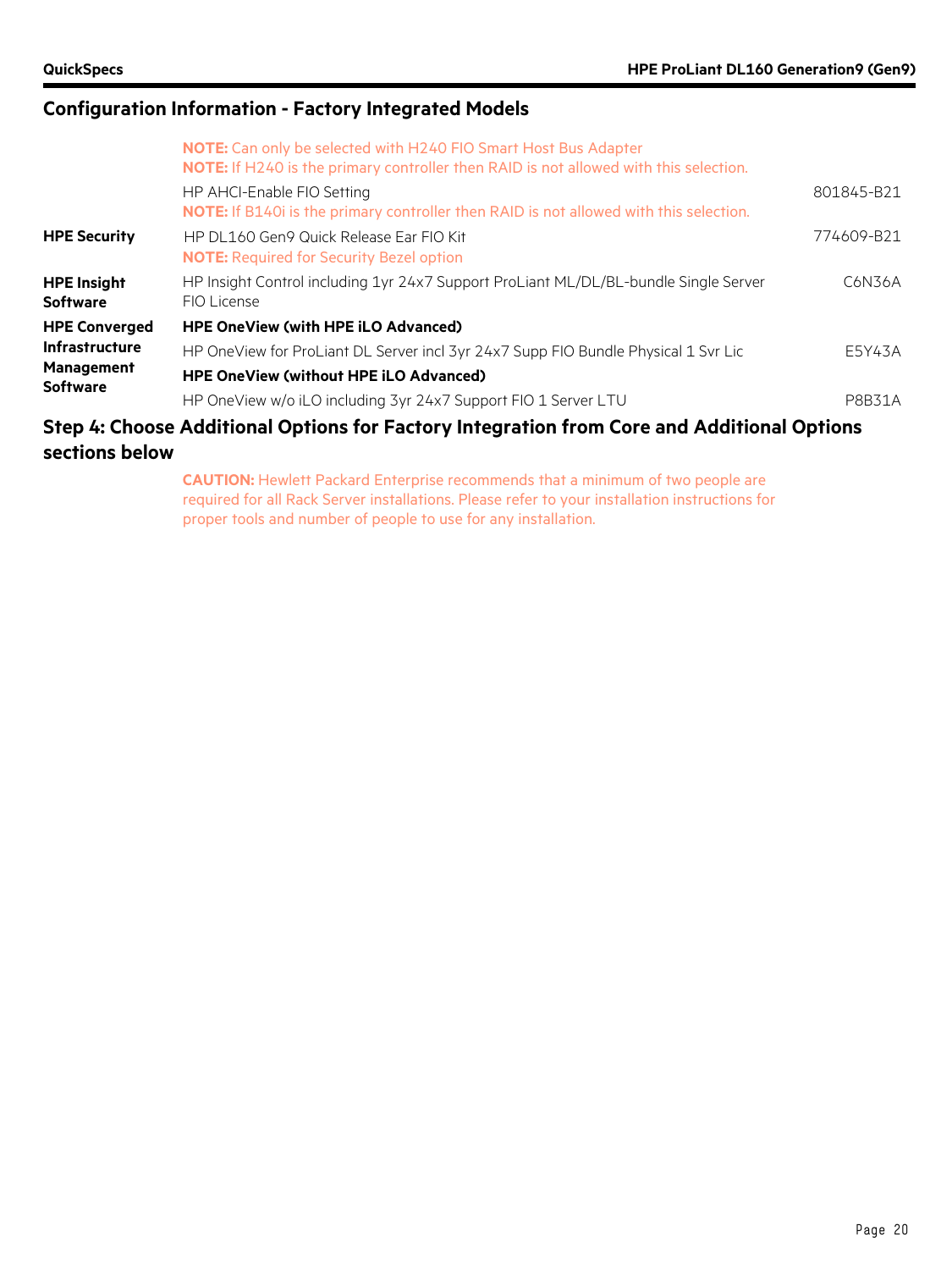**NOTE:** Some options may not be integrated at the factory. To ensure only valid configurations are ordered, Hewlett Packard Enterprise recommends the use of an HPE approved configurator. Contact your local sales representative for additional information.

| <b>HPE Unique</b> | HP DL180 Gen9 Dedicated iLO Management Port Kit                                          | 725581-B21 |
|-------------------|------------------------------------------------------------------------------------------|------------|
| <b>Options</b>    | HPE DL160 Gen9 Low Profile PCIe CPU2 Riser Kit                                           | 725586-B21 |
|                   | <b>NOTE:</b> CPU 2 is required if this riser is to be installed, enables one PCIe3 slot. |            |
|                   | HP DL160 Gen9 Front USB 3.0 Enablement Kit                                               | 725594-B21 |
|                   | <b>NOTE:</b> This kit is required to enable a front USB3.0 port on SFF models only.      |            |
|                   | HP DL160 Gen9 FlexibleLOM Enablement Kit                                                 | 781844-B21 |
|                   | <b>NOTE:</b> This riser kit is required when FlexibleLOM is selected.                    |            |

#### **HPE Processors E5-2600v4 series Processors**

HPE DL160 Gen9 Intel® Xeon® E5-2609v4 (1.7GHz/8-core/20MB/85W) Processor Kit 801288-B21 HPE DL160 Gen9 Intel® Xeon® E5-2603v4 (1.7GHz/6-core/15MB/85W) Processor Kit 801289-B21 HPE DL160 Gen9 Intel® Xeon® E5-2650Lv4 (1.7GHz/14-core/35MB/65W) Processor Kit 801290-B21 HPE DL160 Gen9 Intel® Xeon® E5-2630Lv4 (1.8GHz/10-core/25MB/55W) Processor Kit 801291-B21 HPE DL160 Gen9 Intel® Xeon® E5-2620v4 (2.1GHz/8-core/20MB/85W) Processor Kit 801287-B21 HPE DL160 Gen9 Intel® Xeon® E5-2623v4 (2.6GHz/4-core/10MB/85W) Processor Kit 801301-B21 HPE DL160 Gen9 Intel® Xeon® E5-2660v4 (2.0GHz/14-core/35MB/105W) Processor Kit 801283-B21 HPE DL160 Gen9 Intel® Xeon® E5-2650v4 (2.2GHz/12-core/30MB/105W) Processor Kit 801284-B21 HPE DL160 Gen9 Intel® Xeon® E5-2640v4 (2.4GHz/10-core/25MB/90W) Processor Kit 801285-B21 HPE DL160 Gen9 Intel® Xeon® E5-2680v4 (2.4GHz/14-core/35MB/120W) Processor Kit 825494-B21 HPE DL160 Gen9 Intel® Xeon® E5-2695v4 (2.1GHz/18-core/45MB/120W) Processor Kit 825498-B21 HPE DL160 Gen9 Intel® Xeon® E5-2683v4 (2.1GHz/16-core/40MB/120W) Processor Kit 825500-B21 HPE DL160 Gen9 Intel® Xeon® E5-2630v4 (2.2GHz/10-core/25MB/85W) Processor Kit 801286-B21 **E5-2600v3 series Processors**

HP DL160 Gen9 Intel® Xeon® E5-2609v3 (1.9GHz/6-core/15MB/85W) Processor Kit 733943-B21 HP DL160 Gen9 Intel® Xeon® E5-2603v3 (1.6GHz/6-core/15MB/85W) Processor Kit 763235-B21 HP DL160 Gen9 Intel® Xeon® E5-2640v3 (2.6GHz/8-core/20MB/90W) Processor Kit 733935-B21 HP DL160 Gen9 Intel® Xeon® E5-2630v3 (2.4GHz/8-core/20MB/85W) Processor Kit 733937-B21 HP DL160 Gen9 Intel® Xeon® E5-2620v3 (2.4GHz/6-core/15MB/85W) Processor Kit 733939-B21 HP DL160 Gen9 Intel® Xeon® E5-2630Lv3 (1.8GHz/8-core/20MB/55W) Processor Kit 763241-B21 HP DL160 Gen9 Intel® Xeon® E5-2623v3 (3GHz/4-core/10MB/105W) Processor Kit 779836-B21 HP DL160 Gen9 Intel® Xeon® E5-2660v3 (2.6GHz/10-core/25MB/105W) Processor Kit 733931-B21 HP DL160 Gen9 Intel® Xeon® E5-2650v3 (2.3GHz/10-core/25MB/105W) Processor Kit 733933-B21 HP DL160 Gen9 Intel® Xeon® E5-2650Lv3 (1.8GHz/12-core/30MB/65W) Processor Kit 763237-B21 **NOTE:** Processor upgrade from E5-2600v3 to E5-2600v4 is supported for processors up to 105W. Please refer to DL160 Gen9 User Guide for more details.

#### **HPE Memory Registered DIMMs (RDIMMs) for E5-2600v4 Series**

HP 8GB (1x8GB) Single Rank x8 DDR4-2400 CAS-17-17-17 Registered Memory Kit 805347-B21 HP 16GB (1x16GB) Single Rank x4 DDR4-2400 CAS-17-17-17 Registered Memory Kit 805349-B21 HPE 16GB (1x16GB) Dual Rank x4 DDR4-2400 CAS-17-17-17 Registered Memory Kit 836220-B21 HP 32GB (1x32GB) Dual Rank x4 DDR4-2400 CAS-17-17-17 Registered Memory Kit 805351-B21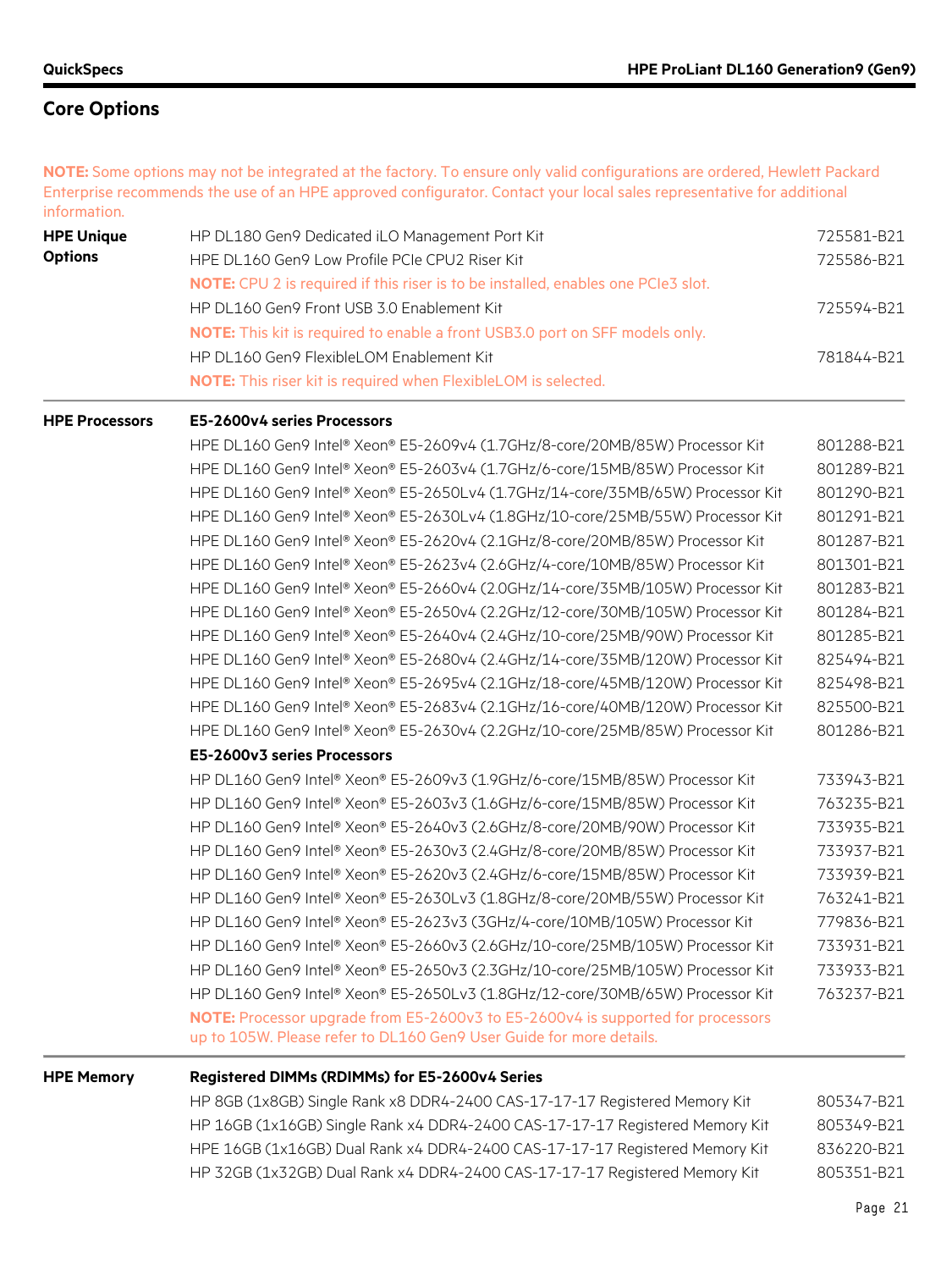|                   | <b>NOTE:</b> These Memory DIMMs are supported only on E5-2600v4 processors.                     |            |
|-------------------|-------------------------------------------------------------------------------------------------|------------|
|                   | Registered DIMMs (RDIMMs) for E5-2600v3 Series                                                  |            |
|                   | HP 4GB (1x4GB) Single Rank x8 DDR4-2133 CAS-15-15-15 Registered Memory Kit                      | 726717-B21 |
|                   | HP 8GB (1x8GB) Single Rank x4 DDR4-2133 CAS-15-15-15 Registered Memory Kit                      | 726718-B21 |
|                   | HP 8GB (1x8GB) Dual Rank x8 DDR4-2133 CAS-15-15-15 Registered Memory Kit                        | 759934-B21 |
|                   | HP 16GB (1x16GB) Dual Rank x4 DDR4-2133 CAS-15-15-15 Registered Memory Kit                      | 726719-B21 |
|                   | HP 32GB (1x32GB) Dual Rank x4 DDR4-2133 CAS-15-15-15 Registered Memory Kit                      | 728629-B21 |
|                   | NOTE: These Memory DIMMs are supported only on E5-2600v3 processors.                            |            |
|                   | Load Reduced DIMMs (LRDIMMs) for E5-2600v4 Series                                               |            |
|                   | HPE 32GB (1x32GB) Dual Rank x4 DDR4-2400 CAS-17-17-17 Load Reduced Memory<br>Kit                | 805353-B21 |
|                   | HPE 64GB (1x64GB) Quad Rank x4 DDR4-2400 CAS-17-17-17 Load Reduced Memory<br>Kit                | 805358-B21 |
|                   | NOTE: These Memory DIMMs are supported only on E5-2600v4 processors.                            |            |
|                   | Load Reduced DIMMs (LRDIMMs) for E5-2600v3 Series                                               |            |
|                   | HP 16GB (1x16GB) Dual Rank x4 DDR4-2133 CAS-15-15-15 Load Reduced Memory Kit                    | 726720-B21 |
|                   | HP 32GB (1x32GB) Quad Rank x4 DDR4-2133 CAS-15-15-15 Load Reduced Memory Kit                    | 726722-B21 |
|                   | HP 64GB (1x64GB) Quad Rank x4 DDR4-2133 CAS-15-15-15 Load Reduced Memory Kit                    | 726724-B21 |
|                   | NOTE: These Memory DIMMs are supported only on E5-2600v3 processors.                            |            |
|                   | HPE Standard Memory for E5-2600v4 Series                                                        |            |
|                   | HPE 8GB (1x8GB) Single Rank x8 DDR4-2400 CAS-17-17-17 Registered Standard<br>Memory Kit         | 851353-B21 |
|                   | <b>NOTE:</b> These Memory DIMMs are supported only on E5-2600v4 processors.                     |            |
|                   | HPE Standard Memory for E5-2600v3 Series                                                        |            |
|                   | HPE 4GB (1x4GB) Single Rank x8 DDR4-2133 CAS-15-15-15 Registered Standard<br>Memory Kit         | 803026-B21 |
|                   | HPE 8GB (1x8GB) Single Rank x4 DDR4-2133 CAS-15-15-15 Registered Standard<br>Memory Kit         | 803028-B21 |
|                   | NOTE: These Memory DIMMs are supported only on E5-2600v3 processors.                            |            |
|                   | HPE Optical Drives HPE 9.5mm SATA DVD-ROM JackBlack Gen9 Optical Drive                          | 726536-B21 |
|                   | HPE 9.5mm SATA DVD-RW JackBlack G9 Optical Drive                                                | 726537-B21 |
| <b>HPE Drives</b> | SAS Hot Plug SFF (2.5-inch) Enterprise (ENT) Drives                                             |            |
|                   | HPE 1.2TB SAS 12G Enterprise 10K SFF (2.5in) SC 3yr Wty Digitally Signed Firmware<br><b>HDD</b> | 872479-B21 |
|                   | HPE 1.2TB SAS 12G Enterprise 10K SFF (2.5in) SC 3yr Wty HDD                                     | 781518-B21 |
|                   | HPE 900GB SAS 12G Enterprise 10K SFF (2.5in) SC 3yr Wty HDD                                     | 785069-B21 |
|                   | HPE 600GB SAS 12G Enterprise 10K SFF (2.5in) SC 3yr Wty Digitally Signed Firmware<br><b>HDD</b> | 872477-B21 |
|                   | HPE 600GB SAS 12G Enterprise 10K SFF (2.5in) SC 3yr Wty HDD                                     | 781516-B21 |
|                   | HPE 300GB SAS 12G Enterprise 10K SFF (2.5in) SC 3yr Wty Digitally Signed Firmware<br><b>HDD</b> | 872475-B21 |
|                   | HPE 300GB SAS 12G Enterprise 10K SFF (2.5in) SC 3yr Wty HDD                                     | 785067-B21 |
|                   | HPE 900GB SAS 12G Enterprise 15K SFF (2.5in) SC 3yr Wty Digitally Signed Firmware<br><b>HDD</b> | 870759-B21 |
|                   | HPE 600GB SAS 12G Enterprise 15K SFF (2.5in) SC 3yr Wty Digitally Signed Firmware               | 870757-B21 |
|                   |                                                                                                 |            |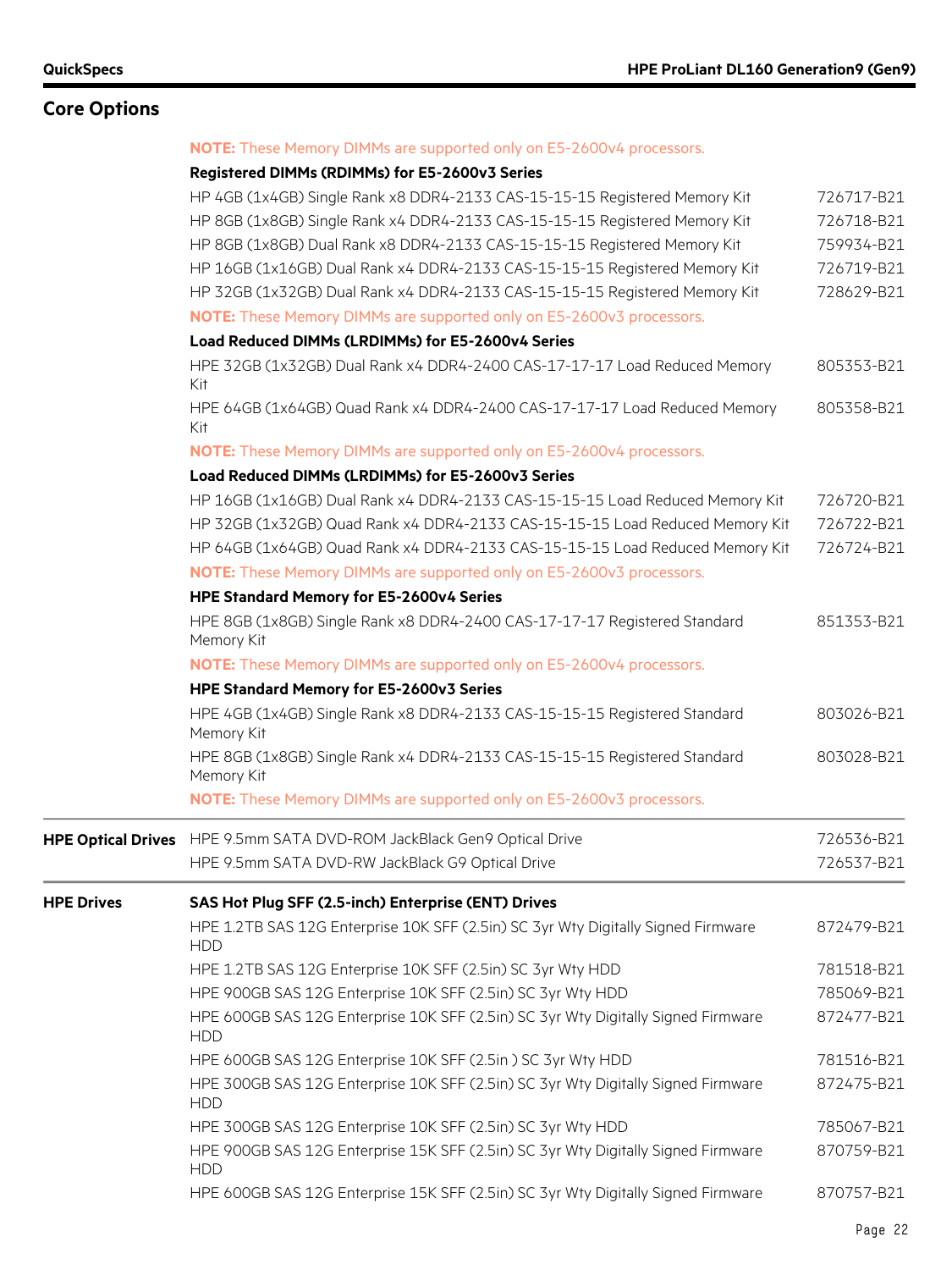| <b>HDD</b>                                                                                        |            |
|---------------------------------------------------------------------------------------------------|------------|
| HPE 600GB SAS 12G Enterprise 15K SFF (2.5in) SC 3yr Wty HDD                                       | 759212-B21 |
| HPE 450GB SAS 12G Enterprise 15K SFF (2.5in) SC 3yr Wty HDD                                       | 759210-B21 |
| HPE 300GB SAS 12G Enterprise 15K SFF (2.5in) SC 3yr Wty Digitally Signed Firmware<br><b>HDD</b>   | 870753-B21 |
| HPE 300GB SAS 12G Enterprise 15K SFF (2.5in) SC 3yr Wty HDD                                       | 759208-B21 |
| SAS Hot Plug SFF (2.5-inch) Enterprise 512e Drives                                                |            |
| HPE 2.4TB SAS 12G Enterprise 10K SFF (2.5in) SC 3yr Wty 512e Digitally Signed<br>Firmware HDD     | 881457-B21 |
| HPE 1.8TB SAS 12G Enterprise 10K SFF (2.5in) SC 3yr Wty 512e Digitally Signed<br>Firmware HDD     | 872481-B21 |
| HPE 1.8TB SAS 12G Enterprise 10K SFF (2.5in) SC 3yr Wty 512e HDD                                  | 791034-B21 |
| HPE 900GB SAS 12G Enterprise 15K SFF (2.5in) SC 3yr Wty 512e Digitally Signed<br>Firmware HDD     | 870765-B21 |
| HPE 600GB SAS 12G Enterprise 15K SFF (2.5in) SC 3yr Wty 512e Digitally Signed<br>Firmware HDD     | 870763-B21 |
| HPE 600GB SAS 12G Enterprise 15K SFF (2.5in) SC 3yr Wty 512e HDD                                  | 748387-B21 |
| SAS Hot Plug SFF (2.5-inch) Midline (MDL) Drives                                                  |            |
| HPE 1TB SAS 12G Midline 7.2K SFF (2.5in) SC 1yr Wty Digitally Signed Firmware HDD                 | 832514-B21 |
| SAS Hot Plug SFF (2.5-inch) Midline 512e Drives                                                   |            |
| HPE 2TB SAS 12G Midline 7.2K SFF (2.5in) SC 1yr Wty 512e HDD                                      | 765466-B21 |
| HPE 1TB SAS 12G Midline 7.2K SFF (2.5in) SC 1yr Wty 512e Digitally Signed Firmware<br><b>HDD</b>  | 765464-B21 |
| SAS Hot Plug LFF (3.5-inch) Enterprise (ENT) Drives                                               |            |
| HPE 600GB SAS 12G Enterprise 15K LFF (3.5in) SC 3yr Wty HDD                                       | 765424-B21 |
| HPE 450GB SAS 12G Enterprise 15K LFF (3.5in) SCC 3yr Wty HDD                                      | 737394-B21 |
| HPE 300GB SAS 12G Enterprise 15K LFF (3.5in) SCC 3yr Wty HDD                                      | 737261-B21 |
| SAS Hot Plug LFF (3.5-inch) Midline (MDL) Drives                                                  |            |
| HPE 6TB SAS 12G Midline 7.2K LFF (3.5in) SC 1yr Wty Digitally Signed Firmware HDD                 | 846514-B21 |
| HPE 4TB SAS 12G Midline 7.2K LFF (3.5in) SC 1yr Wty Digitally Signed Firmware HDD                 | 872487-B21 |
| HPE 4TB SAS 12G Midline 7.2K LFF (3.5in) SC 1yr Wty HDD                                           | 818367-B21 |
| HPE 3TB SAS 12G Midline 7.2K LFF (3.5in) SC 1yr Wty Digitally Signed Firmware HDD                 | 846528-B21 |
| HPE 2TB SAS 12G Midline 7.2K LFF (3.5in) SC 1yr Wty Digitally Signed Firmware HDD                 | 872485-B21 |
| HPE 2TB SAS 12G Midline 7.2K LFF (3.5in) SC 1yr Wty HDD                                           | 818365-B21 |
| HPE 1TB SAS 12G Midline 7.2K LFF (3.5in) SC 1yr Wty Digitally Signed Firmware HDD                 | 846524-B21 |
| SAS Hot Plug LFF (3.5-inch) Midline 512e Drives                                                   |            |
| HPE 8TB SAS 12G Midline 7.2K LFF (3.5in) SC 1yr Wty 512e Digitally Signed Firmware<br><b>HDD</b>  | 819201-B21 |
| HPE 6TB SAS 12G Midline 7.2K LFF (3.5in) SC 1yr Wty 512e HDD                                      | 861754-B21 |
| SAS Hot Plug LFF (3.5-inch) 512e Performance Drives                                               |            |
| HPE 4TB SAS 12G Midline 7.2K LFF (3.5in) SC 1yr Wty 512e HDD                                      | 861756-B21 |
| SAS Hot Plug LFF (3.5-inch) Midline 512e Helium Drives                                            |            |
| HPE 10TB SAS 12G Midline 7.2K LFF (3.5in) SC 1yr Wty Helium 512e Digitally Signed<br>Firmware HDD | 857644-B21 |
| HPE 8TB SAS 12G Midline 7.2K LFF (3.5in) SC 1yr Wty Helium 512e Digitally Signed<br>Firmware HDD  | 861590-B21 |
| SATA Hot Plug SFF (2.5-inch) Midline (MDL) Drives                                                 |            |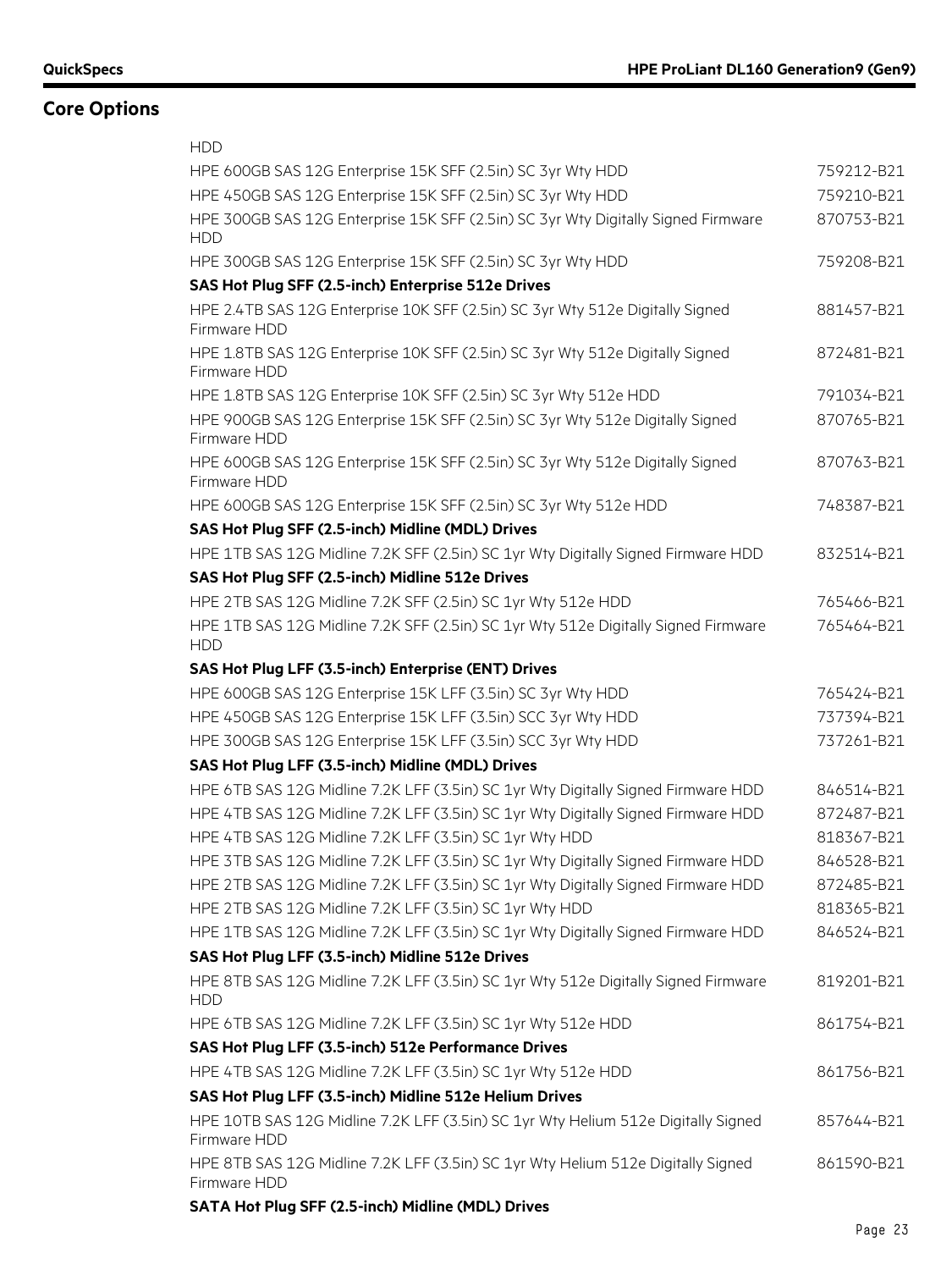| 765455-B21<br>765453-B21<br>HPE 6TB SATA 6G Midline 7.2K LFF (3.5in) SC 1yr Wty Digitally Signed Firmware HDD<br>846510-B21<br>HPE 4TB SATA 6G Midline 7.2K LFF (3.5in) SC 1yr Wty Digitally Signed Firmware HDD<br>872491-B21<br>HPE 4TB SATA 6G Midline 7.2K LFF (3.5in) SC 1yr Wty HDD<br>861678-B21<br>HPE 3TB SATA 6G Midline 7.2K LFF (3.5in) SC 1yr Wty Digitally Signed Firmware HDD<br>861693-B21<br>HPE 2TB SATA 6G Midline 7.2K LFF (3.5in) SC 1yr Wty Digitally Signed Firmware HDD<br>872489-B21<br>HPE 2TB SATA 6G Midline 7.2K LFF (3.5in) SC 1yr Wty HDD<br>861676-B21<br>HPE 1TB SATA 6G Midline 7.2K LFF (3.5in) SC 1yr Wty HDD<br>861691-B21<br>SATA Hot Plug LFF (3.5-inch) Midline 512e Drives<br>819203-B21<br>861750-B21<br>861752-B21<br>857648-B21<br>861594-B21<br>801888-B21<br>801884-B21<br>801882-B21<br>best product availability, HPE recommends SSDs from the list located here:<br>870144-B21<br>872394-B21<br>875330-B21<br>872392-B21<br>875326-B21<br>872390-B21<br>875313-B21<br>HPE 480GB SAS 12G Read Intensive SFF (2.5in) SC 3yr Wty Digitally Signed Firmware<br>875311-B21 | HPE 1TB SATA 6G Midline 7.2K SFF (2.5in) SC 1yr Wty Digitally Signed Firmware HDD                 | 655710-B21 |
|------------------------------------------------------------------------------------------------------------------------------------------------------------------------------------------------------------------------------------------------------------------------------------------------------------------------------------------------------------------------------------------------------------------------------------------------------------------------------------------------------------------------------------------------------------------------------------------------------------------------------------------------------------------------------------------------------------------------------------------------------------------------------------------------------------------------------------------------------------------------------------------------------------------------------------------------------------------------------------------------------------------------------------------------------------------------------------------------------------------------|---------------------------------------------------------------------------------------------------|------------|
|                                                                                                                                                                                                                                                                                                                                                                                                                                                                                                                                                                                                                                                                                                                                                                                                                                                                                                                                                                                                                                                                                                                        | SATA Hot Plug SFF (2.5-inch) Midline 512e Drives                                                  |            |
|                                                                                                                                                                                                                                                                                                                                                                                                                                                                                                                                                                                                                                                                                                                                                                                                                                                                                                                                                                                                                                                                                                                        | HPE 2TB SATA 6G Midline 7.2K SFF (2.5in) SC 1yr Wty 512e Digitally Signed Firmware<br><b>HDD</b>  |            |
|                                                                                                                                                                                                                                                                                                                                                                                                                                                                                                                                                                                                                                                                                                                                                                                                                                                                                                                                                                                                                                                                                                                        | HPE 1TB SATA 6G Midline 7.2K SFF (2.5in) SC 1yr Wty 512e Digitally Signed Firmware<br><b>HDD</b>  |            |
|                                                                                                                                                                                                                                                                                                                                                                                                                                                                                                                                                                                                                                                                                                                                                                                                                                                                                                                                                                                                                                                                                                                        | SATA Hot Plug LFF (3.5-inch) Midline (MDL) Drives                                                 |            |
|                                                                                                                                                                                                                                                                                                                                                                                                                                                                                                                                                                                                                                                                                                                                                                                                                                                                                                                                                                                                                                                                                                                        |                                                                                                   |            |
|                                                                                                                                                                                                                                                                                                                                                                                                                                                                                                                                                                                                                                                                                                                                                                                                                                                                                                                                                                                                                                                                                                                        |                                                                                                   |            |
|                                                                                                                                                                                                                                                                                                                                                                                                                                                                                                                                                                                                                                                                                                                                                                                                                                                                                                                                                                                                                                                                                                                        |                                                                                                   |            |
|                                                                                                                                                                                                                                                                                                                                                                                                                                                                                                                                                                                                                                                                                                                                                                                                                                                                                                                                                                                                                                                                                                                        |                                                                                                   |            |
|                                                                                                                                                                                                                                                                                                                                                                                                                                                                                                                                                                                                                                                                                                                                                                                                                                                                                                                                                                                                                                                                                                                        |                                                                                                   |            |
|                                                                                                                                                                                                                                                                                                                                                                                                                                                                                                                                                                                                                                                                                                                                                                                                                                                                                                                                                                                                                                                                                                                        |                                                                                                   |            |
|                                                                                                                                                                                                                                                                                                                                                                                                                                                                                                                                                                                                                                                                                                                                                                                                                                                                                                                                                                                                                                                                                                                        |                                                                                                   |            |
|                                                                                                                                                                                                                                                                                                                                                                                                                                                                                                                                                                                                                                                                                                                                                                                                                                                                                                                                                                                                                                                                                                                        |                                                                                                   |            |
|                                                                                                                                                                                                                                                                                                                                                                                                                                                                                                                                                                                                                                                                                                                                                                                                                                                                                                                                                                                                                                                                                                                        | HPE 8TB SATA 6G Midline 7.2K LFF (3.5in) SC 1yr Wty 512e Digitally Signed Firmware<br><b>HDD</b>  |            |
|                                                                                                                                                                                                                                                                                                                                                                                                                                                                                                                                                                                                                                                                                                                                                                                                                                                                                                                                                                                                                                                                                                                        | HPE 6TB SATA 6G Midline 7.2K LFF (3.5in) SC 1yr Wty 512e HDD                                      |            |
|                                                                                                                                                                                                                                                                                                                                                                                                                                                                                                                                                                                                                                                                                                                                                                                                                                                                                                                                                                                                                                                                                                                        | HPE 4TB SATA 6G Midline 7.2K LFF (3.5in) SC 1yr Wty 512e HDD                                      |            |
|                                                                                                                                                                                                                                                                                                                                                                                                                                                                                                                                                                                                                                                                                                                                                                                                                                                                                                                                                                                                                                                                                                                        | SATA Hot Plug LFF (3.5-inch) Midline 512e Helium Drives                                           |            |
|                                                                                                                                                                                                                                                                                                                                                                                                                                                                                                                                                                                                                                                                                                                                                                                                                                                                                                                                                                                                                                                                                                                        | HPE 10TB SATA 6G Midline 7.2K LFF (3.5in) SC 1yr Wty Helium 512e Digitally Signed<br>Firmware HDD |            |
|                                                                                                                                                                                                                                                                                                                                                                                                                                                                                                                                                                                                                                                                                                                                                                                                                                                                                                                                                                                                                                                                                                                        | HPE 8TB SATA 6G Midline 7.2K LFF (3.5in) SC 1yr Wty Helium 512e Digitally Signed<br>Firmware HDD  |            |
|                                                                                                                                                                                                                                                                                                                                                                                                                                                                                                                                                                                                                                                                                                                                                                                                                                                                                                                                                                                                                                                                                                                        | SATA Non-hot Plug LFF 7.2K (3.5-inch) Standard Drives                                             |            |
|                                                                                                                                                                                                                                                                                                                                                                                                                                                                                                                                                                                                                                                                                                                                                                                                                                                                                                                                                                                                                                                                                                                        | HPE 4TB SATA 6G Midline 7.2K LFF (3.5in) RW 1yr Wty HDD                                           |            |
|                                                                                                                                                                                                                                                                                                                                                                                                                                                                                                                                                                                                                                                                                                                                                                                                                                                                                                                                                                                                                                                                                                                        | HPE 2TB SATA 6G Midline 7.2K LFF (3.5in) RW 1yr Wty HDD                                           |            |
|                                                                                                                                                                                                                                                                                                                                                                                                                                                                                                                                                                                                                                                                                                                                                                                                                                                                                                                                                                                                                                                                                                                        | HPE 1TB SATA 6G Midline 7.2K LFF (3.5in) RW 1yr Wty HDD                                           |            |
|                                                                                                                                                                                                                                                                                                                                                                                                                                                                                                                                                                                                                                                                                                                                                                                                                                                                                                                                                                                                                                                                                                                        | <b>SSD Selection</b>                                                                              |            |
|                                                                                                                                                                                                                                                                                                                                                                                                                                                                                                                                                                                                                                                                                                                                                                                                                                                                                                                                                                                                                                                                                                                        | To streamline the configuration process for HPE ProLiant Gen9 servers and to provide the          |            |
|                                                                                                                                                                                                                                                                                                                                                                                                                                                                                                                                                                                                                                                                                                                                                                                                                                                                                                                                                                                                                                                                                                                        |                                                                                                   |            |
|                                                                                                                                                                                                                                                                                                                                                                                                                                                                                                                                                                                                                                                                                                                                                                                                                                                                                                                                                                                                                                                                                                                        | http://www.hpe.com/products/recommend                                                             |            |
|                                                                                                                                                                                                                                                                                                                                                                                                                                                                                                                                                                                                                                                                                                                                                                                                                                                                                                                                                                                                                                                                                                                        | 12G SAS Hot Plug SFF (2.5-inch) Read Intensive Solid State Drives                                 |            |
|                                                                                                                                                                                                                                                                                                                                                                                                                                                                                                                                                                                                                                                                                                                                                                                                                                                                                                                                                                                                                                                                                                                        | HPE 7.68TB SAS 12G Read Intensive SFF (2.5in) SC 3yr Wty Digitally Signed Firmware<br><b>SSD</b>  |            |
|                                                                                                                                                                                                                                                                                                                                                                                                                                                                                                                                                                                                                                                                                                                                                                                                                                                                                                                                                                                                                                                                                                                        | HPE 3.84TB SAS 12G Read Intensive SFF (2.5in) SC 3yr Wty Digitally Signed Firmware<br>SSD         |            |
|                                                                                                                                                                                                                                                                                                                                                                                                                                                                                                                                                                                                                                                                                                                                                                                                                                                                                                                                                                                                                                                                                                                        | HPE 3.84TB SAS 12G Read Intensive SFF (2.5in) SC 3yr Wty Digitally Signed Firmware<br><b>SSD</b>  |            |
|                                                                                                                                                                                                                                                                                                                                                                                                                                                                                                                                                                                                                                                                                                                                                                                                                                                                                                                                                                                                                                                                                                                        | HPE 1.92TB SAS 12G Read Intensive SFF (2.5in) SC 3yr Wty Digitally Signed Firmware<br><b>SSD</b>  |            |
|                                                                                                                                                                                                                                                                                                                                                                                                                                                                                                                                                                                                                                                                                                                                                                                                                                                                                                                                                                                                                                                                                                                        | HPE 1.92TB SAS 12G Read Intensive SFF (2.5in) SC 3yr Wty Digitally Signed Firmware<br><b>SSD</b>  |            |
|                                                                                                                                                                                                                                                                                                                                                                                                                                                                                                                                                                                                                                                                                                                                                                                                                                                                                                                                                                                                                                                                                                                        | HPE 960GB SAS 12G Read Intensive SFF (2.5in) SC 3yr Wty Digitally Signed Firmware<br>SSD          |            |
|                                                                                                                                                                                                                                                                                                                                                                                                                                                                                                                                                                                                                                                                                                                                                                                                                                                                                                                                                                                                                                                                                                                        | HPE 960GB SAS 12G Read Intensive SFF (2.5in) SC 3yr Wty Digitally Signed Firmware<br>SSD          |            |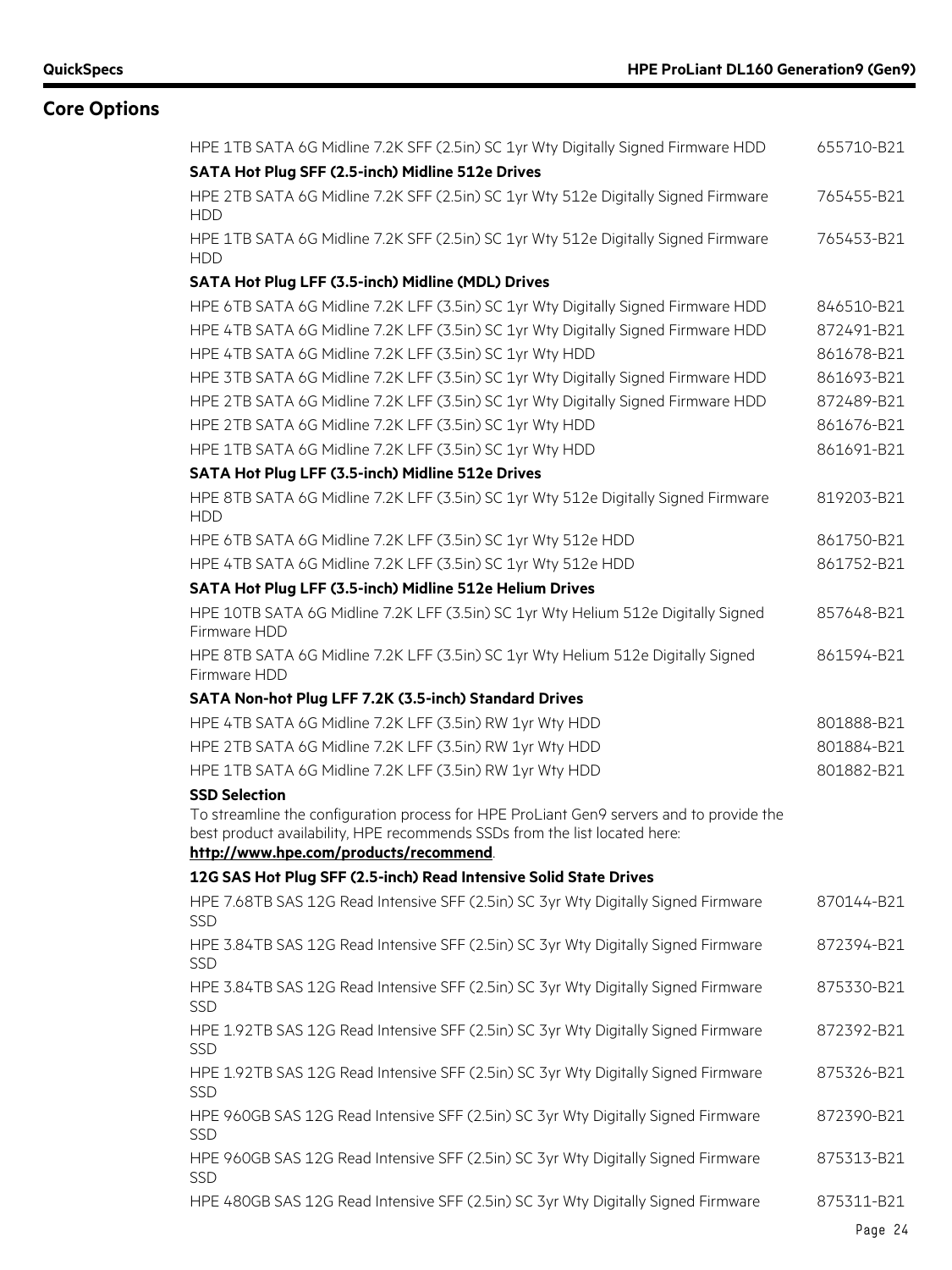| <b>SSD</b>                                                                                       |            |
|--------------------------------------------------------------------------------------------------|------------|
| 12G SAS Hot Plug SFF (2.5-inch) Write Intensive Solid State Drives                               |            |
| HPE 1.6TB SAS 12G Write Intensive SFF (2.5in) SC 3yr Wty Digitally Signed Firmware SSD           | 873357-B21 |
| HPE 800GB SAS 12G Write Intensive SFF (2.5in) SC 3yr Wty Digitally Signed Firmware<br>SSD        | 873355-B21 |
| HPE 400GB SAS 12G Write Intensive SFF (2.5in) SC 3yr Wty Digitally Signed Firmware<br><b>SSD</b> | 873351-B21 |
| 12G SAS Mixed Use Hot Plug SFF (2.5-inch) Solid State Drives                                     |            |
| HPE 3.2TB SAS 12G Mixed Use SFF (2.5in) SC 3yr Wty Digitally Signed Firmware SSD                 | 873367-B21 |
| HPE 3.2TB SAS 12G Mixed Use SFF (2.5in) SC 3yr Wty Digitally Signed Firmware SSD                 | 872386-B21 |
| HPE 1.6TB SAS 12G Mixed Use SFF (2.5in) SC 3yr Wty Digitally Signed Firmware SSD                 | 873365-B21 |
| HPE 1.6TB SAS 12G Mixed Use SFF (2.5in) SC 3yr Wty Digitally Signed Firmware SSD                 | 872382-B21 |
| HPE 800GB SAS 12G Mixed Use SFF (2.5in) SC 3yr Wty Digitally Signed Firmware SSD                 | 873363-B21 |
| HPE 800GB SAS 12G Mixed Use SFF (2.5in) SC 3yr Wty Digitally Signed Firmware SSD                 | 872376-B21 |
| HPE 400GB SAS 12G Mixed Use SFF (2.5in) SC 3yr Wty Digitally Signed Firmware SSD                 | 873359-B21 |
| HPE 400GB SAS 12G Mixed Use SFF (2.5in) SC 3yr Wty Digitally Signed Firmware SSD                 | 872374-B21 |
| 12G SAS Mixed Use Hot Plug LFF (3.5-inch) Solid State Drives                                     |            |
| HPE 800GB SAS 12G Mixed Use LFF (3.5in) SCC 3yr Wty Digitally Signed Firmware SSD                | 872378-B21 |
| 6G SATA Hot Plug SFF (2.5-inch) Write Intensive Solid State Drives                               |            |
| HPE 1.6TB SATA 6G WI SFF SC DS SSD                                                               | 872363-B21 |
| HPE 800GB SATA 6G WI SFF SC DS SSD                                                               | 872359-B21 |
| HPE 400GB SATA 6G WI SFF SC DS SSD                                                               | 872355-B21 |
| 6G SATA Hot Plug SFF (2.5-inch) Read Intensive Solid State Drives                                |            |
| HPE 3.84TB SATA 6G Read Intensive SFF (2.5in) SC 3yr Wty Digitally Signed Firmware<br><b>SSD</b> | 877764-B21 |
| HPE 3.8TB SATA 6G Read Intensive SFF (2.5in) SC 3yr Wty Digitally Signed Firmware SSD            | 868830-B21 |
| HPE 1.92TB SATA 6G Read Intensive SFF (2.5in) SC 3yr Wty Digitally Signed Firmware<br><b>SSD</b> | 877758-B21 |
| HPE 1.92TB SATA 6G Read Intensive SFF (2.5in) SC 3yr Wty Digitally Signed Firmware<br>SSD        | 871770-B21 |
| HPE 1.92TB SATA 6G Read Intensive SFF (2.5in) SC 3yr Wty Digitally Signed Firmware<br><b>SSD</b> | 868826-B21 |
| HPE 1.92TB SATA 6G Read Intensive SFF (2.5in) SC 3yr Wty Digitally Signed Firmware<br>SSD        | 875513-B21 |
| HPE 1.6TB SATA 6G Read Intensive SFF (2.5in) SC 3yr Wty Digitally Signed Firmware SSD            | 869386-B21 |
| HPE 960GB SATA 6G Read Intensive SFF (2.5in) SC 3yr Wty Digitally Signed Firmware<br><b>SSD</b>  | 877752-B21 |
| HPE 960GB SATA 6G Read Intensive SFF (2.5in) SC 3yr Wty Digitally Signed Firmware<br>SSD         | 869384-B21 |
| HPE 960GB SATA 6G Read Intensive SFF (2.5in) SC 3yr Wty SSD                                      | 871768-B21 |
| HPE 960GB SATA 6G Read Intensive SFF (2.5in) SC 3yr Wty Digitally Signed Firmware<br><b>SSD</b>  | 868822-B21 |
| HPE 960GB SATA 6G Read Intensive SFF (2.5in) SC 3yr Wty Digitally Signed Firmware<br><b>SSD</b>  | 875511-B21 |
| HPE 480GB SATA 6G Read Intensive SFF (2.5in) SC 3yr Wty Digitally Signed Firmware<br>SSD         | 877746-B21 |
| HPE 480GB SATA 6G Read Intensive SFF (2.5in) SC 3yr Wty Digitally Signed Firmware<br>SSD         | 869378-B21 |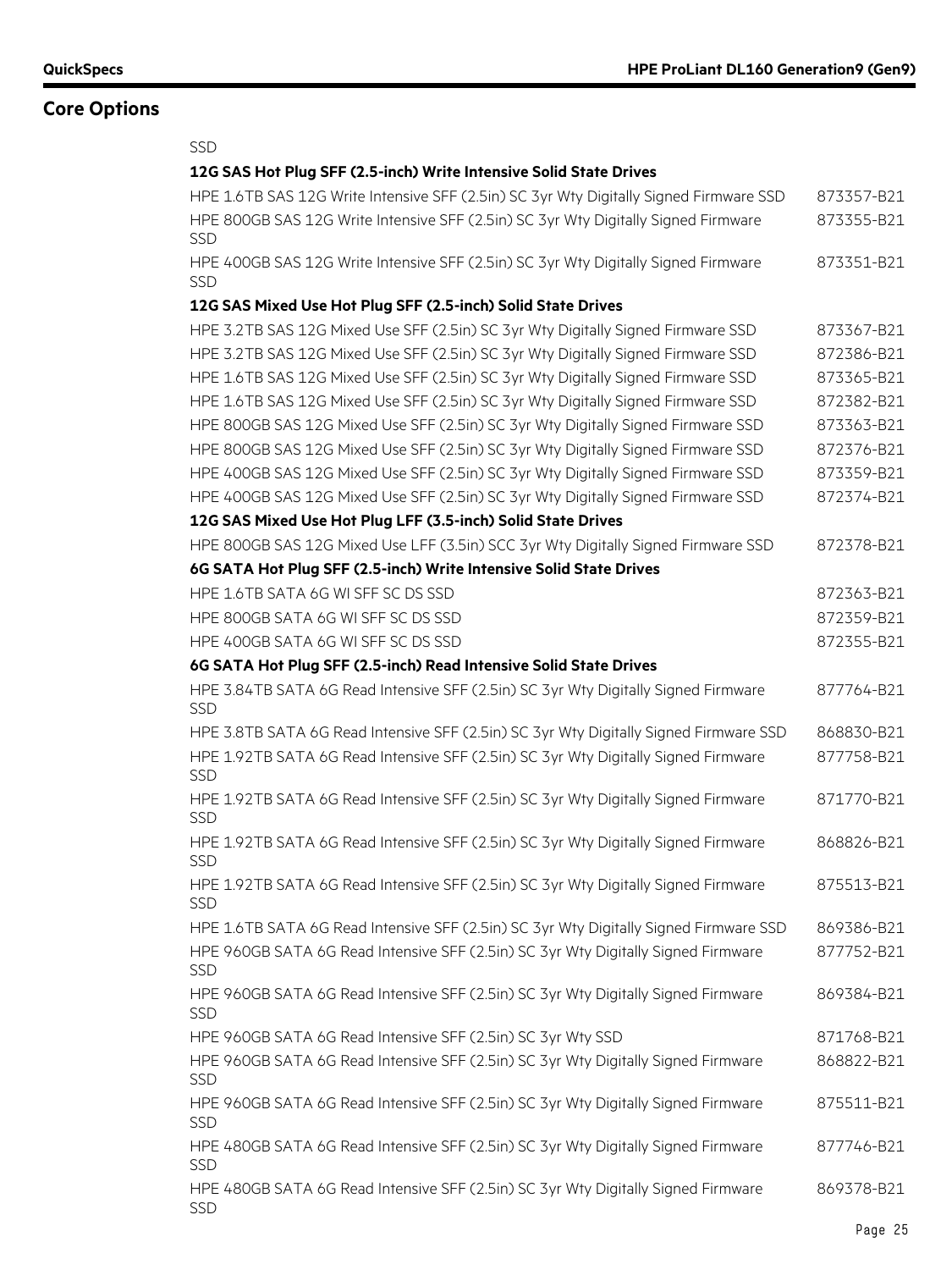| HPE 480GB SATA 6G Read Intensive SFF (2.5in) SC 3yr Wty Digitally Signed Firmware<br><b>SSD</b>   | 868818-B21 |
|---------------------------------------------------------------------------------------------------|------------|
| HPE 480GB SATA 6G Read Intensive SFF (2.5in) SC 3yr Wty Digitally Signed Firmware<br><b>SSD</b>   | 875509-B21 |
| HPE 240GB SATA 6G Read Intensive SFF (2.5in) SC 3yr Wty Digitally Signed Firmware<br><b>SSD</b>   | 877740-B21 |
| HPE 240GB SATA 6G Read Intensive SFF (2.5in) SC 3yr Wty Digitally Signed Firmware<br><b>SSD</b>   | 869376-B21 |
| HPE 240GB SATA 6G Read Intensive SFF (2.5in) SC 3yr Wty Digitally Signed Firmware<br>SSD          | 868814-B21 |
| HPE 240GB SATA 6G Read Intensive SFF (2.5in) SC 3yr Wty Digitally Signed Firmware<br>SSD          | 875503-B21 |
| HPE 150GB SATA 6G Read Intensive SFF (2.5in) SC 3yr Wty Digitally Signed Firmware<br>SSD          | 869374-B21 |
| Read Intensive - 6G SATA - M.2 - Solid State Drives                                               |            |
| HPE 960GB SATA 6G Read Intensive M.2 2280 3yr Wty Digitally Signed Firmware SSD                   | 875500-B21 |
| HPE 480GB SATA 6G Read Intensive M.2 2280 3yr Wty Digitally Signed Firmware SSD                   | 875319-B21 |
| HPE 480GB SATA 6G Read Intensive M.2 2280 3yr Wty Digitally Signed Firmware SSD                   | 875498-B21 |
| HPE 150GB SATA 6G Read Intensive M.2 2280 3yr Wty Digitally Signed Firmware SSD                   | 875317-B21 |
| 6G SATA Hot Plug SFF (2.5-inch) SC Mixed Use Solid State Drives                                   |            |
| HPE 1.92TB SATA 6G Mixed Use SFF (2.5in) SC 3yr Wty Digitally Signed Firmware SSD                 | 877788-B21 |
| HPE 1.92TB SATA 6G Mixed Use SFF (2.5in) SC 3yr Wty Digitally Signed Firmware SSD                 | 872352-B21 |
| HPE 1.92TB SATA 6G Mixed Use SFF (2.5in) SC 3yr Wty Digitally Signed Firmware SSD                 | 875478-B21 |
| HPE 1.6TB SATA 6G Mixed Use SFF (2.5in) SC 3yr Wty SSD                                            | 804631-B21 |
| HPE 960GB SATA 6G Mixed Use SFF (2.5in) SC 3yr Wty Digitally Signed Firmware SSD                  | 877782-B21 |
| HPE 960GB SATA 6G Mixed Use SFF (2.5in) SC 3yr Wty Digitally Signed Firmware SSD                  | 872348-B21 |
| HPE 960GB SATA 6G Mixed Use SFF (2.5in) SC 3yr Wty Digitally Signed Firmware SSD                  | 875474-B21 |
| HPE 480GB SATA 6G Mixed Use SFF (2.5in) SC 3yr Wty Digitally Signed Firmware SSD                  | 877776-B21 |
| HPE 480GB SATA 6G Mixed Use SFF (2.5in) SC 3yr Wty Digitally Signed Firmware SSD                  | 872344-B21 |
| HPE 480GB SATA 6G Mixed Use SFF (2.5in) SC 3yr Wty Digitally Signed Firmware SSD                  | 875470-B21 |
| HPE 240GB SATA 6G Mixed Use SFF (2.5in) SC 3yr Wty Digitally Signed Firmware SSD                  | 880295-B21 |
| HPE 240GB SATA 6G Mixed Use SFF (2.5in) SC 3yr Wty Digitally Signed Firmware SSD                  | 875483-B21 |
| Mixed Use - 6G SATA - M.2 - Solid State Drives                                                    |            |
| HPE 960GB SATA 6G Mixed Use M.2 2280 3yr Wty Digitally Signed Firmware SSD                        | 875492-B21 |
| HPE 480GB SATA 6G Mixed Use M.2 2280 3yr Wty Digitally Signed Firmware SSD                        | 875490-B21 |
| HPE 240GB SATA 6G Mixed Use M.2 2280 3yr Wty Digitally Signed Firmware SSD                        | 875488-B21 |
| 6G SATA Hot Plug LFF (3.5-inch) Write Intensive Solid State Drives                                |            |
| HPE 1.6TB SATA 6G WI LFF SCC DS SSD                                                               | 872365-B21 |
| HPE 800GB SATA 6G WI LFF SCC DS SSD                                                               | 872361-B21 |
| HPE 400GB SATA 6G WI LFF SCC DS SSD                                                               | 872357-B21 |
| 6G SATA Hot Plug LFF (3.5-inch) Read Intensive Solid State Drives                                 |            |
| HPE 1.92TB SATA 6G Read Intensive LFF (3.5in) SCC 3yr Wty Digitally Signed Firmware<br><b>SSD</b> | 877760-B21 |
| HPE 1.6TB SATA 6G Read Intensive LFF (3.5in) SCC 3yr Wty Digitally Signed Firmware<br>SSD         | 869388-B21 |
| HPE 960GB SATA 6G Read Intensive LFF (3.5in) SCC 3yr Wty Digitally Signed Firmware<br>SSD         | 877754-B21 |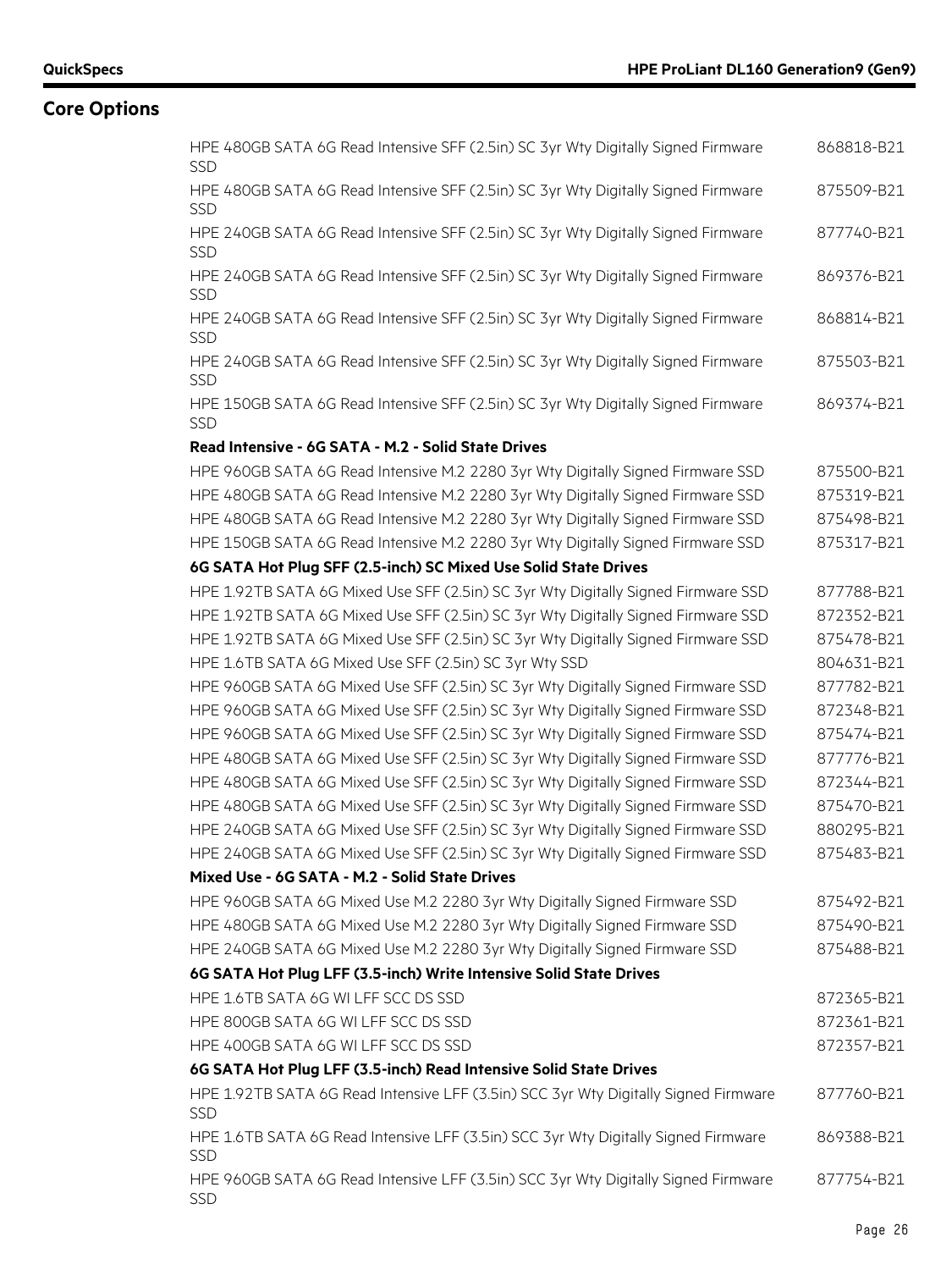|                       | HPE 480GB SATA 6G Read Intensive LFF (3.5in) SCC 3yr Wty Digitally Signed Firmware<br><b>SSD</b>                                                                                                | 877748-B21 |
|-----------------------|-------------------------------------------------------------------------------------------------------------------------------------------------------------------------------------------------|------------|
|                       | HPE 480GB SATA 6G Read Intensive LFF (3.5in) SCC 3yr Wty Digitally Signed Firmware<br>SSD                                                                                                       | 869380-B21 |
|                       | 6G SATA Hot Plug LFF (3.5-inch) SC Mixed Use Solid State Drives                                                                                                                                 |            |
|                       | HPE 1.92TB SATA 6G Mixed Use LFF (3.5in) SCC 3yr Wty Digitally Signed Firmware SSD                                                                                                              | 877790-B21 |
|                       | HPE 1.92TB SATA 6G Mixed Use LFF (3.5in) SCC 3yr Wty Digitally Signed Firmware SSD                                                                                                              | 875480-B21 |
|                       | HPE 1.6TB SATA 6G Mixed Use LFF (3.5in) SCC 3yr Wty SSD                                                                                                                                         | 804634-B21 |
|                       | HPE 960GB SATA 6G Mixed Use LFF (3.5in) SCC 3yr Wty Digitally Signed Firmware SSD                                                                                                               | 877784-B21 |
|                       | HPE 960GB SATA 6G Mixed Use LFF (3.5in) SCC 3yr Wty Digitally Signed Firmware SSD                                                                                                               | 875476-B21 |
|                       | HPE 960GB SATA 6G Mixed Use LFF (3.5in) SCC 3yr Wty Digitally Signed Firmware SSD                                                                                                               | 872350-B21 |
|                       | HPE 480GB SATA 6G Mixed Use LFF (3.5in) SCC 3yr Wty Digitally Signed Firmware SSD                                                                                                               | 875472-B21 |
|                       | HPE 480GB SATA 6G Mixed Use LFF (3.5in) SCC 3yr Wty Digitally Signed Firmware SSD                                                                                                               | 872346-B21 |
|                       | M.2 SSD                                                                                                                                                                                         |            |
|                       | HPE 340GB SATA 6G Read Intensive 3yr Wty M.2 Kit                                                                                                                                                | 835563-B21 |
|                       | HPE 340GB SATA 6G Read Intensive 3yr Wty Dual M.2 Kit                                                                                                                                           | 835565-B21 |
|                       | HPE Universal SATA HHHL 3yr Wty M.2 Kit                                                                                                                                                         | 878783-B21 |
|                       | NOTE: M.2 drives go in PCIe slots and use B140i SATA controller only.                                                                                                                           |            |
|                       | <b>Hard Drive Blank Kits</b>                                                                                                                                                                    |            |
|                       | HPE Large Form Factor Hard Drive Blank Kit                                                                                                                                                      | 666986-B21 |
|                       | HPE Small Form Factor Hard Drive Blank Kit                                                                                                                                                      | 666987-B21 |
| <b>HPE Networking</b> | 1 Gigabit Ethernet adapters                                                                                                                                                                     |            |
|                       | HPE Ethernet 1Gb 4-port 331T Adapter                                                                                                                                                            | 647594-B21 |
|                       |                                                                                                                                                                                                 |            |
|                       | HPE Ethernet 1Gb 2-port 332T Adapter                                                                                                                                                            | 615732-B21 |
|                       | HPE Ethernet 1Gb 2-port 361T Adapter                                                                                                                                                            | 652497-B21 |
|                       | HPE Ethernet 1Gb 4-port 366T Adapter                                                                                                                                                            | 811546-B21 |
|                       | 10 Gigabit Ethernet adapters                                                                                                                                                                    |            |
|                       | HPE Ethernet 10Gb 2-port 530SFP Adapter                                                                                                                                                         | 652503-B21 |
|                       | HPE Ethernet 10Gb 2-port 530T Adapter                                                                                                                                                           | 656596-B21 |
|                       | HPE Ethernet 10Gb 2-port 546SFP+ Adapter                                                                                                                                                        | 779793-B21 |
|                       | HPE Ethernet 10Gb 2-port 560SFP+ Adapter                                                                                                                                                        | 665249-B21 |
|                       | HPE Ethernet 10Gb 2-port 561T Adapter                                                                                                                                                           | 716591-B21 |
|                       | HPE Ethernet 10Gb 2-port 562SFP+ Adapter                                                                                                                                                        | 727055-B21 |
|                       | NOTE: A minimum of two Gigabytes (2 GB) of server memory is required per each                                                                                                                   |            |
|                       | adapter.<br>NOTE: Direct Attach Cable (DAC) for copper environments or fiber transceivers and<br>cables for fiber-optic environments must be purchased separately. See cables/options<br>below. |            |
|                       |                                                                                                                                                                                                 |            |
|                       | 25 Gigabit Ethernet adapters                                                                                                                                                                    | 817762-B21 |
|                       | HPE Ethernet 4x25Gb 1-port 620QSFP28 Adapter                                                                                                                                                    | 817753-B21 |
|                       | HPE Ethernet 10/25Gb 2-port 640SFP28 Adapter<br><b>FlexibleLOM Adapters</b>                                                                                                                     |            |
|                       | HPE Ethernet 1Gb 4-port 331FLR Adapter                                                                                                                                                          | 629135-B22 |
|                       | HPE Ethernet 1Gb 4-port 366FLR Adapter                                                                                                                                                          | 665240-B21 |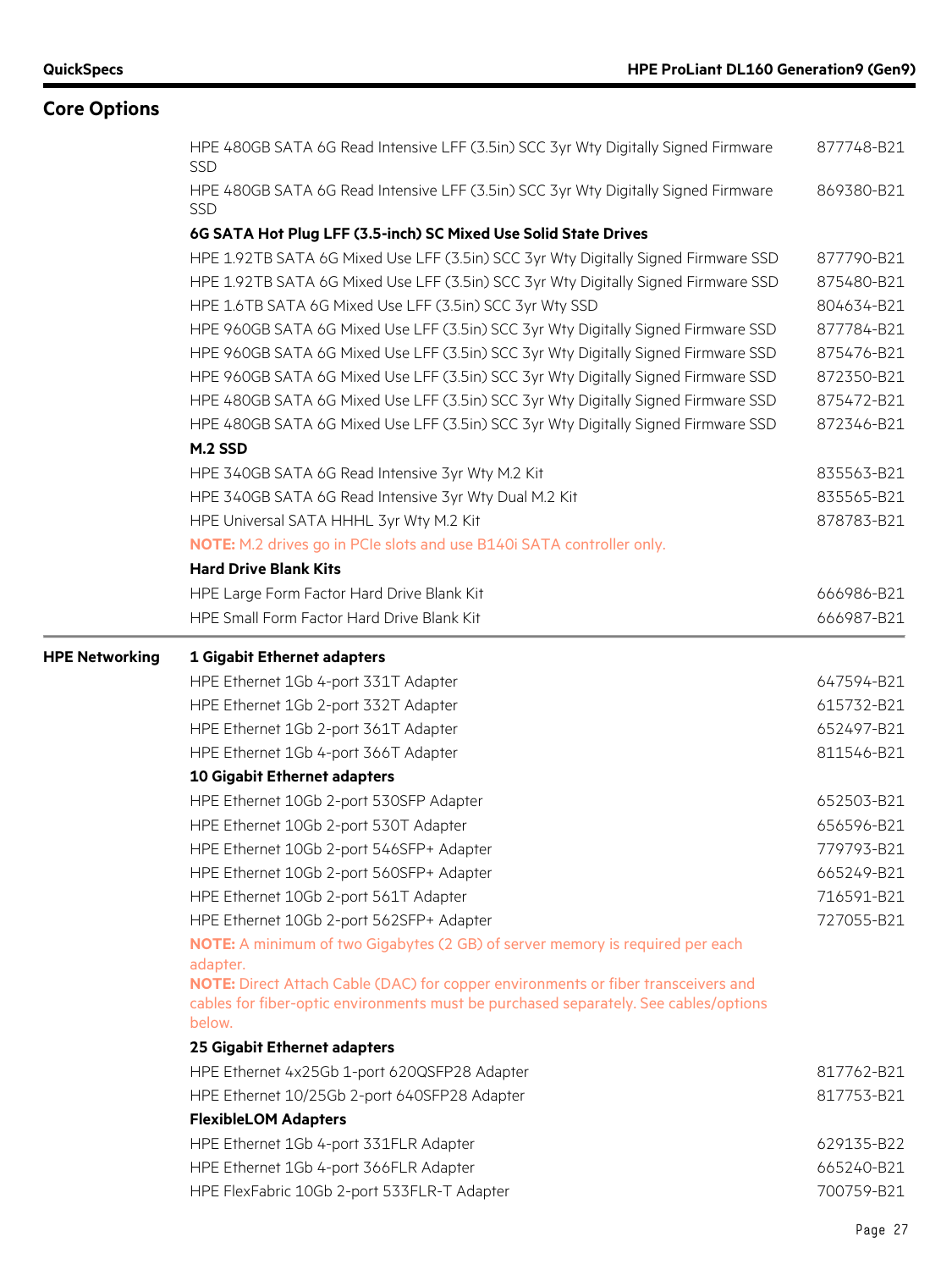| <b>Core Options</b>                        |                                                                                                                                                                                                                                                                                                                                                                                                                                                                                                                                                                                                                                                                                                                                                                                                                                                                                                                                                                                                                                                                                                                                                                                                                                                                                                                                                                                                                                                                                                                    |                                                                                                              |
|--------------------------------------------|--------------------------------------------------------------------------------------------------------------------------------------------------------------------------------------------------------------------------------------------------------------------------------------------------------------------------------------------------------------------------------------------------------------------------------------------------------------------------------------------------------------------------------------------------------------------------------------------------------------------------------------------------------------------------------------------------------------------------------------------------------------------------------------------------------------------------------------------------------------------------------------------------------------------------------------------------------------------------------------------------------------------------------------------------------------------------------------------------------------------------------------------------------------------------------------------------------------------------------------------------------------------------------------------------------------------------------------------------------------------------------------------------------------------------------------------------------------------------------------------------------------------|--------------------------------------------------------------------------------------------------------------|
|                                            | HPE FlexFabric 10Gb 2-port 534FLR-SFP+ Adapter<br>HPE FlexFabric 10Gb 4-port 536FLR-T Adapter<br>HPE FlexFabric 10Gb 2-port 556FLR-T Adapter<br>HPE Ethernet 10Gb 2-port 546FLR-SFP+ Adapter<br>HPE Ethernet 10Gb 2-port 560FLR-SFP+ Adapter<br>HPE Ethernet 10Gb 2-port 561FLR-T Adapter<br>HPE Ethernet 10Gb 2-port 562FLR-SFP+ Adapter<br>HPE Ethernet 10/25Gb 2-port 640FLR-SFP28 Adapter<br>NOTE: FlexibleLOM riser kit (P/N: 765509-B21) is required when any FlexibleLOM is<br>selected.<br>NOTE: Please see the QuickSpecs for Technical Specifications and additional<br>information: http://www.hpe.com/servers/ProLiantNICs.                                                                                                                                                                                                                                                                                                                                                                                                                                                                                                                                                                                                                                                                                                                                                                                                                                                                            | 700751-B21<br>764302-B21<br>794525-B21<br>779799-B21<br>665243-B21<br>700699-B21<br>727054-B21<br>817749-B21 |
| <b>HPE InfiniBand</b>                      | HPE InfiniBand FDR/Ethernet 10Gb/40Gb 2-port 544+QSFP Adapter<br>HPE InfiniBand FDR/Ethernet 10Gb/40Gb 2-port 544+FLR-QSFP Adapter<br>NOTE: Please see the HPE InfiniBand Options for HP ProLiant and Integrity Servers<br><b>QuickSpecs</b> for additional information.                                                                                                                                                                                                                                                                                                                                                                                                                                                                                                                                                                                                                                                                                                                                                                                                                                                                                                                                                                                                                                                                                                                                                                                                                                           | 764284-B21<br>764285-B21                                                                                     |
| <b>HPE I/O Expansion</b><br><b>Options</b> | HPE DL160 Gen9 Low Profile PCIe CPU2 Riser Kit<br>NOTE: CPU 2 is required if this riser is to be installed, enables one PCIe3 slot.<br>HP DL160 Gen9 FlexibleLOM Enablement Kit<br><b>NOTE:</b> This enablement kit is required when FlexibleLOM is selected.                                                                                                                                                                                                                                                                                                                                                                                                                                                                                                                                                                                                                                                                                                                                                                                                                                                                                                                                                                                                                                                                                                                                                                                                                                                      | 725586-B21<br>781844-B21                                                                                     |
| <b>HPE Power</b><br><b>Supplies</b>        | <b>HPE Entry-Level Power Supplies</b><br>HPE 900W Standard AC 240VDC Power Input Module<br>NOTE: This part number can only be bought standalone and is for field integration only.<br>NOTE: RPS Backplane is mandatorily needed with this power input module.                                                                                                                                                                                                                                                                                                                                                                                                                                                                                                                                                                                                                                                                                                                                                                                                                                                                                                                                                                                                                                                                                                                                                                                                                                                      | 775595-B21                                                                                                   |
|                                            | HPE 900W Standard AC 240VDC RPS Power Backplane<br>NOTE: This part number can only be bought standalone and is for field integration only.<br>NOTE: This RPS backplane is mandatorily needed with 900W RPS input module.                                                                                                                                                                                                                                                                                                                                                                                                                                                                                                                                                                                                                                                                                                                                                                                                                                                                                                                                                                                                                                                                                                                                                                                                                                                                                           | 814835-B21                                                                                                   |
|                                            | HPE 900W Standard AC 240VDC Redundant Power Supply Kit<br>NOTE: This Redundant Power supply kit includes 2 power supply input module and 1<br>backplane kit.<br>NOTE: This part number is both factory installed option and filed integrable option.<br>NOTE: This Power supply supports both 100-240V AC and 240V DC.<br>NOTE: Supports Gold-level efficiency (92%) with a standard C14 inlet connector. No<br>support for HPE Power Discovery Services. Only compatible with select HPE ProLiant<br>Gen9 Essential servers.<br>NOTE: HPE 900W Gold (Redundant) AC 240VDC Power Input Module (775595-B21)<br>must be used with Power Backplane (814835-B21).<br>NOTE: Each Redundant Power Supply Backplane can support up to two (2) power input<br>modules.<br>NOTE: Redundant AC Power Input Modules do not share power. Redundant AC Power<br>Input Module #1 is the primary AC Power Input Module. Redundant AC Power Input<br>Module #2 is the backup AC Power Input Module.<br>NOTE: Mixing of power supplies in the same server is not supported. All power supplies must be of the<br>same input voltage, output rating, and efficiency rating. If non-matching power supplies are installed, you<br>may receive an error message and/or experience operational issues with your server.<br>NOTE: Prior to selecting a power supply option, it is highly recommended that you review your server<br>configuration in the HPE Power Advisor tool to determine the right size power supply for your server | 820792-B21                                                                                                   |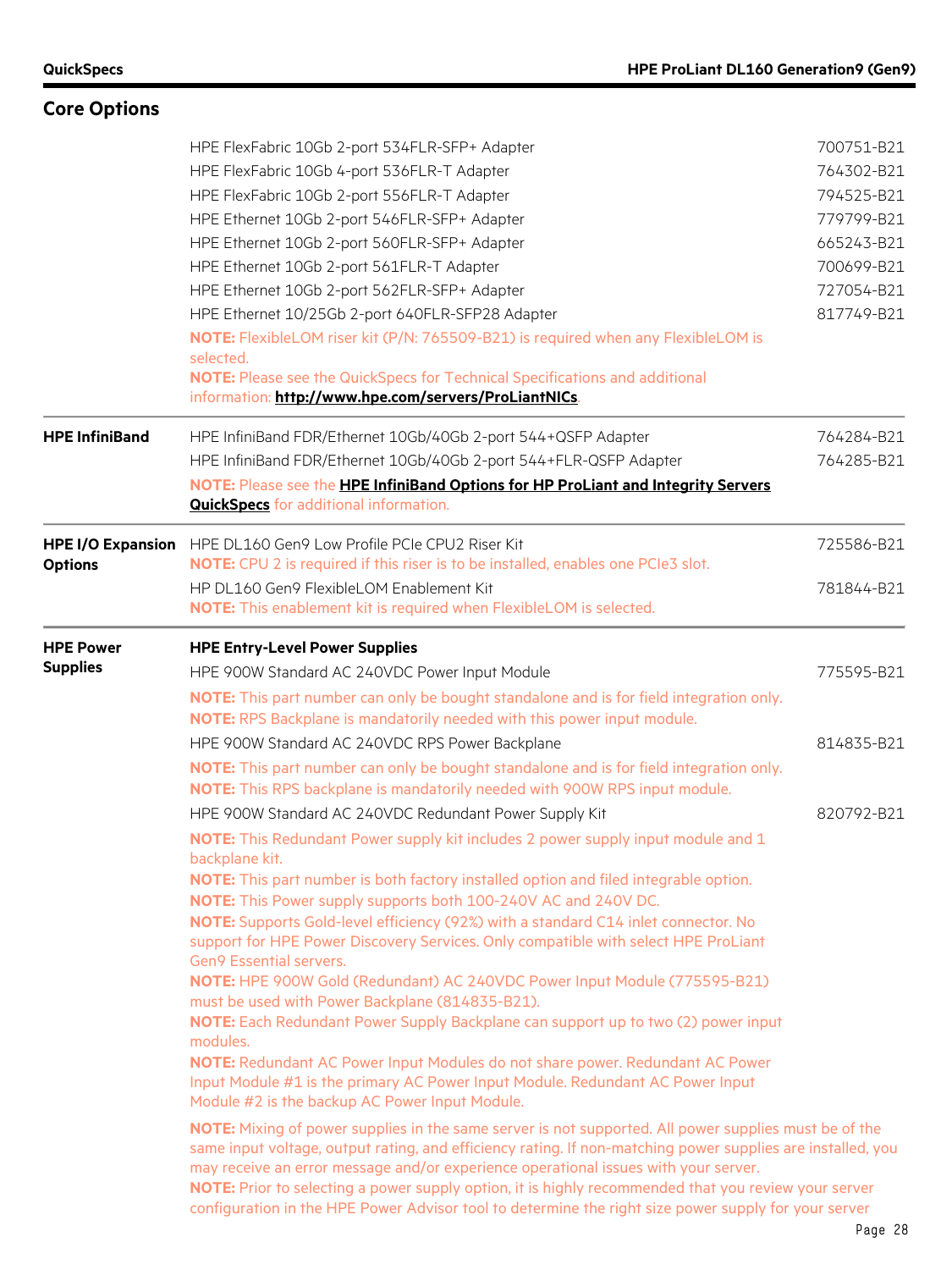configuration. The HPE Power Advisor is located at: **<http://www.hpe.com/info/hppoweradvisor>**.

**HPE Cooling Options** HP DL160 Gen9 Redundant Fan Kit 725587-B21 **NOTE:** This kit includes one fan and is required for enabling fan redundancy with 1P and 2P configurations.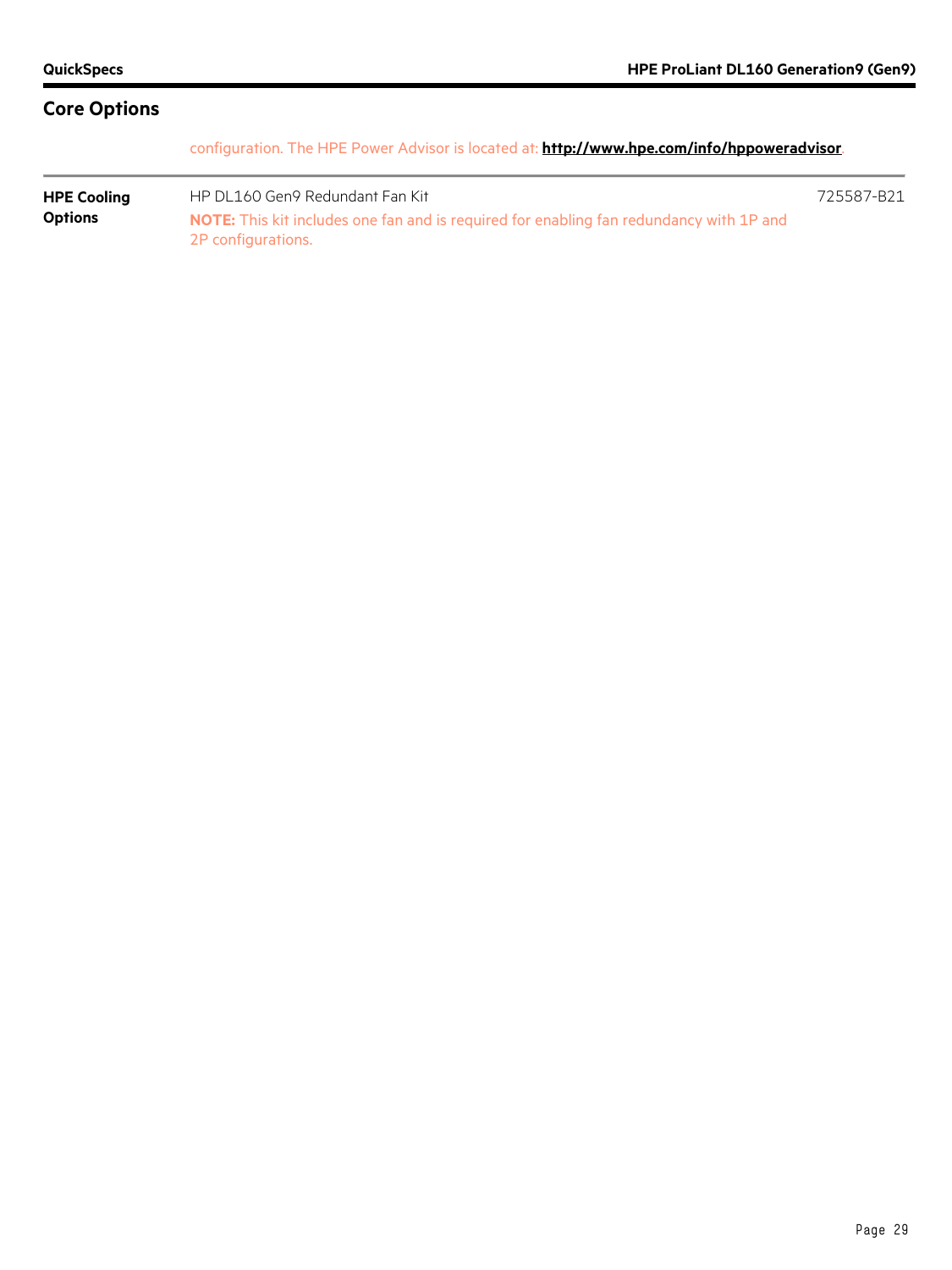**NOTE:** Some options may not be integrated at the factory. To ensure only valid configurations are ordered, Hewlett Packard Enterprise recommends the use of an HPE approved configurator. Contact your local sales representative for additional information.

| <b>HPE Insight</b>    | <b>HPE Insight Control</b>                                                                                                                                                                                                                                                 |                      |  |  |  |  |  |
|-----------------------|----------------------------------------------------------------------------------------------------------------------------------------------------------------------------------------------------------------------------------------------------------------------------|----------------------|--|--|--|--|--|
| <b>Software</b>       | HPE Insight Control including 1yr 24x7 Technical Support and Updates 1-server LTU<br>C6N27A                                                                                                                                                                                |                      |  |  |  |  |  |
|                       | HPE Insight Control including 1yr 24x7 TSU E-LTU                                                                                                                                                                                                                           |                      |  |  |  |  |  |
|                       | HPE Insight Control Upgrade from iLO Advanced including 1yr 24x7 Support E-LTU                                                                                                                                                                                             | C6N28ABE<br>C6N38ABE |  |  |  |  |  |
|                       | NOTE: Electronic and Flexible-Quantity licenses can be used to purchase multiple licenses with a single<br>activation key.                                                                                                                                                 |                      |  |  |  |  |  |
|                       | NOTE: Customer will receive a license entitlement certificate. The license entitlement certificate must be<br>redeemed online or via fax in order to obtain the license activation key(s). Includes one year of 24x7 HPE<br>Software Technical Support and Update Service. |                      |  |  |  |  |  |
|                       | NOTE: Licenses ship without media. The HPE Insight Control Media Kit can be ordered separately, or can<br>be downloaded at: https://www.hpe.com/info/insightmanagement.                                                                                                    |                      |  |  |  |  |  |
|                       | NOTE: For additional license options please see the HPE Insight Control QuickSpecs.                                                                                                                                                                                        |                      |  |  |  |  |  |
| <b>Embedded</b>       | <b>HPE iLO Advanced</b>                                                                                                                                                                                                                                                    |                      |  |  |  |  |  |
| <b>Management</b>     | HPE iLO Advanced including 1yr 24x7 Technical Support and Updates 1-server LTU                                                                                                                                                                                             | 512485-B21           |  |  |  |  |  |
|                       | HPE iLO Advanced including 3yr 24x7 Tech Support and Updates 1-server LTU                                                                                                                                                                                                  | <b>BD505A</b>        |  |  |  |  |  |
|                       | HPE iLO Advanced including 1yr 24x7 Technical Support and Updates E-LTU                                                                                                                                                                                                    | E6U59ABE             |  |  |  |  |  |
|                       | HPE iLO Advanced including 3yr 24x7 Technical Support and Updates E-LTU                                                                                                                                                                                                    | E6U64ABE             |  |  |  |  |  |
|                       | <b>HPE iLO Essentials</b>                                                                                                                                                                                                                                                  |                      |  |  |  |  |  |
|                       | HPE iLO Essentials including 3yr 24x7 Tech Support and Updates 1-server LTU                                                                                                                                                                                                | <b>BD774A</b>        |  |  |  |  |  |
|                       | HPE iLO Essentials including 1yr 24x7 Tech Support and Updates 1-server LTU                                                                                                                                                                                                | <b>BD775A</b>        |  |  |  |  |  |
|                       | HPE iLO Essentials including 3yr 24x7 Technical Support and Updates E-LTU                                                                                                                                                                                                  | E6U61ABE             |  |  |  |  |  |
|                       | HPE iLO Essentials including 1yr 24x7 Technical Support and Updates E-LTU                                                                                                                                                                                                  | E6U62ABE             |  |  |  |  |  |
|                       | <b>HPE iLO Scale-out</b>                                                                                                                                                                                                                                                   |                      |  |  |  |  |  |
|                       | HPE iLO Scale-Out 3yr 24x7 Tech Support and Updates Flexible Quantity LTU                                                                                                                                                                                                  | <b>BD776A</b>        |  |  |  |  |  |
|                       | HPE iLO Scale-Out including 3yr 24x7 Tech Support and Updates Flex Qty E-LTU                                                                                                                                                                                               | BD776AAE             |  |  |  |  |  |
|                       | HPE iLO Scale-Out including 3yr 24x7 Tech Support and Updates Tracking LTU                                                                                                                                                                                                 | BD777A               |  |  |  |  |  |
|                       | HPE iLO Scale-Out 1yr 24x7 Tech Support and Updates Flexible Quantity LTU                                                                                                                                                                                                  | <b>BD778A</b>        |  |  |  |  |  |
|                       | HPE iLO Scale-Out including 1yr 24x7 Tech Support and Updates Flex Qty E-LTU                                                                                                                                                                                               | BD778AAE             |  |  |  |  |  |
|                       | HPE iLO Scale-Out including 1yr 24x7 Tech Support and Updates Tracking LTU                                                                                                                                                                                                 | <b>BD779A</b>        |  |  |  |  |  |
| <b>HPE Converged</b>  | <b>HPE OneView Advanced (with HPE iLO Advanced)</b>                                                                                                                                                                                                                        |                      |  |  |  |  |  |
| <b>Infrastructure</b> | HPE OneView including 3yr 24x7 Support Physical 1-server LTU                                                                                                                                                                                                               | E5Y34A               |  |  |  |  |  |
| <b>Management</b>     | HPE OneView including 3yr 24x7 Support Flexible Quantity E-LTU                                                                                                                                                                                                             | E5Y35AAE             |  |  |  |  |  |
| <b>Software</b>       | HPE OneView Physical Media Kit LTU                                                                                                                                                                                                                                         | E5Y37A               |  |  |  |  |  |
|                       | <b>HPE OneView Advanced (without HPE iLO Advanced)</b>                                                                                                                                                                                                                     |                      |  |  |  |  |  |
|                       | HPE OneView w/o iLO including 3yr 24x7 Support 1-server LTU                                                                                                                                                                                                                | <b>P8B24A</b>        |  |  |  |  |  |
|                       | HPE OneView w/o iLO including 3yr 24x7 Support Track 1-server LTU                                                                                                                                                                                                          | <b>P8B25A</b>        |  |  |  |  |  |
|                       | HPE OneView w/o iLO including 3yr 24x7 Support Flexible Quantity E-LTU                                                                                                                                                                                                     | P8B26AAE             |  |  |  |  |  |
|                       | NOTE: Full licenses of HPE OneView Advanced also provide the right-to-use HPE Insight<br>Control without additional charge.                                                                                                                                                |                      |  |  |  |  |  |
|                       | NOTE: Server provisioning (via 'HPE Insight Control server provisioning') is licensed as                                                                                                                                                                                   |                      |  |  |  |  |  |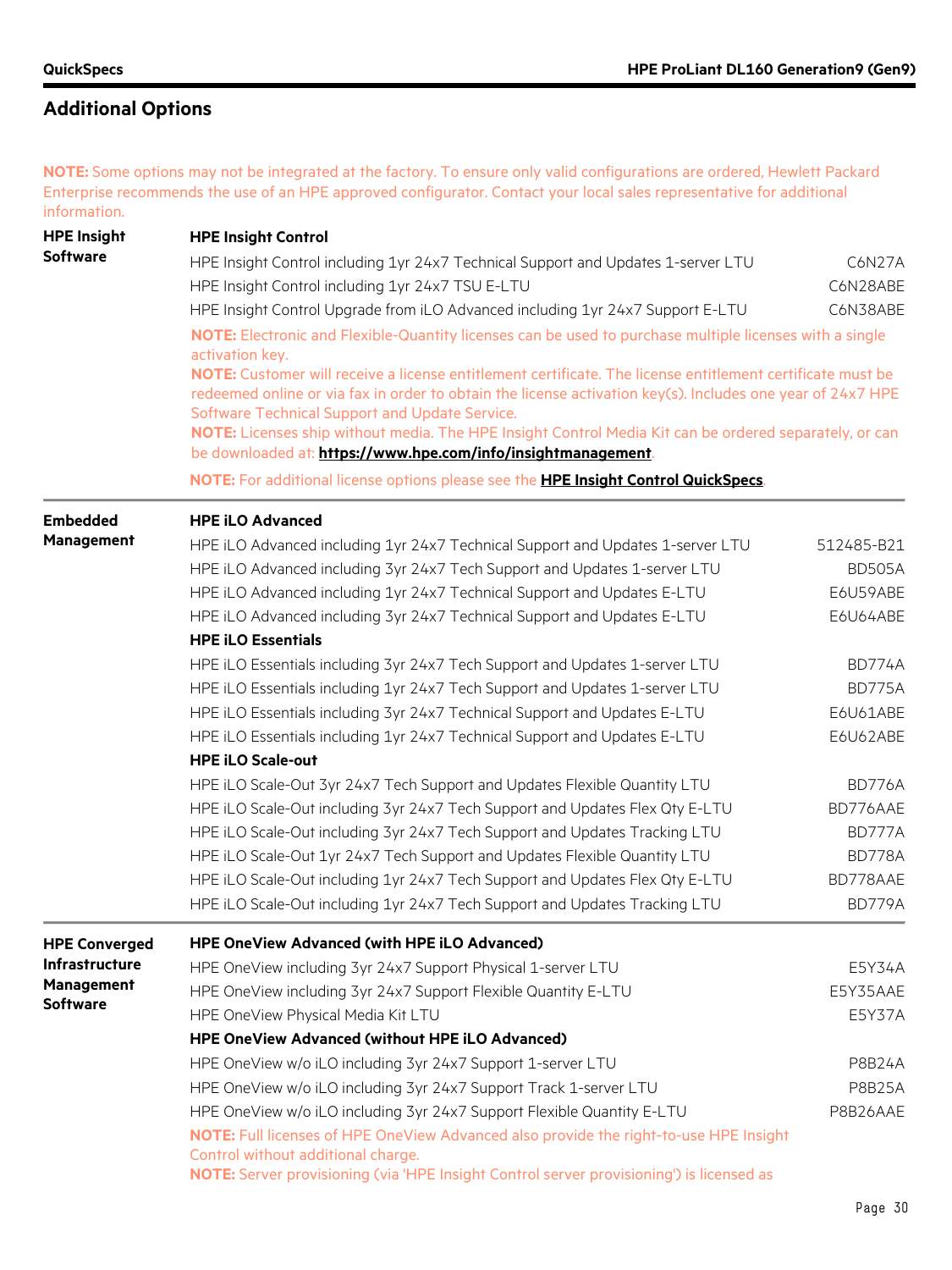| <b>Additional Options</b> |                                                                                                                                                                                                                                                                                                                                                                                                                                                                         |               |
|---------------------------|-------------------------------------------------------------------------------------------------------------------------------------------------------------------------------------------------------------------------------------------------------------------------------------------------------------------------------------------------------------------------------------------------------------------------------------------------------------------------|---------------|
|                           | part of HPE OneView Advanced and provides multi-server OS and driver provisioning.<br>Media kit #BD883A can be ordered for a physical copy of this software (USB flash drive).<br>NOTE: Licenses ship without media. The HPE OneView Media Kit can be ordered<br>separately, or can be downloaded at: http://www.hpe.com/info/hpeoneview.<br>NOTE: Electronic and Flexible-Quantity licenses can be used to purchase multiple<br>licenses with a single activation key. |               |
| <b>High Performance</b>   | <b>HPE Cluster Management Utility</b>                                                                                                                                                                                                                                                                                                                                                                                                                                   |               |
| <b>Clusters</b>           | HPE Insight Cluster Management Utility 1yr 24x7 Flexible LTU                                                                                                                                                                                                                                                                                                                                                                                                            | <b>QL803B</b> |
|                           | HPE Insight Cluster Management Utility 3yr 24x7 Flexible LTU                                                                                                                                                                                                                                                                                                                                                                                                            | <b>BD476A</b> |
|                           | HPE Insight Cluster Management Utility Media                                                                                                                                                                                                                                                                                                                                                                                                                            | <b>BD477A</b> |
|                           | NOTE: These part numbers can be used to purchase one certificate for multiple licenses<br>and support with a single activation key. Each license is for one node (server). Customer<br>will receive a printed end user license agreement and license entitlement certificate via<br>physical shipment. The license entitlement certificate must be redeemed online in order<br>to obtain a license key. Customer also will receive a support agreement.                 |               |
|                           | NOTE: For additional license kits please see the HPE Insight Cluster Management<br><b>Utility QuickSpecs.</b>                                                                                                                                                                                                                                                                                                                                                           |               |
|                           | HPE PCIe Workload HPE Read Intensive PCIe Workload Accelerator                                                                                                                                                                                                                                                                                                                                                                                                          |               |
|                           | Accelerator Options HPE 6.4TB Read Intensive-2 FH/HL PCIe Workload Accelerator                                                                                                                                                                                                                                                                                                                                                                                          | 831739-B21    |
|                           | HPE 3.2TB Read Intensive-2 HH/HL PCIe Workload Accelerator                                                                                                                                                                                                                                                                                                                                                                                                              | 831737-B21    |
|                           | HPE 1.6TB Read Intensive-2 HH/HL PCIe Workload Accelerator                                                                                                                                                                                                                                                                                                                                                                                                              | 831735-B21    |
|                           | HPE 1.3TB Read Intensive-2 HH/HL PCIe Workload Accelerator                                                                                                                                                                                                                                                                                                                                                                                                              | 831733-B21    |
|                           | <b>Light Endurance (LE) PCIe Workload Accelerators</b>                                                                                                                                                                                                                                                                                                                                                                                                                  |               |
|                           | HPE 5.2TB FH/HL Light Endurance (LE) PCIe Workload Accelerator                                                                                                                                                                                                                                                                                                                                                                                                          | 775672-B21    |
|                           | NOTE: Please see the HPE PCIe Workload Accelerators for ProLiant Servers<br><b>QuickSpecs</b> for Technical Specifications and additional information.                                                                                                                                                                                                                                                                                                                  |               |
| <b>HPE Security</b>       | HPE 1U Security Bezel Kit                                                                                                                                                                                                                                                                                                                                                                                                                                               | 664918-B21    |
|                           | NOTE: Quick Release Ear option kit (P/N 774609-B21) is required for installing security<br>bezel.                                                                                                                                                                                                                                                                                                                                                                       |               |
|                           | HPE Trusted Platform Module 2.0 Kit                                                                                                                                                                                                                                                                                                                                                                                                                                     | 745823-B21    |
|                           | NOTE: HPE Trusted Platform Module 2.0 Option works with Gen9 servers with UEFI<br>Mode not Legacy Mode. It is not compatible with HP ProLiant Gen8 servers or earlier<br>generation variants.<br>NOTE: HPE Gen9 servers purchased earlier may need the latest firmware update to be<br>compatible with the TPM 2.0 Option.<br>NOTE: HPE server systems can have a TPM module (of any type) installed only once. It<br>cannot be replaced with any other TPM module.     |               |
|                           | HPE Trusted Platform Module Option                                                                                                                                                                                                                                                                                                                                                                                                                                      | 488069-B21    |
|                           | NOTE: The HPE Trusted Platform Module Option (488069-B21) is the TPM 1.2 version.<br>Compatible server platforms include Gen8 and Gen9 servers.<br>NOTE: HPE server systems can have a TPM module (of any type) installed only once. It<br>cannot be replaced with any other TPM module.                                                                                                                                                                                |               |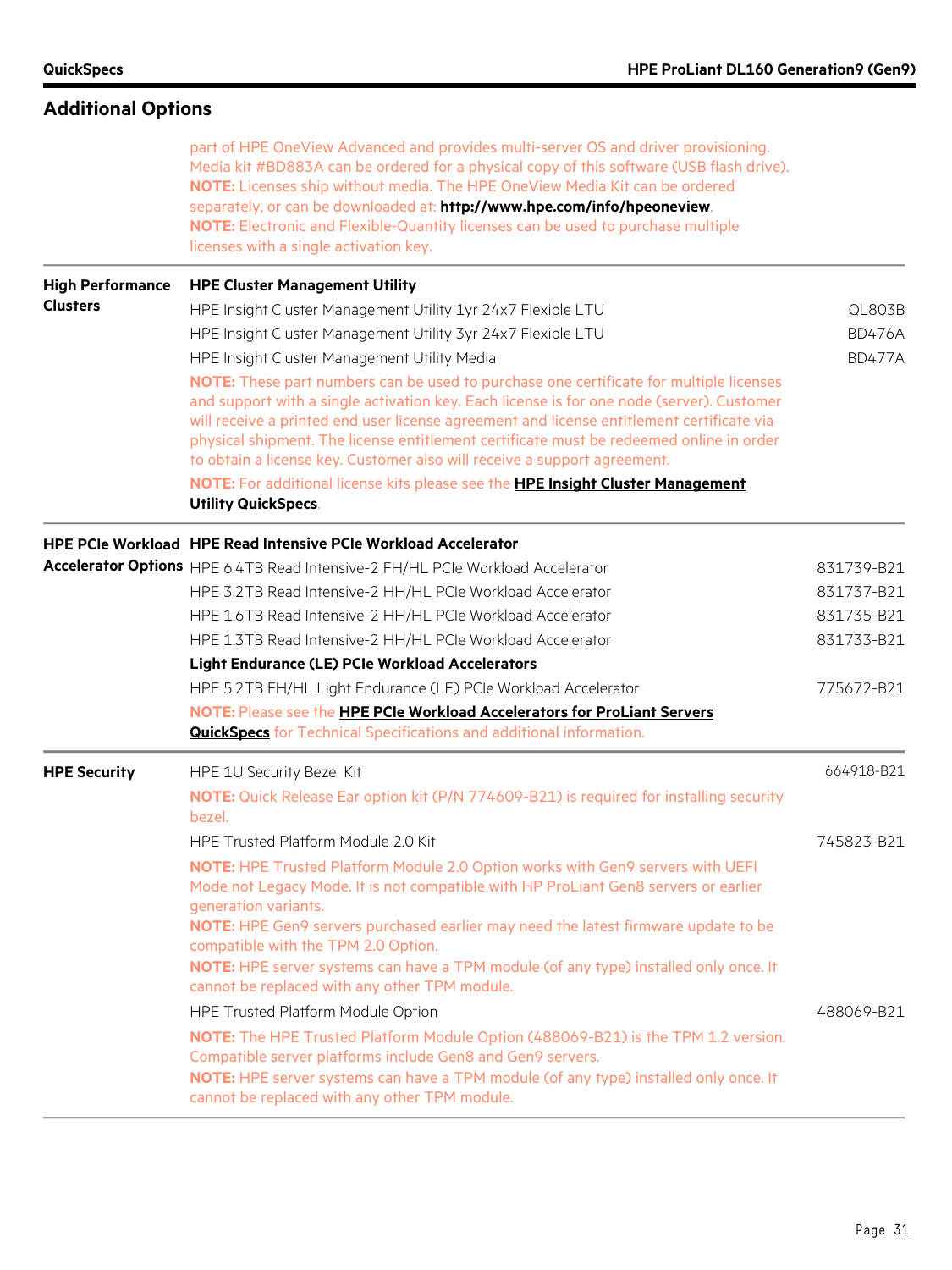| <b>HPE Storage</b> | <b>SAS Controllers</b>                                                                                                                                                                                                          |               |
|--------------------|---------------------------------------------------------------------------------------------------------------------------------------------------------------------------------------------------------------------------------|---------------|
| <b>Controllers</b> | <b>HPE Smart Array Controllers</b>                                                                                                                                                                                              |               |
|                    | HPE Smart Array P440/4GB FBWC 12Gb 1-port Int SAS Controller                                                                                                                                                                    | 726821-B21    |
|                    | HPE Smart Array P440/2GB FBWC 12Gb 1-port Int SAS Controller                                                                                                                                                                    | 820834-B21    |
|                    | <b>NOTE:</b> Includes the HPE Smart Storage Battery.                                                                                                                                                                            |               |
|                    | HPE Smart Array P441/4GB FBWC 12Gb 2-ports Ext SAS Controller                                                                                                                                                                   | 726825-B21    |
|                    | <b>HPE Smart Host Bus Adapters</b>                                                                                                                                                                                              |               |
|                    | HPE H240 12Gb 2-ports Int Smart Host Bus Adapter                                                                                                                                                                                | 726907-B21    |
|                    | HPE H241 12Gb 2-ports Ext Smart Host Bus Adapter                                                                                                                                                                                | 726911-B21    |
|                    | <b>HPE Cable Options</b>                                                                                                                                                                                                        |               |
|                    | HP DL160 Gen9 4LFF Smart HBA H240 SAS Cable Kit                                                                                                                                                                                 | 725590-B21    |
|                    | HP DL160 Gen9 8SFF Smart HBA H240 SAS Cable Kit                                                                                                                                                                                 | 774621-B21    |
|                    | HP DL160 Gen9 4LFF Smart Array P440 SAS Cable Kit                                                                                                                                                                               | 725593-B21    |
|                    | HP DL160 Gen9 8SFF Smart Array P440 SAS Cable Kit                                                                                                                                                                               | 774619-B21    |
|                    | NOTE: One of the above cables is required to be selected depending on the combination<br>of server model and storage controller. Cable option kit descriptions include the<br>right server model and storage controllers names. |               |
|                    | NOTE: NHP server model includes SATA cables required to connect drives to embedded<br>B140i SATA controller.                                                                                                                    |               |
|                    | <b>Optional Software</b>                                                                                                                                                                                                        |               |
|                    | HPE Smart Array SR SmartCache (Single Key/Single Server) LTU                                                                                                                                                                    | <b>D7S26A</b> |
|                    | HPE Smart Array SR SmartCache (Single Key/Multiple Servers) LTU                                                                                                                                                                 | D7S27A        |
|                    | HPE Smart Array SR SmartCache (Single Key/Multiple Servers) E-LTU                                                                                                                                                               | D7S27AAE      |
|                    | NOTE: HPE SmartCache is supported when one of the supported Smart Array<br>Controllers is installed in the server.                                                                                                              |               |
|                    | HPE Smart Array SR Secure Encryption (Data at Rest Encryption/per Server Entitlement)<br>E-LTU                                                                                                                                  | Q2F26AAE      |
|                    | <b>Optional Upgrades</b>                                                                                                                                                                                                        |               |
|                    | HP 96W Smart Storage Battery with 145mm Cable for DL/ML/SL Servers                                                                                                                                                              | 727258-B21    |
|                    | NOTE: This option is mandatorily required with HPE Smart Array controllers. One server<br>can accommodate only 1 Smart Storage Battery that would suffice the requirement of all<br><b>HPE Smart Array controllers.</b>         |               |
|                    |                                                                                                                                                                                                                                 |               |

#### **HPE Tape Backup NOTE:** For the complete range of tape drives, autoloaders, libraries and media see:

**<http://www.hpe.com/storage/storeever>**. For hardware and software compatibility of HPE tape backup products **<http://www.hpe.com/storage/BURAcompatibility>**.

**NOTE:** For Internal drives to be connected to DL servers please make sure that you order rack mount kit as well.

#### **Tape Drives**

#### **SAS Rack-Mount Tape Solutions**

| HPE StoreEver LTO-7 Ultrium 15000 Internal Tape Drive              | <b>BB873A</b> |
|--------------------------------------------------------------------|---------------|
| HPE StoreEver LTO-7 Ultrium 15000 External Tape Drive              | BB874A        |
| HPE StoreEver MSL LTO-7 Ultrium 15000 FC Drive Upgrade Kit         | N7P36A        |
| HPE StoreEver MSL LTO-7 Ultrium 15000 SAS Drive Upgrade Kit        | N7P37A        |
| HPE StoreEver LTO-6 Ultrium 6250 Tape Drive in a 1U Rack Mount Kit | COI 99A       |
|                                                                    |               |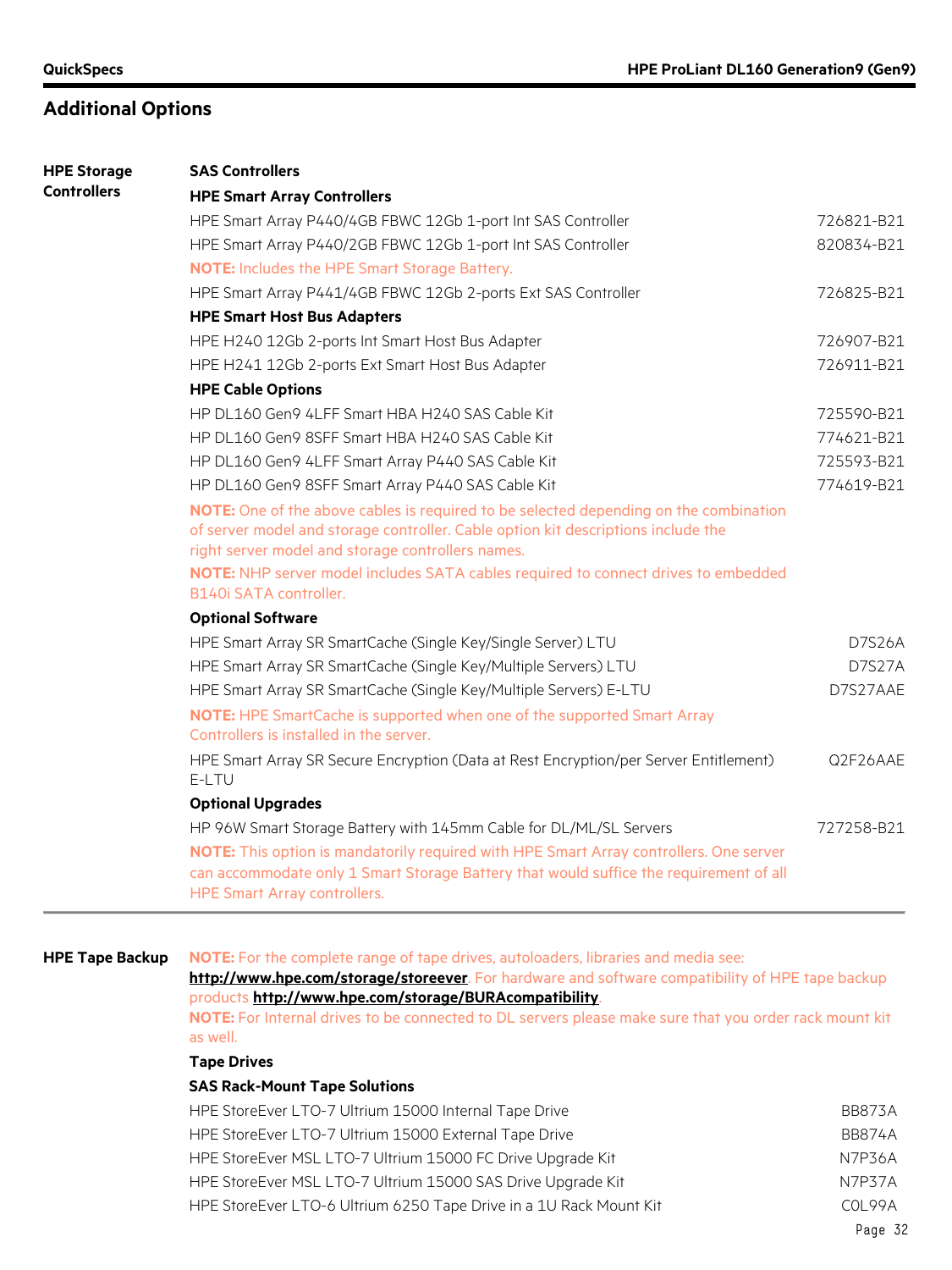|                        | HPE StoreEver LTO-6 Ultrium 6250 External Tape Drive                                                               | EH970A             |
|------------------------|--------------------------------------------------------------------------------------------------------------------|--------------------|
|                        | HPE StoreEver MSL LTO-6 Ultrium 6250 SAS Drive Upgrade Kit                                                         | COH <sub>27A</sub> |
|                        | HPE StoreEver MSL LTO-6 Ultrium 6250 Fibre Channel Drive Upgrade Kit                                               | COH28A             |
|                        | HPE StoreEver LTO-5 Ultrium 3000 SAS Tape Drive in a 1U Rack Mount Kit                                             | EJ014B             |
|                        | HPE StoreEver LTO-5 Ultrium 3000 SAS External Tape Drive                                                           | <b>EH958B</b>      |
|                        | HPE StoreEver MSL LTO-5 Ultrium 3000 SAS Drive Upgrade Kit                                                         | <b>BL540B</b>      |
|                        | HPE StoreEver LTO-4 Ultrium 1760 SAS (1) in a 1U Rack Mount Kit                                                    | <b>EH946C</b>      |
|                        | HPE StoreEver LTO-4 Ultrium 1760 SAS External Tape Drive                                                           | <b>EH920B</b>      |
|                        | HPE StoreEver 1U SAS Rack Mount Kit                                                                                | AE459B             |
|                        | <b>HPE DAT Autoloader</b>                                                                                          |                    |
|                        | HPE StoreEver 1/8 G2 LTO-7 Ultrium 15000 FC Tape Autoloader                                                        | N7P34A             |
|                        | HPE StoreEver 1/8 G2 LTO-7 Ultrium 15000 SAS Tape Autoloader                                                       | N7P35A             |
|                        | HPE StoreEver 1/8 G2 LTO-6 Ultrium 6250 Fibre Channel Tape Autoloader                                              | COH19A             |
|                        | HPE StoreEver 1/8 G2 LTO-5 Ultrium 3000 SAS Tape Autoloader                                                        | <b>BL536B</b>      |
|                        | <b>HPE MSL2024 Tape Library</b>                                                                                    |                    |
|                        | HPE StoreEver MSL2024 0-drive Tape Library                                                                         | <b>AK379A</b>      |
|                        | <b>HPE MSL4048 Tape Library</b>                                                                                    |                    |
|                        | HPE StoreEver MSL4048 0-drive Tape Library                                                                         | AK381A             |
|                        | <b>HPE StoreEver MSL6480</b>                                                                                       |                    |
|                        | HPE StoreEver MSL6480 Scaleable Expansion Module                                                                   | <b>QU626A</b>      |
|                        | HPE StoreEver MSL6480 Scalable Base Module                                                                         | <b>QU625A</b>      |
|                        | NOTE: Please see the HPE StoreEver MSL6480 Tape Library QuickSpecs for                                             |                    |
|                        | Technical Specifications and additional information).                                                              |                    |
|                        |                                                                                                                    |                    |
| <b>HPE Disk Backup</b> | <b>HPE RDX Removable Disk Backup System</b>                                                                        |                    |
|                        | HPE RDX 4TB USB 3.0 External Disk Backup System                                                                    | Q2R33A             |
|                        | HPE RDX 3TB USB 3.0 Internal Disk Backup System                                                                    | P9L71A             |
|                        | HPE RDX+ 3TB USB 3.0 External Disk Backup System                                                                   | <b>P9L72A</b>      |
|                        | HPE RDX 2TB USB3.0 External Disk Backup System                                                                     | E7X53B             |
|                        | HP RDX+ 1TB External Backup System                                                                                 | <b>B7B69B</b>      |
|                        | HP RDX+ 500GB External Backup System                                                                               | <b>B7B66B</b>      |
|                        | HPE RDX+ External Docking System                                                                                   | <b>C8S07B</b>      |
|                        | HPE D3700 Enclosure                                                                                                | QW967A             |
|                        | HPE D3600 Enclosure                                                                                                | QW968A             |
|                        | HPE StoreOnce 5100 48TB System                                                                                     | <b>BB915A</b>      |
|                        | HPE StoreOnce 3540 24TB System                                                                                     | <b>BB914A</b>      |
|                        | HPE StoreOnce 3520 12TB System                                                                                     | <b>BB922A</b>      |
|                        | HPE StoreOnce 3100 8TB System                                                                                      | <b>BB913A</b>      |
|                        | <b>NOTE:</b> For the complete range of RDX drives and media see:                                                   |                    |
|                        | https://www.hpe.com/us/en/product-catalog/storage/disk-based-backup-                                               |                    |
|                        | systems.html. For hardware and software compatibility of HPE disk backup products                                  |                    |
|                        | see: http://www.hpe.com/storage/spock.<br>NOTE: Please see the HPE RDX Removable Disk Backup System QuickSpecs for |                    |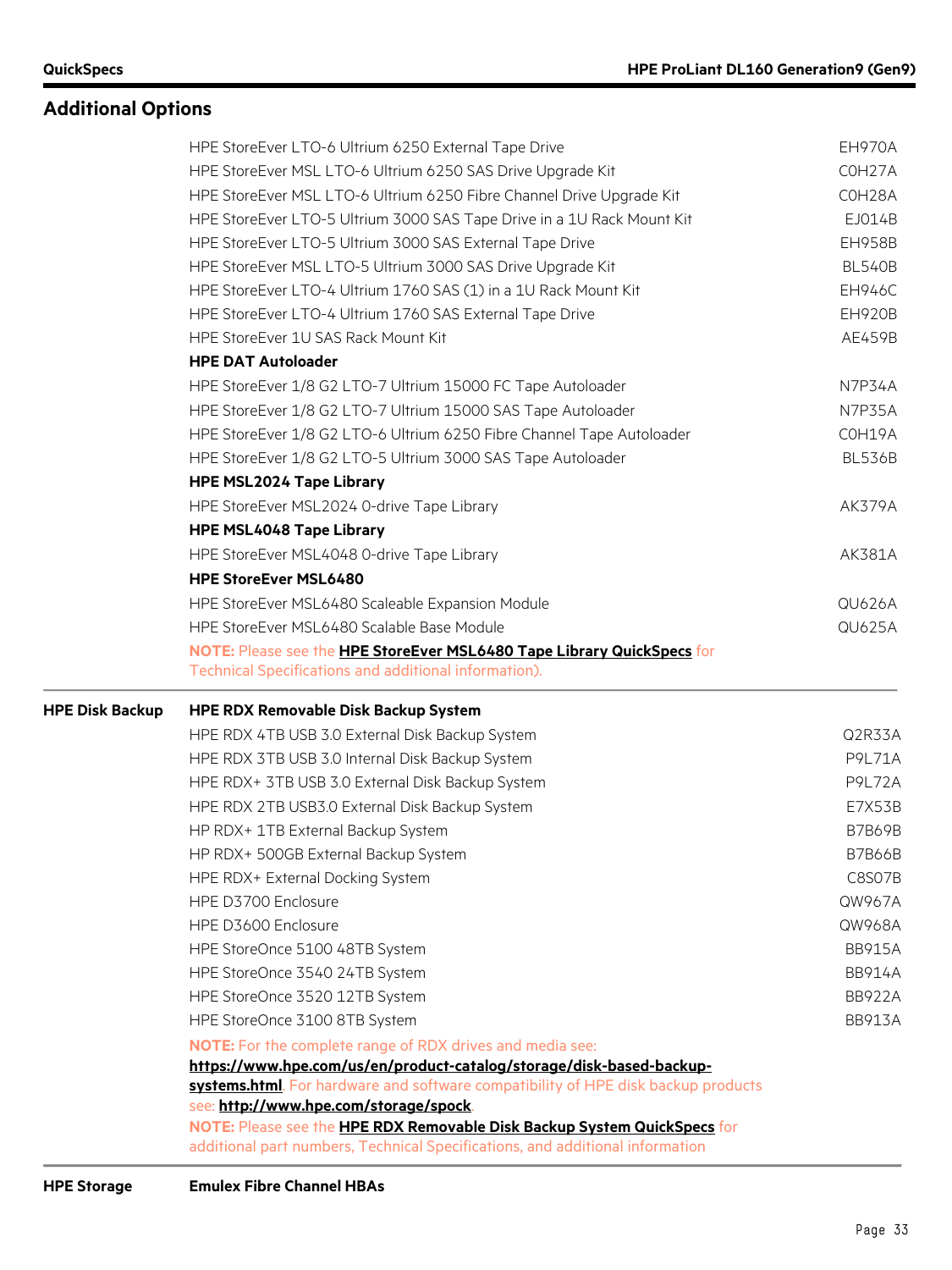| <b>Options</b>         | HPE 82E 8Gb 2-port PCIe Fibre Channel Host Bus Adapter                                                                              | AJ763B        |  |  |  |  |
|------------------------|-------------------------------------------------------------------------------------------------------------------------------------|---------------|--|--|--|--|
|                        | HPE 81E 8Gb 1-port PCIe Fibre Channel Host Bus Adapter                                                                              | AJ762B        |  |  |  |  |
|                        | HPE StoreFabric SN1100E 16Gb Dual Port Fibre Channel Host Bus Adapter                                                               | C8R39A        |  |  |  |  |
|                        | HPE StoreFabric SN1100E 16Gb Single Port Fibre Channel Host Bus Adapter                                                             | C8R38A        |  |  |  |  |
|                        | <b>QLogic Fibre Channel HBAs</b>                                                                                                    |               |  |  |  |  |
|                        | HPE 82Q 8Gb 2-port PCIe Fibre Channel Host Bus Adapter                                                                              |               |  |  |  |  |
|                        | HPE 81Q 8Gb 1-port PCIe Fibre Channel Host Bus Adapter                                                                              |               |  |  |  |  |
|                        | HPE StoreFabric SN1000Q 16GB 1-port PCIe Fibre Channel Host Bus Adapter                                                             | QW971A        |  |  |  |  |
|                        | HPE StoreFabric SN1000Q 16GB 2-port PCIe Fibre Channel Host Bus Adapter                                                             | QW972A        |  |  |  |  |
|                        | HPE StoreFabric SN1100Q 16Gb Single Port Fibre Channel Host Bus Adapter                                                             | P9D93A        |  |  |  |  |
|                        | HPE StoreFabric SN1100Q 16Gb Dual Port Fibre Channel Host Bus Adapter                                                               | <b>P9D94A</b> |  |  |  |  |
|                        | <b>Converged Network Adapter</b>                                                                                                    |               |  |  |  |  |
|                        | HPE StoreFabric CN1200E 10Gb Converged Network Adapter                                                                              | E7Y06A        |  |  |  |  |
|                        | HPE StoreFabric CN1100R Dual Port Converged Network Adapter                                                                         | QW990A        |  |  |  |  |
|                        | HPE StoreFabric CN1200E 10GBASE-T Dual Port Converged Network Adapter                                                               | <b>N3U51A</b> |  |  |  |  |
|                        | HPE StoreFabric CN1100R 10GBASE-T Dual Port Converged Network Adapter                                                               | <b>N3U52A</b> |  |  |  |  |
| <b>HPE Data Center</b> | <b>HPE Advanced Series Racks</b>                                                                                                    |               |  |  |  |  |
| <b>Racks</b>           | HPE 42U 600mm x 1075mm Advanced Pallet Rack                                                                                         | <b>H6J65A</b> |  |  |  |  |
|                        | HPE 42U 600mm x 1075mm Advanced Shock Rack                                                                                          |               |  |  |  |  |
|                        | HPE 42U 600mm x 1200mm Advanced Pallet Rack                                                                                         | <b>H6J67A</b> |  |  |  |  |
|                        | HPE 42U 600mm x 1200mm Advanced Shock Rack                                                                                          | <b>H6J68A</b> |  |  |  |  |
|                        | HPE 36U 600mm x 1075mm Advanced Pallet Rack                                                                                         | <b>H6J77A</b> |  |  |  |  |
|                        | HPE 36U 600mm x 1075mm Advanced Shock Rack                                                                                          | <b>H6J78A</b> |  |  |  |  |
|                        | HPE 14U 600mm x 1075mm Advanced Shock Rack                                                                                          | <b>H6J82A</b> |  |  |  |  |
|                        | HPE 22U 600mm x 1075mm Advanced Pallet Rack                                                                                         | <b>H6J83A</b> |  |  |  |  |
|                        | HPE 22U 600mm x 1075mm Advanced Shock Rack                                                                                          | <b>H6J84A</b> |  |  |  |  |
|                        | HPE 48U 600mm x 1075mm Advanced Pallet Rack                                                                                         | H6J87A        |  |  |  |  |
|                        | HPE 48U 600mm x 1075mm Advanced Shock Rack                                                                                          | <b>H6J88A</b> |  |  |  |  |
|                        | NOTE: Please see the <b>HPE Advanced Series Racks QuickSpecs</b> for information on                                                 |               |  |  |  |  |
|                        | additional racks options and rack specifications.<br><b>HPE Enterprise Series Racks</b>                                             |               |  |  |  |  |
|                        | HPE 42U 600mm x 1075mm Enterprise Pallet Rack                                                                                       | <b>BW903A</b> |  |  |  |  |
|                        | HP 42U 600mm x 1075mm Enterprise Shock Rack                                                                                         | <b>BW904A</b> |  |  |  |  |
|                        | HP 42U 600mm x 1200mm Enterprise Pallet Rack                                                                                        | <b>BW907A</b> |  |  |  |  |
|                        | HP 42U 600mm x 1200mm Enterprise Shock Rack                                                                                         | <b>BW908A</b> |  |  |  |  |
|                        | HP 47U 600mm x 1075mm Enterprise Pallet Rack                                                                                        | <b>BW911A</b> |  |  |  |  |
|                        |                                                                                                                                     | <b>BW912A</b> |  |  |  |  |
|                        | HP 47U 600mm x 1075mm Enterprise Shock Rack                                                                                         |               |  |  |  |  |
|                        | HP 47U 600mm x 1200mm Enterprise Pallet Rack                                                                                        | <b>BW913A</b> |  |  |  |  |
|                        | HP 47U 600mm x 1200mm Enterprise Shock Rack                                                                                         | <b>BW914A</b> |  |  |  |  |
|                        | HP 42U 800mm x 1075mm Enterprise Pallet Rack                                                                                        | <b>BW917A</b> |  |  |  |  |
|                        | HP 42U 800mm x 1075mm Enterprise Shock Rack                                                                                         | <b>BW918A</b> |  |  |  |  |
|                        | NOTE: Please see the HPE Enterprise Series Racks QuickSpecs for information on<br>additional racks options and rack specifications. |               |  |  |  |  |

**CAUTION:** Hewlett Packard Enterprise recommends that a minimum of two people are required for all Rack Server installations. Please refer to your installation instructions for proper tools and number of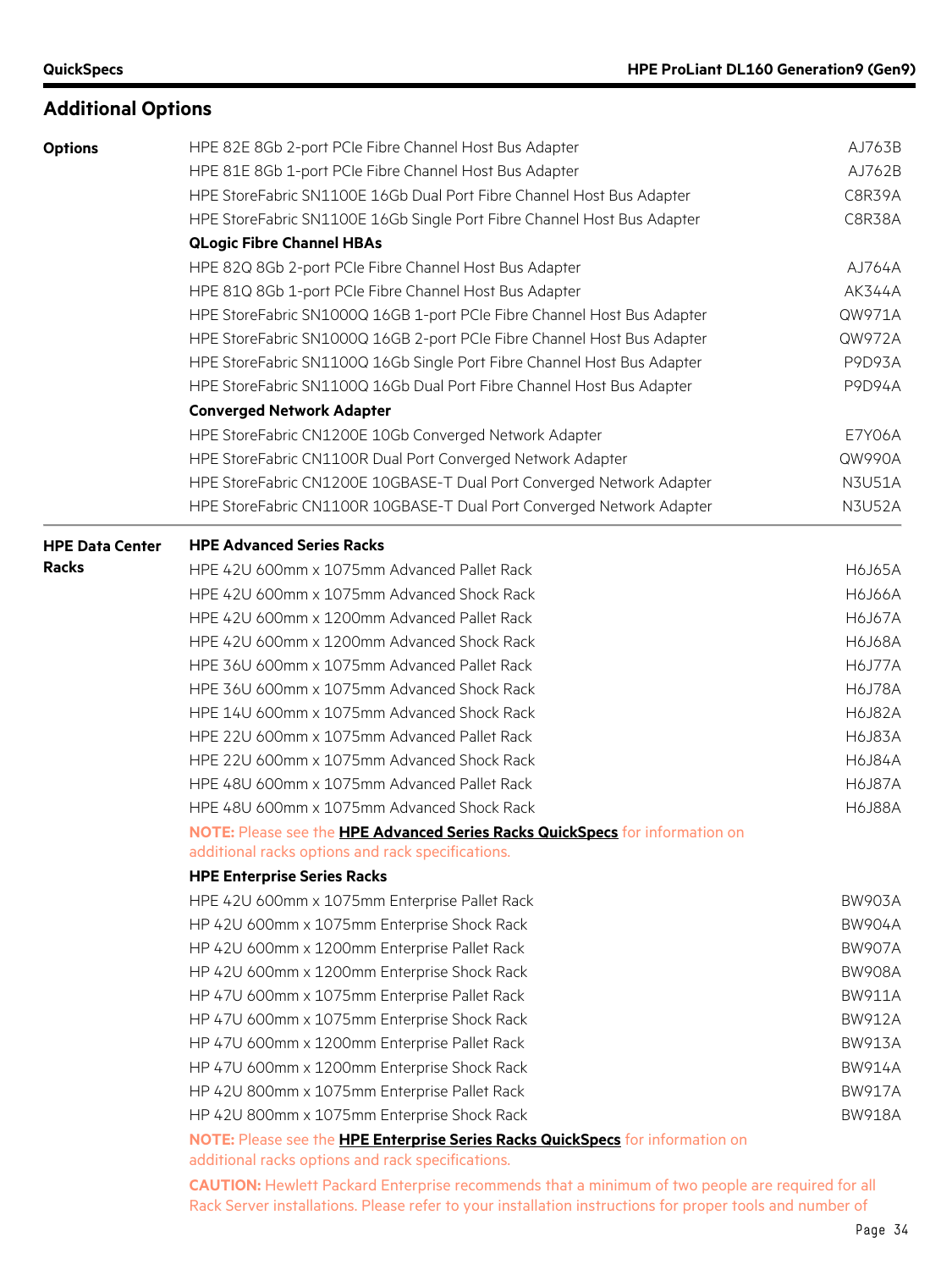people to use for any installation.

| <b>HPE Power</b>          | <b>HPE Basic Power Distribution Units (PDU)</b>                                                                                                 |               |
|---------------------------|-------------------------------------------------------------------------------------------------------------------------------------------------|---------------|
| <b>Distribution Units</b> | HPE 800VA - 277V Input / 230V Output NA Rack Mount Transformer                                                                                  | H3X09A        |
| (PDUs)                    | NOTE: Please see the HPE Basic Power Distribution Units (PDU) QuickSpecs                                                                        |               |
|                           | for information on additional options and product specifications.                                                                               |               |
|                           | <b>HPE Metered Power Distribution Units (PDU)</b>                                                                                               |               |
|                           | HPE Metered 2.8kVA/L5-30P 24A/120V Outlets (12) 5-20R/Horizontal NA/JP PDU                                                                      | <b>D9N43A</b> |
|                           | HPE Metered 3.6kVA/60320 C20 Detachable 16A/230V Outlets (12) C13/Horizontal<br>WW PDU                                                          | <b>D9N46A</b> |
|                           | HPE Metered 4.9kVA/L6-30P 24A/208V Outlets (12) C13/Horizontal NA/JP PDU                                                                        | <b>D9N44A</b> |
|                           | HPE Metered 3.6kVA/60320 C20 Detachable 16A/230V Outlets (16) C13/Vertical WW<br>PDU                                                            | <b>D9N45A</b> |
|                           | HPE Metered 4.9kVA/L6-30P 24A/208V Outlets (12) C13/Vertical NA/JP PDU                                                                          | G9Z05A        |
|                           | HPE Metered 4.9kVA/L6-30P 24A/208V Outlets (20) C13 (4) C19/Vertical NA/JP PDU                                                                  | D9N47A        |
|                           | HPE Metered 3Ph 8.6kVA/L15-30P 24A/208V Outlets (18) C13 (3) C19/Vertical NA/JP<br>PDU                                                          | <b>D9N51A</b> |
|                           | HPE Metered 3Ph 8.6kVA/L21-30P 24A/120-208V Outlets (18) C13 (3) C19 (3) 5-<br>20R/Vertical NA/JP PDU                                           | <b>D9N53A</b> |
|                           | HPE Metered 8.3kVA/CS8265C 40A/208V Outlets (30) C13 (3) C19/Vertical NA PDU                                                                    | <b>D9N49A</b> |
|                           | HPE Metered 3Ph 14.4kVA/CS8365C 40A/208V Outlets (12) C13 (12) C19/Vertical<br>NA/JP PDU                                                        | <b>D9N58A</b> |
|                           | HPE Metered 3Ph 16.6kVA/60309 32A-30A 5-wire 24A/230V Outlets (30) C13 (3)<br>C19/Vertical NA/JP PDU                                            | D9N61A        |
|                           | HPE Metered 3Ph 16.6kVA/60309 32A-30A 5-wire 24A/230V Outlets (12) C13 (12)<br>C19/Vertical NA/JP PDU                                           | D9N62A        |
|                           | HPE Metered 3Ph 17.3kVA/60309 60A 4-wire 48A/208V Outlets (24) C13 (3)<br>C19/Vertical NA/JP PDU                                                | <b>D9N54A</b> |
|                           | HPE Metered 3Ph 17.3kVA/60309 60A 4-wire 48A/208V Outlets (12) C13 (12)<br>C19/Vertical NA/JP PDU                                               | <b>D9N59A</b> |
|                           | HPE Metered 3Ph 17.3kVA/60309 60A 4-wire 48A/208V Outlets (12) C13 (12)<br>C19/Vertical NA/JP PDU                                               | G9Z07A        |
|                           | HPE Metered 3Ph 19.9kVA/L22-30P 24A/277V Outlets (30) RF-203P-HP/Vertical NA<br>PDU                                                             | <b>D9N63A</b> |
|                           | HP Environmental Sensor for Remote Monitored and Managed PDUs                                                                                   | E2D53A        |
|                           | NOTE: Please see the HPE Metered Power Distribution Units (PDU) QuickSpecs for<br>information on additional options and product specifications. |               |
|                           | HPE Intelligent Power Distribution Unit (PDU)                                                                                                   |               |
|                           | HPE Intelligent Modular 4.9kVA/L6-30P 24A/208V Outlets (6) C19/Horizontal NA/JP<br>PDU                                                          | <b>AF520A</b> |
|                           | HPE Intelligent Modular 8.3kVA/CS8265C 40A/208V Outlets (6) C19/Horizontal NA/JP<br><b>PDU</b>                                                  | AF521A        |
|                           | HPE Intelligent Modular 3Ph 8.6kVA/L15-30P 24A/208V Outlets (6) C19/Horizontal<br>NA/JP PDU                                                     | AF522A        |
|                           | HPE Intelligent Modular 3Ph 17.3kVA/60309 60A 4-wire 48A/208V (6) C19/Horizontal<br>NA/JP PDU                                                   | AF523A        |
|                           | HPE Intelligent Modular 3Ph 17.3kVA/60309 30A 5-wire 24A/240V (6) C19/Horizontal<br>NA/JP PDU                                                   | AF901A        |
|                           | HPE Intelligent Modular 3Ph 17.3kVA/IEC 60309 60A 4-wire 48A/208V (12)                                                                          | AF535A        |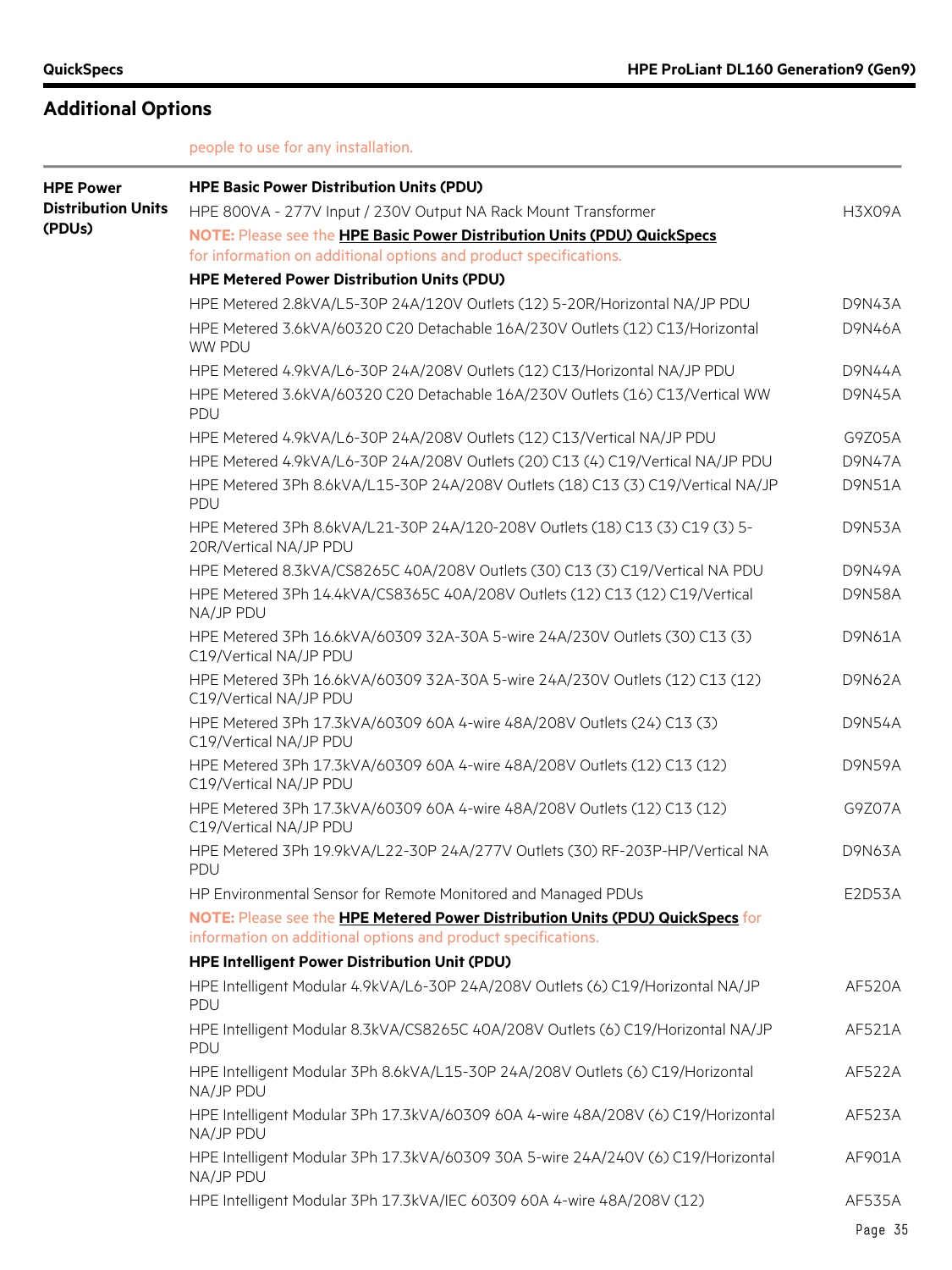|                       | C19/Horizontal NA/JP PDU                                                                                                                                            |               |
|-----------------------|---------------------------------------------------------------------------------------------------------------------------------------------------------------------|---------------|
|                       | HPE Intelligent Modular 4.9kVA/L6-30P 24A/208V Outlets (20) C13 (6) C19/Horizontal<br>NA/JP PDU                                                                     | AF531A        |
|                       | HPE Intelligent Modular 3Ph 8.6kVA/L15-30P 24A/208V Outlets (20) C13 (6)<br>C19/Horizontal NA/JP PDU                                                                | AF532A        |
|                       | HPE Intelligent Modular 3Ph 14.4kVA/CS8365C 40A/208V Outlets (6) C19/Horizontal<br>NA/JP PDU                                                                        | AF533A        |
|                       | HPE 5xC13 Intelligent PDU Extension Bar G2 Kit                                                                                                                      | <b>AF547A</b> |
|                       | HPE 5xC13 Outlets Power and UID LEDs Pair Standard Extension Bar                                                                                                    | AF528A        |
|                       | NOTE: Please see the HPE Intelligent Power Distribution Unit (PDU) QuickSpecs for<br>information on additional options and product specifications.                  |               |
|                       | HPE Metered and Switched Power Distribution Units (PDU)                                                                                                             |               |
|                       | HPE Metered Switched 2.8kVA/L5-30P 24A/120V Outlets (24) 5-20R /Vertical NA/JP<br>PDU                                                                               | <b>H8B48A</b> |
|                       | HPE Metered Switched 3.6kVA/60320 C20 Detachable 16A/230V Outlets (7) C13 (1)<br>C19/Vertical WW PDU                                                                | <b>H8B49A</b> |
|                       | HPE Metered Switched 4.9kVA/L6-30P 24A/208V Outlets (20) C13 (4) C19/Vertical<br>NA/JP PDU                                                                          | <b>H8B50A</b> |
|                       | HPE Metered Switched 3Ph 8.6kVA/L15-30P 24A/208V Outlets (18) C13 (6)<br>C19/Vertical NA/JP PDU                                                                     | <b>H8B52A</b> |
|                       | HPE Metered Switched 3Ph 8.6kVA/L21-30P 24A/208V Outlets (20)C13 (3)C19 (1)5-<br>20R/Vertical NA/JP PDU                                                             | <b>H8B53A</b> |
|                       | HPE Metered Switched 3Ph 14.4kVA/CS8365C 40A/208V Outlets (12) C13 (12)<br>C19/Vertical NA/JP PDU                                                                   | <b>H8B55A</b> |
|                       | HPE Metered Switched 3Ph 17.3kVA/60309 4-wire 48A/208V Outlets (12) C13 (12)<br>C19/Vertical NA/JP PDU                                                              | <b>H8B56A</b> |
|                       | NOTE: Please see the HPE Metered and Switched Power Distribution Units (PDU)<br><b>QuickSpecs</b> for information on additional options and product specifications. |               |
|                       | NOTE: To learn more, please visit the HPE Uninterruptible Power Systems (UPS) web<br>page.                                                                          |               |
| <b>HPE Rack Mount</b> | <b>HPE Location Discovery Services</b>                                                                                                                              |               |
| <b>Consoles, KVM</b>  | HPE Location Discovery Services LCD8500 Kit                                                                                                                         | <b>TL052A</b> |
| Switches, and         | NOTE: Please see the HPE Location Discovery Services QuickSpecs for information                                                                                     |               |
| <b>Keyboards</b>      | on additional options and product specifications.                                                                                                                   |               |
|                       | <b>HPE Rack Mount Consoles</b>                                                                                                                                      |               |
|                       | HP LCD8500 1U US Rackmount Console Kit                                                                                                                              | AF630A        |
|                       | HP LCD8500 1U US TAA Rackmount Console Kit                                                                                                                          | AF645A        |
|                       | <b>HPE KVM Switches</b>                                                                                                                                             |               |
|                       | HP 0x1x8 G3 KVM Console Switch                                                                                                                                      | AF651A        |
|                       | HP 0x2x16 G3 KVM Console Switch                                                                                                                                     | AF652A        |
|                       | HP TAA 0x2x16 G3 KVM Console Switch                                                                                                                                 | AF653A        |
|                       | HP USB Remote Access Key for G3 KVM Console Switches                                                                                                                | AF650A        |
|                       | HP KVM Console USB Interface Adapter                                                                                                                                | AF628A        |
|                       | HP 0x2x16 KVM Server Console Switch G2 with Virtual Media CAC Software                                                                                              | AF618A        |
|                       | HP 0x2x32 KVM Server Console Switch G2 with Virtual Media CAC Software                                                                                              | AF619A        |
|                       | HP KVM Console USB 2.0 Virtual Media CAC Interface Adapter                                                                                                          | AF629A        |
|                       | HP 1x4 USB/PS2 KVM Console Switch                                                                                                                                   | AF611A        |
|                       |                                                                                                                                                                     | Page 36       |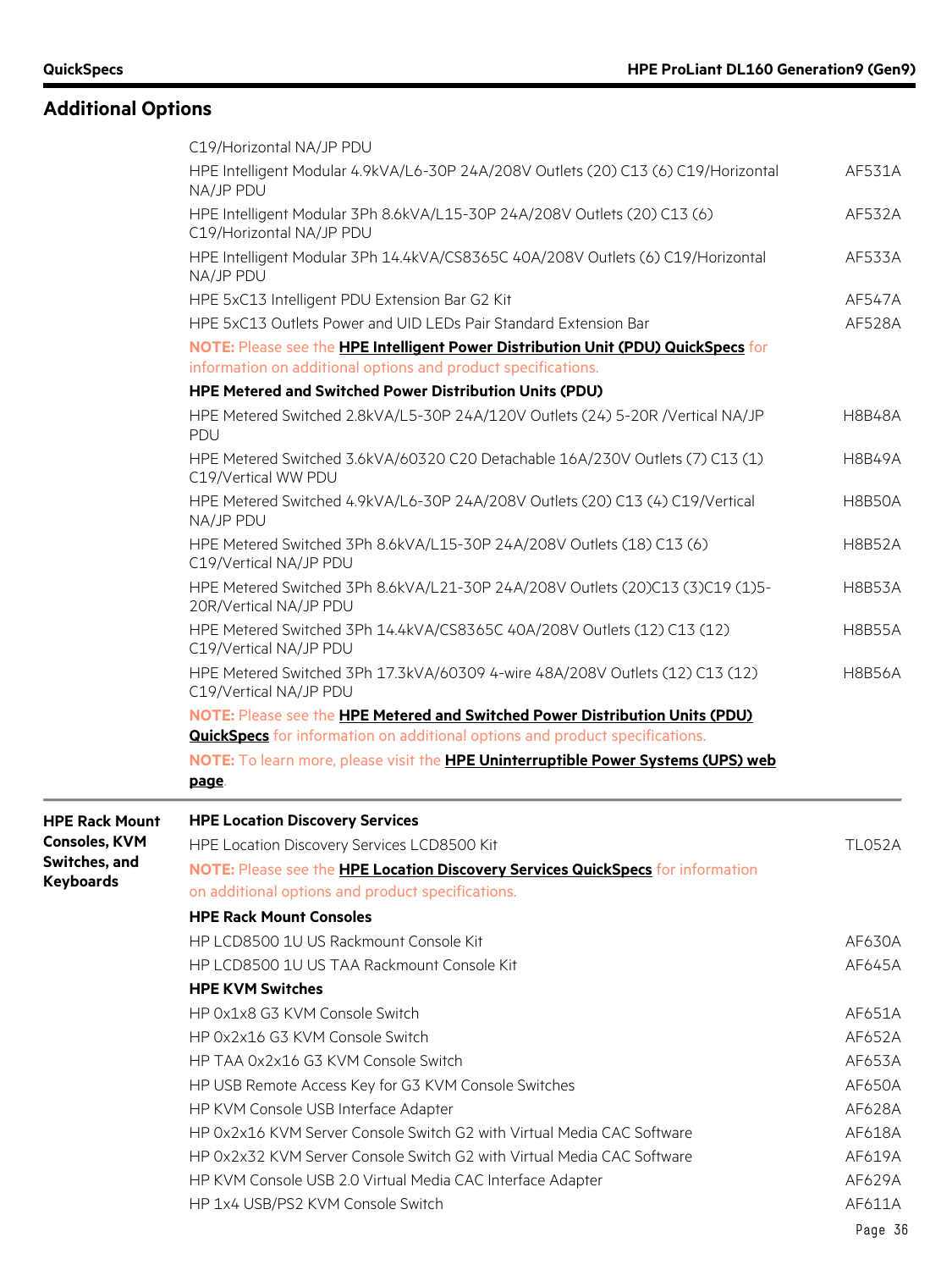### **Additional Options**

|                      | HP 1x1Ex8 KVM IP Console Switch G2 with Virtual Media CAC Software                      | AF620A        |
|----------------------|-----------------------------------------------------------------------------------------|---------------|
|                      | HP 2x1Ex16 KVM IP Console Switch G2 with Virtual Media CAC Software                     | AF621A        |
|                      | HP 4x1Ex32 KVM IP Console Switch G2 with Virtual Media CAC Software                     | AF622A        |
|                      | NOTE: To learn more, please visit the HPE KVM Switches web page.                        |               |
|                      | <b>HPE USB Keyboard and Mouse</b>                                                       |               |
|                      | HPE USB US Keyboard/Mouse Kit                                                           | 631341-B21    |
|                      | <b>Rail Kits</b>                                                                        |               |
|                      | HP 1U Small Form Factor Easy Install Rail Kit                                           | 734807-B21    |
|                      | NOTE: This applies to both LFF and SFF models and it does not include cable             |               |
|                      | management arm.                                                                         |               |
|                      | HPE 1U Cable Management Arm for Easy Install Rail Kit                                   | 734811-B21    |
|                      | HP 1U Short Friction Rail Kit                                                           | 775612-B21    |
|                      | <b>HPE Other Options</b>                                                                |               |
|                      | HPE Rack LED Light Kit                                                                  | <b>BW939A</b> |
|                      | HP Kit LCD 1.83m Latch Display Port Cable                                               | G7T29A        |
|                      | HP ConvergedSystem Door Branding Kit                                                    | <b>TK815A</b> |
|                      | HP ConvergedSystem Rack Light Kit                                                       | <b>TK816A</b> |
|                      | HP ConvergedSystem Rack Side Panel 1075mm Kit                                           | <b>TK817A</b> |
| <b>HPE</b>           | <b>HPE DirectFlow Three Phase UPS</b>                                                   |               |
| Uninterruptible      | <b>Power Unit (1U UPS)</b>                                                              |               |
| <b>Power Systems</b> | HPE R12000 DirectFlow - 1U Rackmount Uninterruptible Power System                       | G9Y75A        |
| (UPS)                | HPE R12000 DirectFlow - POD 1U Rackmount Uninterruptible Power System                   | AF478A        |
|                      | Input/Output Module Options for 1U UPS                                                  |               |
|                      | HPE 30A 400-415 Volt Three Phase NA R10000 DirectFlow UPS IEC309 Input/Output<br>Module | AF489A        |
|                      | HPE 30A 480 Volt Three Phase NA R12000 DirectFlow UPS L22-30 Input/Output<br>Module     | AF491A        |
|                      | HPE 30A 480 Volt Three Phase NA R12000 DirectFlow UPS IEC309 Input/Output<br>Module     | AF492A        |
|                      | HPE 30A 400-415 Volt Three Phase NA R12000 DirectFlow UPS IEC309 Input/Output<br>Module | G9Y76A        |
|                      | HPE DirectFlow UPS Management Card                                                      | AF493A        |
|                      | <b>Power Unit (2U UPS)</b>                                                              |               |
|                      | HPE R18000 DirectFlow - 2U Rackmount Uninterruptible Power System                       | AF479A        |
|                      | Input/Output Module Options for 2U UPS                                                  |               |
|                      | HPE 30A 480 Volt Three Phase NA R18000 DirectFlow UPS IEC309 Input/Output<br>Module     | AF486A        |
|                      | HPE 30A 480 Volt Three Phase NA R18000 DirectFlow UPS IEC309 Input/Output<br>Module     | AF487A        |
|                      | HPE 30A 400 Volt Three Phase NA R18000 DirectFlow UPS IEC309 Input/Output<br>Module     | D9Q02A        |
|                      | HPE 30A 400-415V Three Phase NA R18000 DirectFlow UPS 1:1 IEC309 Input/Output<br>Module | AF484A        |
|                      | NOTE: All Input/Output Modules support dual output outlets except the AF484A.           |               |
|                      | <b>Battery Pack Options</b>                                                             |               |

HPE DirectFlow UPS - 1U Rackmount Lithium-ion Battery Pack AF480A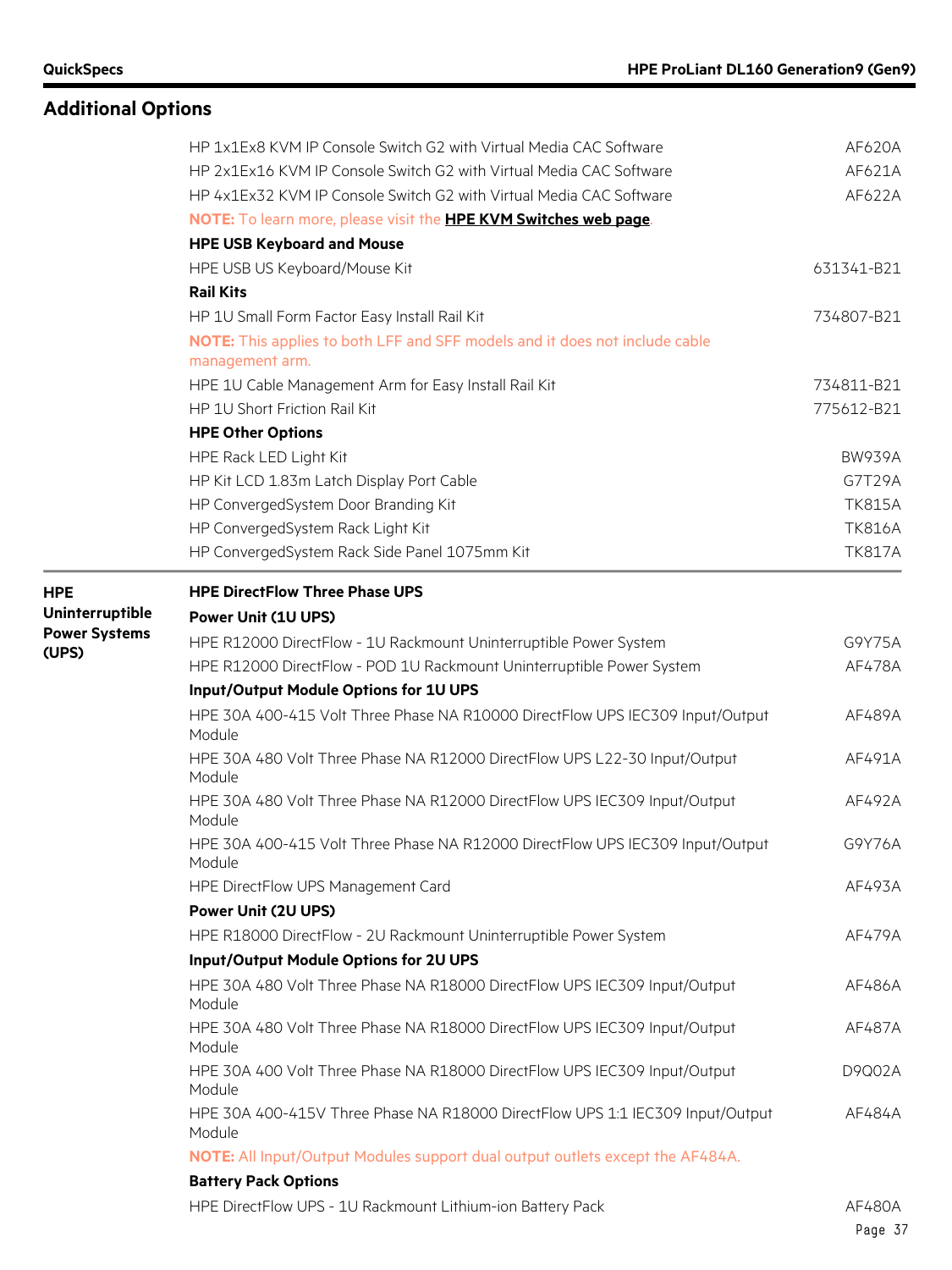### **Additional Options**

|                       | HPE DirectFlow UPS - 3U Rackmount VRLA Battery Pack<br>HPE WW DirectFlow Secondary Battery Cable                                                                    | AF482A<br>AF497A |
|-----------------------|---------------------------------------------------------------------------------------------------------------------------------------------------------------------|------------------|
|                       | NOTE: Please see the HPE DirectFlow Three Phase Uninterruptible Power System<br><b>QuickSpecs</b> for information on additional options and product specifications. |                  |
|                       | <b>HPE Tower UPS</b>                                                                                                                                                |                  |
|                       | HPE T750 G4 UPS Models                                                                                                                                              |                  |
|                       | HPE T750 G4 NA/JP Uninterruptible Power System<br>HPE T1000 G4 UPS Models                                                                                           | <b>J2P85A</b>    |
|                       | HPE T1000 G4 NA/JP Uninterruptible Power System                                                                                                                     | J2P86A           |
|                       | HPE T1500 G4 UPS Models                                                                                                                                             |                  |
|                       | HPE T1500 G4 NA/JP Uninterruptible Power System                                                                                                                     | J2P87A           |
|                       | <b>HPE Rack/Tower UPS</b>                                                                                                                                           |                  |
|                       | HPE R/T2200 G4 UPS Models                                                                                                                                           |                  |
|                       | HPE R/T2200 G4 NA/JP Uninterruptible Power System                                                                                                                   | J2R00A           |
|                       | HPE R/T3000 G4 UPS Models                                                                                                                                           |                  |
|                       | HPE R/T3000 G4 Low Voltage NA/JP Uninterruptible Power System                                                                                                       | J2R01A           |
|                       | HPE R/T3000 G4 High Voltage NA/JP Uninterruptible Power System                                                                                                      | J2R02A           |
|                       | R1500 G4 Models                                                                                                                                                     |                  |
|                       | HPE R1500 G4 NA Uninterruptible Power System                                                                                                                        | <b>J2Q99A</b>    |
|                       | R7000 Uninterruptible Power System (UPS)                                                                                                                            |                  |
|                       | HPE R7000 4U 50A High Voltage NA/JP Uninterruptible Power System                                                                                                    | AF462A           |
|                       | R5000 Uninterruptible Power System (UPS)                                                                                                                            |                  |
|                       | HPE R5000 3U L630 High Voltage NA/JP Uninterruptible Power System                                                                                                   | AF460A           |
|                       | NOTE: Please see the HPE Line Interactive Single Phase UPS QuickSpecs for                                                                                           |                  |
|                       | information on additional options and product specifications.                                                                                                       |                  |
|                       | <b>HPE UPS Options</b>                                                                                                                                              |                  |
|                       | HPE R/T2200 G4 Extended Runtime Module                                                                                                                              | J2R09A           |
|                       | HPE R/T3000 G4 Extended Runtime Module                                                                                                                              | <b>J2R10A</b>    |
|                       | HPE 2U Rack/Tower UPS Shipping Kit                                                                                                                                  | L4Q11A           |
|                       | NOTE: To learn more, please visit the <b>HPE Uninterruptible Power Systems (UPS) web</b><br><u>page.</u>                                                            |                  |
| <b>HPE USB and SD</b> | <b>HPE Enterprise Mainstream Flash Media Kits for Memory Cards</b>                                                                                                  |                  |
| <b>Options</b>        | HPE 32GB microSD Mainstream Flash Media Kit                                                                                                                         | 700139-B21       |
|                       | HPE Dual 8GB microSD Enterprise Midline USB Kit                                                                                                                     | 741279-B21       |
|                       | HPE 8GB microSD Enterprise Mainstream Flash Media Kit                                                                                                               | 726116-B21       |
|                       | HPE 8GB USB Enterprise Mainstream Flash Media Drive Key Kit                                                                                                         | 737953-B21       |
| <b>HPE Support</b>    | <b>Foundation Care</b>                                                                                                                                              |                  |
| <b>Services</b>       | HPE 3 year Foundation Care 24x7 DL160 Gen9 Service                                                                                                                  | U7AZ7E           |
|                       | HPE 3 year Foundation Care 24x7 wDMR DL160 Gen9 Service                                                                                                             | U7AZ8E           |
|                       | HPE 3 year Foundation Care 24x7 wCDMR DL160 Gen9 Service                                                                                                            | U7AZ9E           |
|                       | <b>Proactive Care</b>                                                                                                                                               |                  |
|                       | HPE 3 year Proactive Care 24x7 DL160 Gen9 Service                                                                                                                   | U7BA0E           |
|                       | HPE 3 year Proactive Care 24x7 with DMR DL160 Gen9 Service                                                                                                          | U7BA1E           |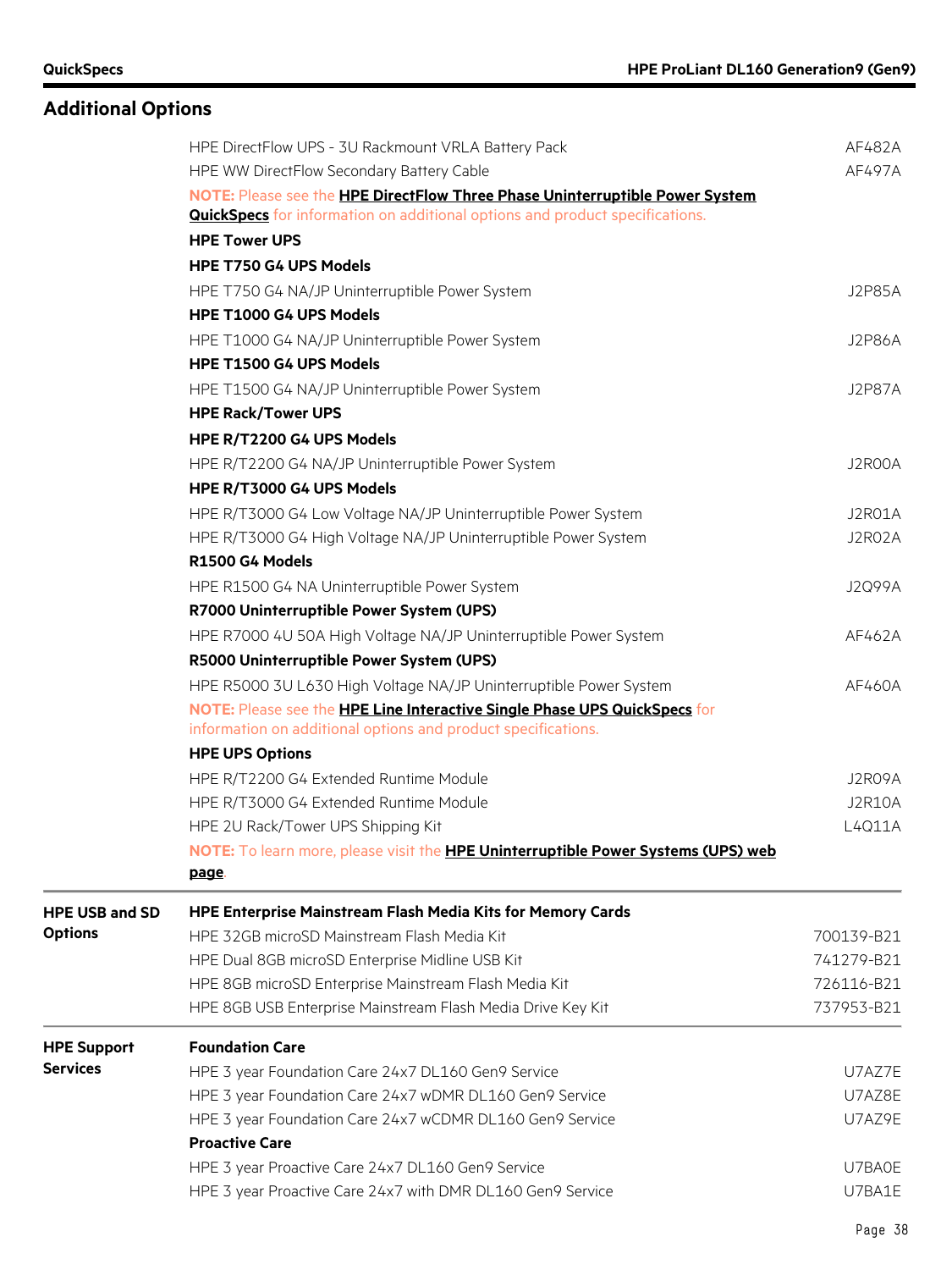| HPE 3 year Proactive Care 24x7 with CDMR DL160 Gen9 Service | U7BA2F |
|-------------------------------------------------------------|--------|
| <b>Installation &amp; Start-up Services</b>                 |        |
| HPE Installation ProLiant DL160/DL360e Service              | U6F11F |
| HPE Installation and Startup Entry ML DL Server Service     | U6F13F |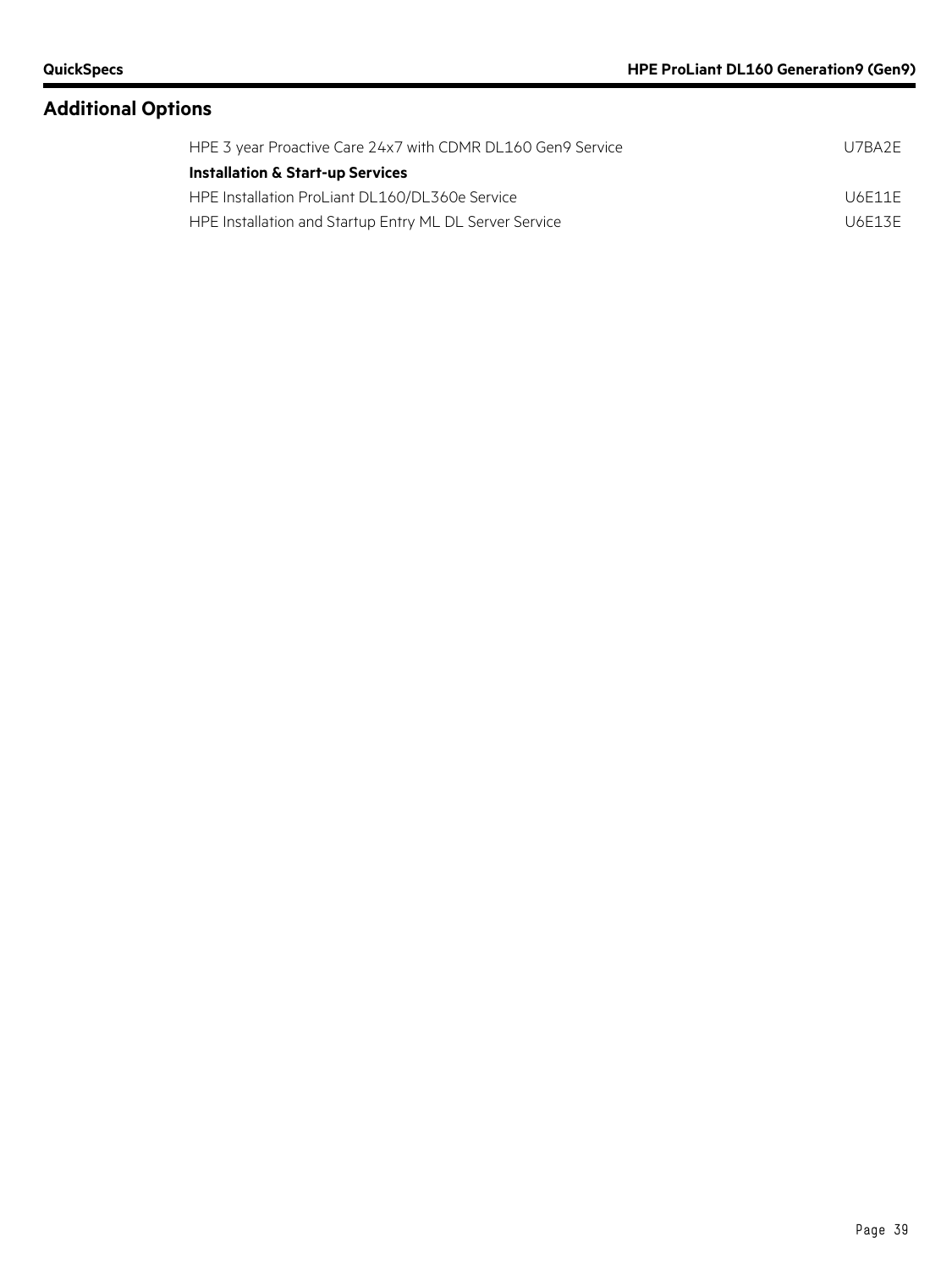**Memory Population guidelines**



#### **General Memory Population Rules and Guidelines**:

- . Install DIMMs only if the corresponding processor is installed.
- . If only one processor is installed in a two processor system, only half of the DIMM slots are available.
- . To maximize performance, it is recommended to balance the total memory capacity between all installed processors and load the channels similarly whenever possible.
- . When two processors are installed, balance the DIMMs across the two processors.
- . Place the DIMMs with the highest number of ranks in the white slot when mixing DIMMs of different ranks on the same channel.
- . Do not mix RDIMMs or LRDIMMs.
- . Quad rank RDIMMs are not supported in HPE ProLiant DL160 Gen9 servers.
- . Quad rank LRDIMMs are capable of up to two DIMMs per channel.
- . DIMMs of different speeds may be mixed in any order; the server will select a common optimal speed.
- . The maximum memory speed is a function of the memory type, memory configuration, and processor model.
- . The maximum memory capacity is a function of the memory type and number of installed processors.
- . To realize the performance memory capabilities listed in this document, HPE SmartMemory is required.

#### **Intel Gen9 Supported Memory Bandwidth for HPE ProLiant Gen9 Intel® Xeon® E5-2600v4 Series Processor Family**

| <b>Memory Bandwidth and Capacity</b> |                     |                                  |                     |                     |                               |                     |
|--------------------------------------|---------------------|----------------------------------|---------------------|---------------------|-------------------------------|---------------------|
| [DIMM Type]                          |                     | <b>Registered DIMMs (RDIMMs)</b> |                     |                     | <b>Load Reduced (LRDIMMs)</b> |                     |
| <b>HPE SKU P/N</b>                   | 805347-B21          | 805349-B21                       | 836220-B21          | 805351-B21          | 805353-B21                    | 805358-B21          |
| <b>DIMM Rank</b>                     | Single Rank         | Single Rank                      | Dual Rank           | Dual Rank           | Dual Rank                     | Quad Rank           |
| <b>DIMM Capacity</b>                 | 8GB                 | 16GB                             | 16GB                | 32GB                | 32GB                          | 64GB                |
| <b>Voltage</b>                       | Std Voltage<br>1.2V | Std Voltage<br>1.2V              | Std Voltage<br>1.2V | Std Voltage<br>1.2V | Std Voltage<br>1.2V           | Std Voltage<br>1.2V |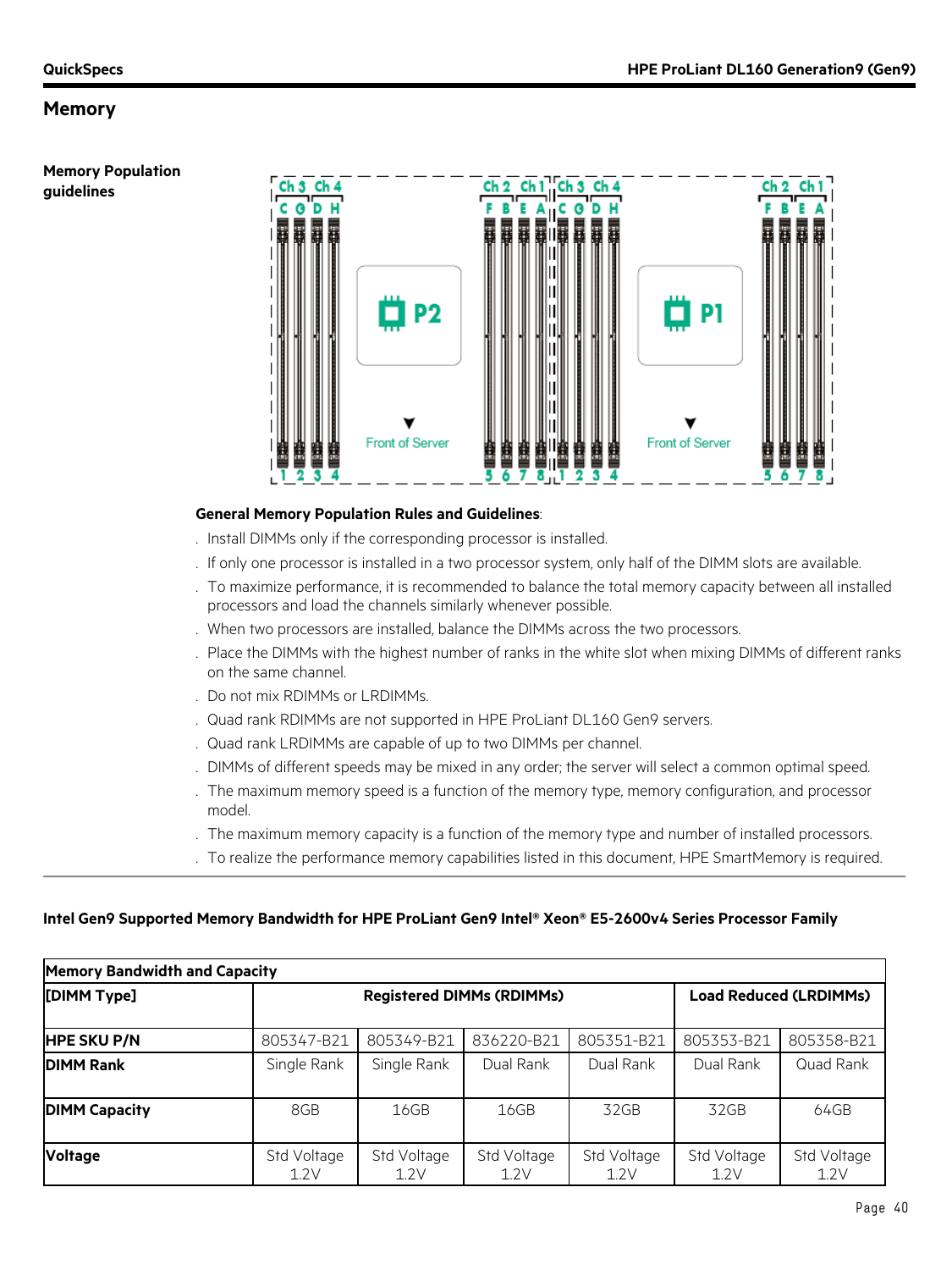| <b>DRAM Depth [bit]</b>            | 1G             | 2G             | 1G             | 2G       | 2G             | 2G             |  |
|------------------------------------|----------------|----------------|----------------|----------|----------------|----------------|--|
| <b>DRAM Width [bit]</b>            | x8             | x4             | x4             | x4       | х4             | х4             |  |
| <b>DRAM Density</b>                | 8Gb            | 8Gb            | 4Gb            | 8Gb      | 8Gb            | 8Gb            |  |
| <b>CAS Latency</b>                 | $17 - 17 - 17$ | $17 - 17 - 17$ | $17 - 17 - 17$ | 17-17-17 | $17 - 17 - 17$ | $17 - 17 - 17$ |  |
| <b>DIMM Native Speed (MT/s)</b>    | 2400           | 2400           | 2400           | 2400     | 2400           | 2400           |  |
| <b>SLOTS THAT CAN BE POPULATED</b> |                |                |                |          |                |                |  |
| 16 slot servers                    | 16             | 16             | 16             | 16       | 16             | 16             |  |
| <b>MAXIMUM CAPACITY (GB)</b>       |                |                |                |          |                |                |  |
|                                    | 128            | 256            | 256            | 512      | 512            | 1024           |  |
| POPULATED DIMM SPEED (MT/s)        |                |                |                |          |                |                |  |
| 1 DIMM Per Channel                 | 2400           | 2400           | 2400           | 2400     | 2400           | 2400           |  |
| 2 DIMM Per Channel                 | 2133           | 2133           | 2133           | 2133     | 2400           | 2400           |  |
| <b>3 DIMM Per Channel</b>          | n/a            | n/a            | n/a            | n/a      | n/a            | n/a            |  |

**NOTE:** DL160 has 2 DIMMs per channel and hence 3 DIMMs per channel memory speeds are not applicable on DL160.

#### **Intel Gen9 Supported Memory Bandwidth for HPE ProLiant Gen9 Intel® Xeon® E5-2600v3 Series Processor Family**

| <b>Memory Bandwidth and Capacity</b> |                       |                                  |                                                                                                         |                       |                       |                               |                       |                       |
|--------------------------------------|-----------------------|----------------------------------|---------------------------------------------------------------------------------------------------------|-----------------------|-----------------------|-------------------------------|-----------------------|-----------------------|
| [DIMM Type]                          |                       | <b>Registered DIMMs (RDIMMs)</b> |                                                                                                         |                       |                       | <b>Load Reduced (LRDIMMs)</b> |                       |                       |
| <b>HPE SKU P/N</b>                   | 726717-<br><b>B21</b> | 726718-<br><b>B21</b>            | 759934-<br><b>B21</b>                                                                                   | 726719-<br><b>B21</b> | 728629-<br><b>B21</b> | 726720-<br><b>B21</b>         | 726722-<br><b>B21</b> | 726724-<br><b>B21</b> |
| <b>DIMM Rank</b>                     |                       | Single Rank Single Rank          | Dual Rank                                                                                               | Dual Rank             | Dual Rank             | Dual Rank                     | Quad Rank             | Quad Rank             |
| <b>DIMM Capacity</b>                 | 4GB                   | 8GB                              | 8GB                                                                                                     | 16GB                  | 32GB                  | 16GB                          | 32GB                  | 64GB                  |
| <b>Voltage</b>                       | 1.2V                  | 1.2V                             | Std Voltage Std Voltage Std Voltage Std Voltage Std Voltage Std Voltage Std Voltage Std Voltage<br>1.2V | 1.2V                  | 1.2V                  | 1.2V                          | 1.2V                  | 1.2V                  |
| <b>DRAM Depth [bit]</b>              | 512M                  | 1G                               | 512M                                                                                                    | 1G                    | 1G                    | 2G                            | 2G                    | 2G                    |
| <b>DRAM Width [bit]</b>              | x8                    | х4                               | x8                                                                                                      | х4                    | х4                    | х4                            | х4                    | х4                    |
| <b>DRAM Density</b>                  | 4Gb                   | 4Gb                              | 4Gb                                                                                                     | 4Gb                   | 4Gb                   | 8Gb                           | 8Gb                   | 8Gb                   |
| <b>CAS Latency</b>                   | $15 - 15 - 15$        | $15 - 15 - 15$                   | $15 - 15 - 15$                                                                                          | $15 - 15 - 15$        | $15 - 15 - 15$        | $15 - 15 - 15$                | $15 - 15 - 15$        | $15 - 15 - 15$        |
| <b>DIMM Native Speed</b><br>(MT/s)   | 2133                  | 2133                             | 2133                                                                                                    | 2133                  | 2133                  | 2133                          | 2133                  | 2133                  |
| <b>SLOTS THAT CAN BE POPULATED</b>   |                       |                                  |                                                                                                         |                       |                       |                               |                       |                       |
| 16 slot servers                      | 16                    | 16                               | 16                                                                                                      | 16                    | 16                    | 16                            | 16                    | 16                    |
| <b>MAXIMUM CAPACITY (GB)</b>         |                       |                                  |                                                                                                         |                       |                       |                               |                       |                       |
|                                      | 64                    | 128                              | 128                                                                                                     | 256                   | 512                   | 256                           | 512                   | 1024                  |
| POPULATED DIMM SPEED (MT/s)          |                       |                                  |                                                                                                         |                       |                       |                               |                       |                       |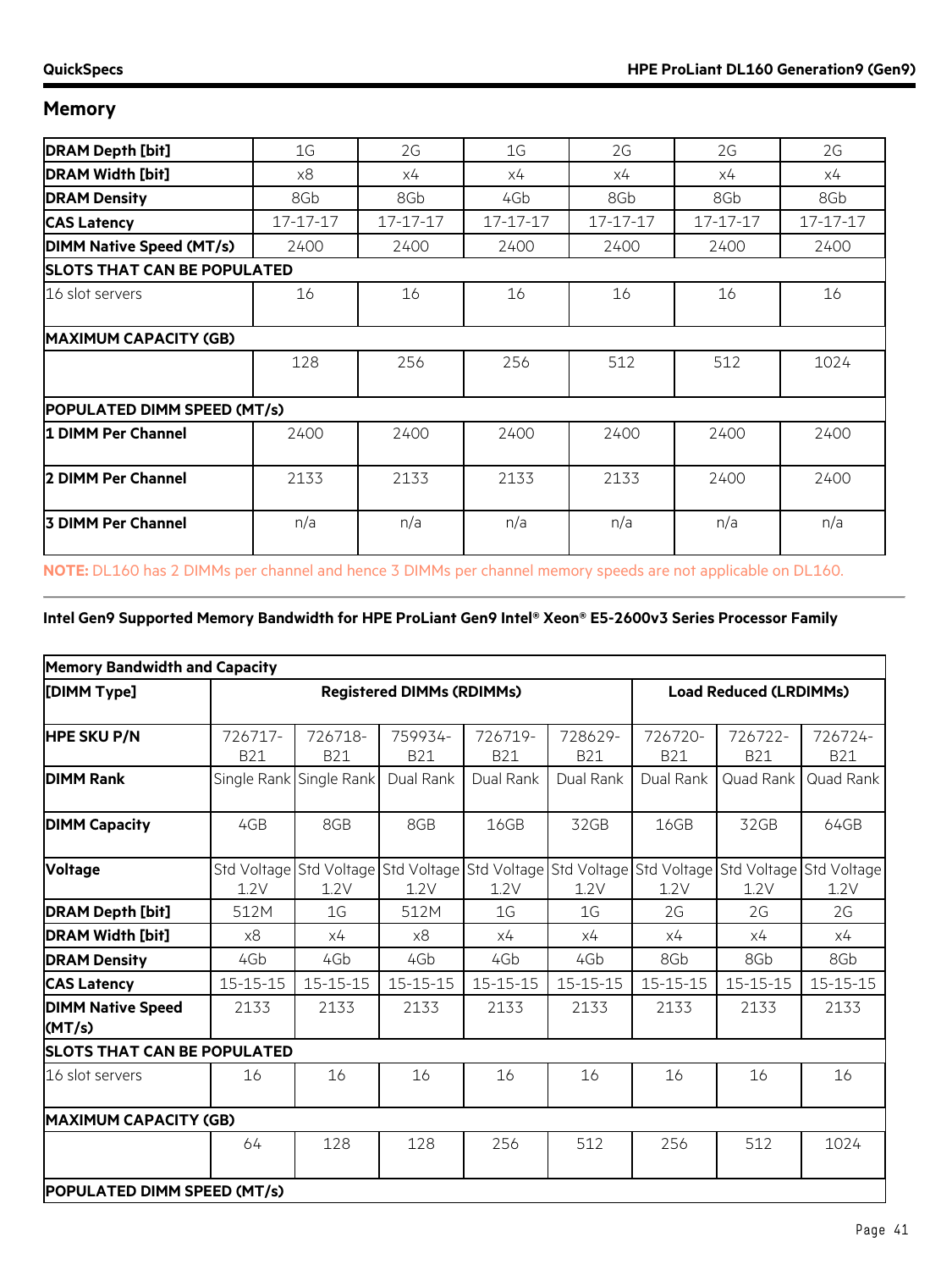| 1 DIMM Per Channel        | 2133 | 2133 | 2133 | 2133 | 2133 | 2133 | 2133 | 2133 |
|---------------------------|------|------|------|------|------|------|------|------|
| <b>2 DIMM Per Channel</b> | 2133 | 2133 | 2133 | 2133 | 2133 | 2133 | 2133 | 2133 |
| <b>3 DIMM Per Channel</b> | n/a  | n/a  | n/a  | n/a  | n/a  | n/a  | n/a  | n/a  |

**NOTE:** DL160 has 2 DIMMs per channel and hence 3 DIMMs per channel memory speeds are not applicable on DL160.

#### **DIMM slot and configuration diagram**

#### **DIMM slot and configuration diagrams**

#### **Basic memory slot & population diagram**

- Population order; start with "A" first, "B" second, "C" third, etc.
- When one processor is installed, install DIMMs in sequential alphabetic order: A, B, C, D, E, F.
- When two processors are installed, install DIMMs in sequential alphabetic order: CPU1-A, CPU2-A,CPU1- B,CPU2-B,CPU1-C, CP2-C.

CPU #1 IS PROCESSOR ON RIGHT - LOOKING FROM FRONT OF SERVER

|        |        | CPU <sub>1</sub> |        | CPU <sub>2</sub> |        |
|--------|--------|------------------|--------|------------------|--------|
|        | Slot # | Population order | Slot # | Population order |        |
| Chnl 3 |        | C                |        |                  | Chnl3  |
|        |        | G                | フ      | G                |        |
|        |        |                  |        |                  |        |
|        |        | CPU <sub>1</sub> |        | CPU <sub>2</sub> |        |
|        | Slot # | Population order | Slot # | Population order |        |
| Chnl 4 | 3      | D                | 4      | D                | Chnl 4 |
|        | 4      | Н                | 5      | Η                |        |
|        |        |                  |        |                  |        |
|        |        | CPU <sub>1</sub> |        | CPU <sub>2</sub> |        |
|        | Slot # | Population order | Slot # | Population order |        |
| Chnl 2 | 5      |                  |        |                  | Chnl 2 |
|        | O      | B                | 8      | B                |        |
|        |        |                  |        |                  |        |
|        |        | CPU <sub>1</sub> |        | CPU <sub>2</sub> |        |
|        | Slot # | Population order | Slot # | Population order |        |
| Chnl 1 |        | E                | 10     |                  | Chnl 1 |
|        | 8      | Α                | 11     | A                |        |

**Memory Speed by Processor Model**

| <b>Processor Models</b>                                                       | <b>Supported Memory Speeds</b> |
|-------------------------------------------------------------------------------|--------------------------------|
| E5-2609v3, E5-2603v3                                                          | 1600MT/s                       |
| E5-2640v3, E5-2630v3, E5-2620v3, E5-2630Lv3, 1866MT/s<br>E5-2623v3            |                                |
| E5-2660v3, E5-2650v3, E5-2650Lv3                                              | 2133MT/s                       |
| E5-2609v4, E5-2603v4                                                          | 1866MT/s                       |
| E5-2630Lv4, E5-2620v4, E5-2623v4, E5-2640v4, 2133MT/s<br>E5-2630v4            |                                |
| E5-2650Lv4, E5-2660v4, E5-2650v4, E5-2680v4, 2400MT/s<br>E5-2695v4, E5-2683v4 |                                |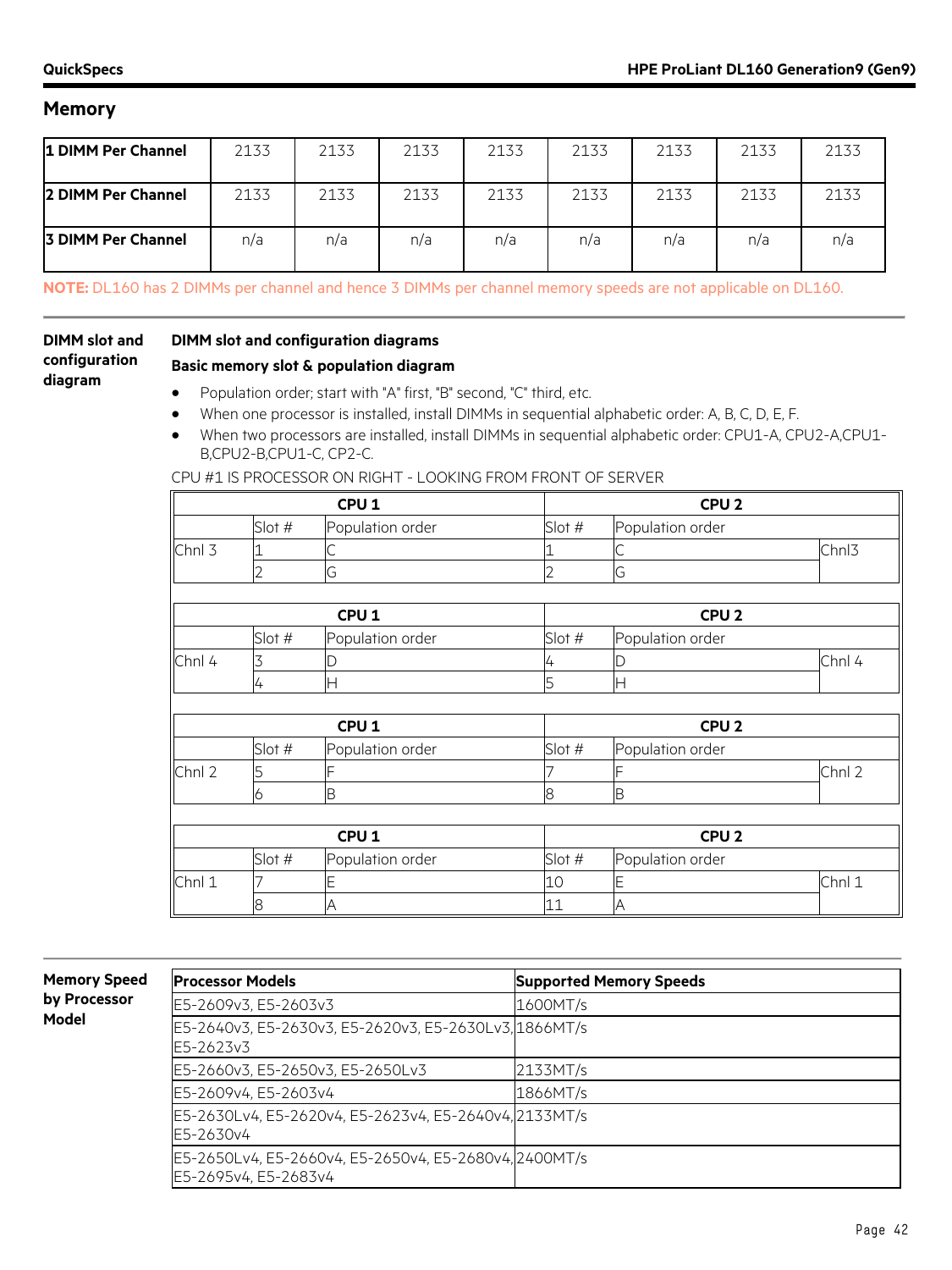| <b>Standard and</b><br><b>Maximum Memory</b><br><b>Capacity (Pre-</b> | <b>Pre Configured Models</b> | <b>Standard Memory</b> | <b>Maximum Memory Plus</b><br><b>Optional Memory</b> | <b>Standard Memory</b><br><b>Replaced with Optional</b><br><b>Memory</b> |
|-----------------------------------------------------------------------|------------------------------|------------------------|------------------------------------------------------|--------------------------------------------------------------------------|
| configured<br>Models)                                                 | E5-2620v4                    | 16GB (1x16GB)          | 496GB (15x32GB,<br>1x16GB)                           | 1024GB (16x64GB)                                                         |
|                                                                       | E5-2609v3                    | 16GB (2x8GB)           | 464GB (14x32GB,<br>2x8GB)                            | 1024GB (16x64GB)                                                         |
|                                                                       | E5-2603v4, E5-2603v3         | 8GB (1x8GB)            | 488GB (15x32GB,<br>1x8GB)                            | 1024GB (16x64GB)                                                         |

#### **DDR4 memory options part number decoder**

**NOTE:** Capacity references are rounded to the common gigabyte (GB) values.

- 2GB = 2,048MB
- $4GB = 4,096MB$
- 8GB = 8,192MB
- $16GB = 16,384MB$
- 32GB = 32,768MB
- 64GB = 65,536MB



| <b>BOB 1RH DORH 2130P-ROD-BT</b> |  |
|----------------------------------|--|
|                                  |  |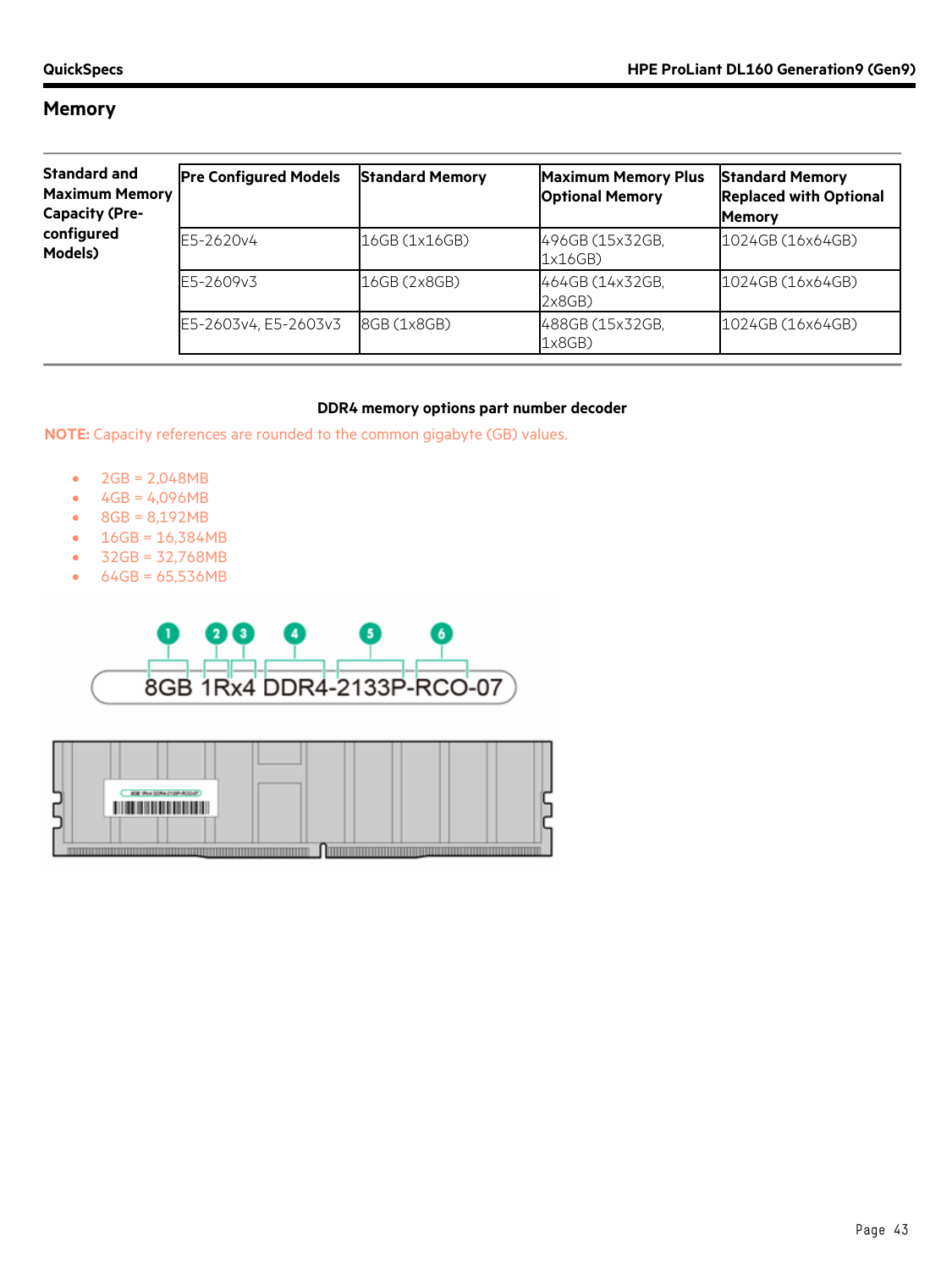### **Storage**



|    |   | $\Box$ |  | ~~ |  |
|----|---|--------|--|----|--|
| Ιo | Ч |        |  |    |  |

- 1-8 8 x SFF SATA/SAS/SSD Hot Pluggable Hard Drive Bays
- 1-4 4 x LFF SATA/SAS/SSD Hot Pluggable Hard Drives Bays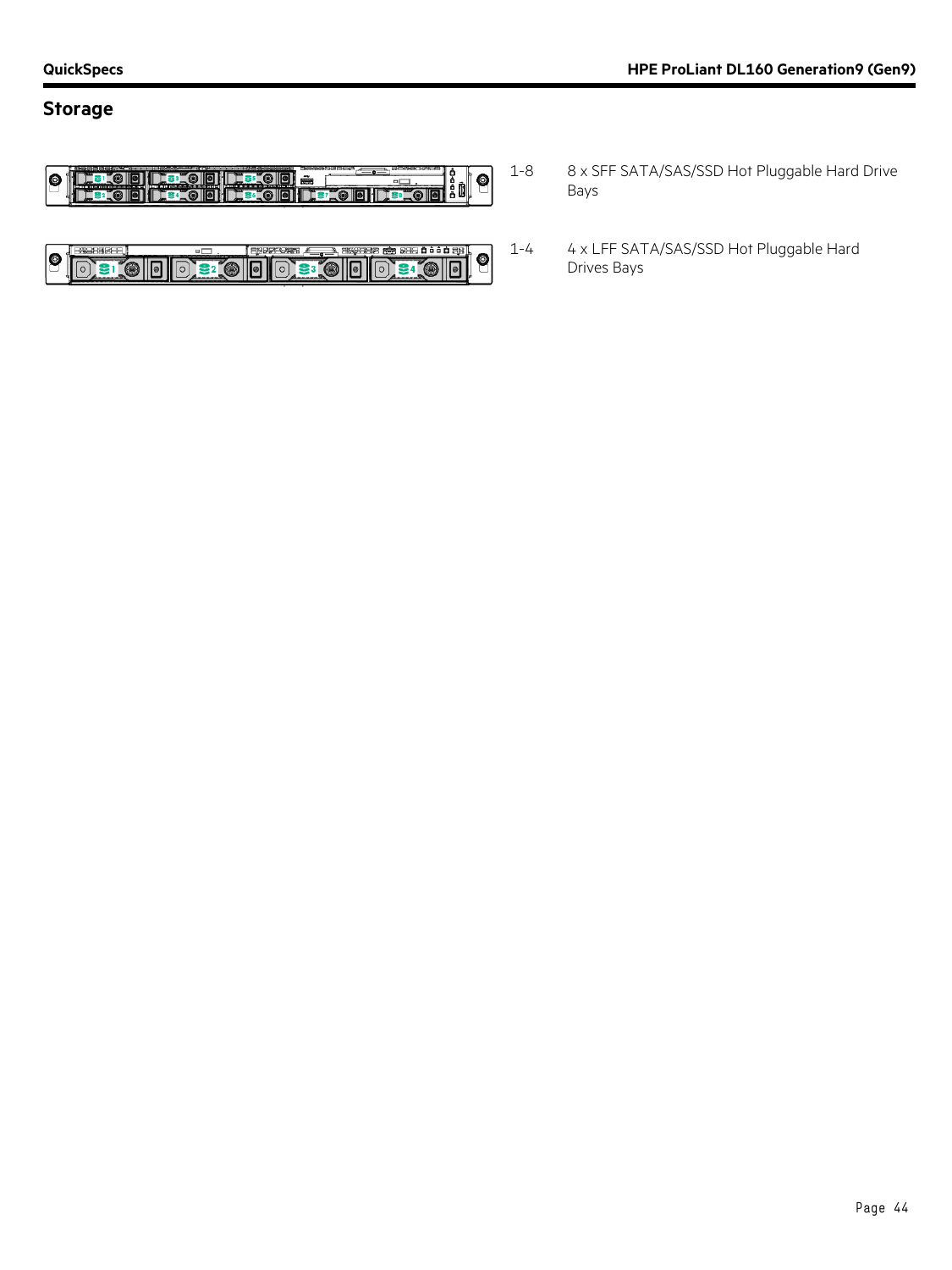| <b>System Unit</b> | <b>Dimensions</b>               |                                                                            | 8 SFF - 1.7 x 17.1 x 23.9 inches (4.29 x 43.46 x 60.76 cm)                                                                                                                                                                                                                                                                                   |
|--------------------|---------------------------------|----------------------------------------------------------------------------|----------------------------------------------------------------------------------------------------------------------------------------------------------------------------------------------------------------------------------------------------------------------------------------------------------------------------------------------|
|                    | $(H \times W \times D)$         |                                                                            | 4 LFF - 1.7 x 17.1 x 23.9 inches (4.29 x 43.46 x 60.76 cm)                                                                                                                                                                                                                                                                                   |
|                    | Weight<br>(approximate)         | Maximum:<br>(all hard drives, power<br>supply, and processor<br>installed) | 33.04 lb (15kg)                                                                                                                                                                                                                                                                                                                              |
|                    |                                 | Minimum:<br>(one hard drive, power<br>supply, and processor<br>installed)  | 22.03 lb (10kg)                                                                                                                                                                                                                                                                                                                              |
|                    | <b>Input Requirements</b>       | Rated Line Voltage                                                         | 100 to 240 VAC                                                                                                                                                                                                                                                                                                                               |
|                    | (per power supply)              | Rated Input Current                                                        | For 550W Power Supply:                                                                                                                                                                                                                                                                                                                       |
|                    |                                 |                                                                            | 6.7 A (at 100 VAC)                                                                                                                                                                                                                                                                                                                           |
|                    |                                 |                                                                            | 3.3 A (at 100 VAC)                                                                                                                                                                                                                                                                                                                           |
|                    |                                 | Rated Input Frequency                                                      | 47 to 63 Hz                                                                                                                                                                                                                                                                                                                                  |
|                    |                                 | Rated Input Power                                                          | For 550 W Power Supply:                                                                                                                                                                                                                                                                                                                      |
|                    |                                 |                                                                            | < 670 W (at 100 VAC)                                                                                                                                                                                                                                                                                                                         |
|                    |                                 |                                                                            | < 660 W (at 200 VAC)                                                                                                                                                                                                                                                                                                                         |
|                    | <b>BTU Rating</b>               | Maximum                                                                    | For 550 W Power Supply:                                                                                                                                                                                                                                                                                                                      |
|                    |                                 |                                                                            | 2201 BTU/hr (at 100 VAC)                                                                                                                                                                                                                                                                                                                     |
|                    |                                 |                                                                            | 2153 BTU/hr (at 200 VAC)                                                                                                                                                                                                                                                                                                                     |
|                    | <b>Power Specifications</b>     | available via the online tool located at URL:                              | To review typical system power ratings use the Power Advisor which is<br>http://www.hpe.com/info/hppoweradvisor - Click on the system of                                                                                                                                                                                                     |
|                    |                                 |                                                                            | interest. Example: DL160 Gen9- Follow the instructions of the next screens.                                                                                                                                                                                                                                                                  |
|                    | <b>Power Supply Output</b>      | Rated Steady-State                                                         | For 550 W Power Supply:                                                                                                                                                                                                                                                                                                                      |
|                    |                                 | Power                                                                      | 550 W (at 100 VAC)                                                                                                                                                                                                                                                                                                                           |
|                    |                                 |                                                                            | 550 W (at 200 VAC)                                                                                                                                                                                                                                                                                                                           |
|                    |                                 | Maximum Peak Power                                                         | For 550 W Power Supply:                                                                                                                                                                                                                                                                                                                      |
|                    |                                 |                                                                            | 550 W (at 100 VAC)                                                                                                                                                                                                                                                                                                                           |
|                    |                                 |                                                                            | 550 W (at 200 VAC)                                                                                                                                                                                                                                                                                                                           |
|                    | <b>System Inlet Temperature</b> | <b>Standard Operating</b><br>Support                                       | 10° to 35°C (50° to 95°F) at sea level with an<br>altitude derating of 1.0°C per every 305 m (1.8°F<br>per every 1000 ft) above sea level to a maximum                                                                                                                                                                                       |
|                    |                                 |                                                                            | of 3050 m (10,000 ft), no direct sustained<br>sunlight. Maximum rate of change is 20°C/hr<br>(36°F/hr). The upper limit and rate of change<br>may be limited by the type and number of options<br>installed. System performance during standard<br>operating support may be reduced if operating<br>with a fan fault or above 30°C (86°F).   |
|                    |                                 | <b>Extended Ambient</b><br><b>Operating Support</b>                        | For approved hardware configurations, the<br>supported system inlet range is extended to be:<br>5° to 10°C (41° to 50°F) and 35° to 40°C (95° to<br>104°F) at sea level with an altitude derating of<br>1.0°C per every 175 m (1.8°F per every 574 ft)<br>above 900 m (2953 ft) to a maximum of 3050 m<br>(10,000 ft). The approved hardware |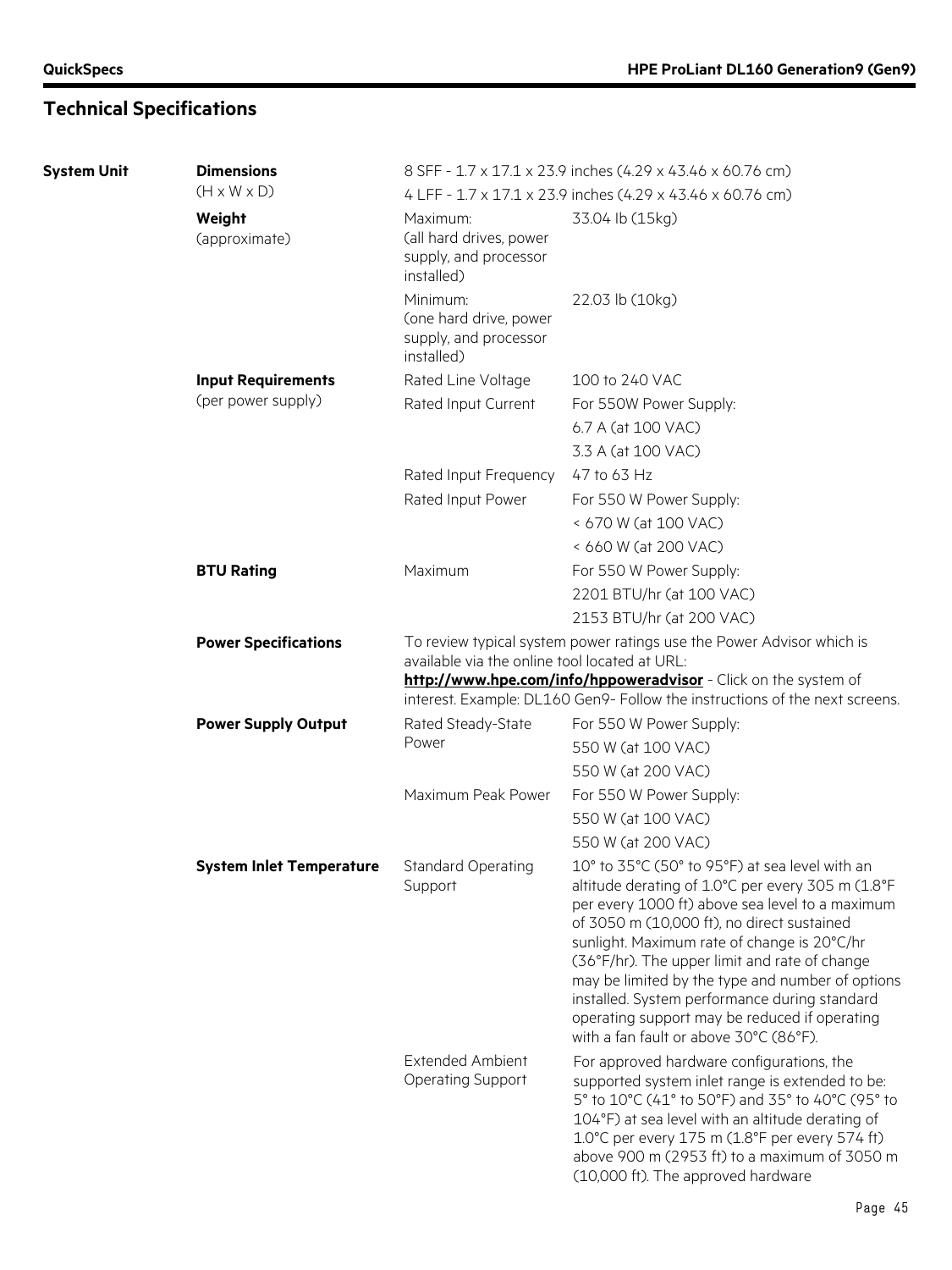configurations for this system are listed at the URL:

#### **<http://www.hpe.com/servers/ashrae>**.

For approved hardware configurations, the supported system inlet range is extended to be: 40° to 45°C (104° to 113°F) at sea level with an altitude derating of 1.0°C per every 125 m (1.8°F per every 410 ft) above 900 m (2953 ft) to a maximum of 3050 m (10,000 ft). The approved hardware configurations for this system are listed at the URL:

#### **<http://www.hpe.com/servers/ashrae>**.

System performance may be reduced if operating in the extended ambient operating range or with a fan fault.

#### **NOTE:** Supports A3 and A4 extended ambient.

| <b>Relative Humidity</b><br>Minimum to be the higher (more moisture) of -<br>Operating<br>12°C (10.4°F) dew point or 8% relative humidity.<br>Maximum to be the lower (less moisture) of 24°C<br>(75.2°F) dew point or 90% relative humidity.<br>Non-operating<br>5% to 95% relative humidity (Rh), 38.7°C<br>(non-condensing)<br>(101.7°F) maximum wet bulb temperature, non-<br>condensing.<br><b>Altitude</b><br>3048 m (10,000 ft). This value may be limited by<br>Operating<br>the type and number of options installed.<br>Maximum allowable altitude change rate is 457<br>m/min (1500 ft/min).<br>9144 m (30,000 ft). Maximum allowable altitude<br>Non-operating |  |
|----------------------------------------------------------------------------------------------------------------------------------------------------------------------------------------------------------------------------------------------------------------------------------------------------------------------------------------------------------------------------------------------------------------------------------------------------------------------------------------------------------------------------------------------------------------------------------------------------------------------------------------------------------------------------|--|
|                                                                                                                                                                                                                                                                                                                                                                                                                                                                                                                                                                                                                                                                            |  |
|                                                                                                                                                                                                                                                                                                                                                                                                                                                                                                                                                                                                                                                                            |  |
|                                                                                                                                                                                                                                                                                                                                                                                                                                                                                                                                                                                                                                                                            |  |
| change rate is 457 m/min (1500 ft/min).                                                                                                                                                                                                                                                                                                                                                                                                                                                                                                                                                                                                                                    |  |
| Listed are the declared A-Weighted sound power levels (LWAd) and<br><b>Acoustic Noise</b><br>declared average bystander position A-Weighted sound pressure levels<br>(LpAm) when the product is operating in a 23°C ambient environment.<br>Noise emissions were measured in accordance with ISO 7779 (ECMA 74)<br>and declared in accordance with ISO 9296 (ECMA 109).                                                                                                                                                                                                                                                                                                    |  |
| Idle                                                                                                                                                                                                                                                                                                                                                                                                                                                                                                                                                                                                                                                                       |  |
| LWAd<br>Entry 5.1 B                                                                                                                                                                                                                                                                                                                                                                                                                                                                                                                                                                                                                                                        |  |
| Base 5.2 B                                                                                                                                                                                                                                                                                                                                                                                                                                                                                                                                                                                                                                                                 |  |
| Performance 5.0 B                                                                                                                                                                                                                                                                                                                                                                                                                                                                                                                                                                                                                                                          |  |
| LpAm<br>Entry 34.2 dBA                                                                                                                                                                                                                                                                                                                                                                                                                                                                                                                                                                                                                                                     |  |
| Base 35.9 dBA                                                                                                                                                                                                                                                                                                                                                                                                                                                                                                                                                                                                                                                              |  |
|                                                                                                                                                                                                                                                                                                                                                                                                                                                                                                                                                                                                                                                                            |  |
| Performance 34.9 dBA                                                                                                                                                                                                                                                                                                                                                                                                                                                                                                                                                                                                                                                       |  |
| <b>Operating</b>                                                                                                                                                                                                                                                                                                                                                                                                                                                                                                                                                                                                                                                           |  |
| LWAd<br>Entry 5.3 B                                                                                                                                                                                                                                                                                                                                                                                                                                                                                                                                                                                                                                                        |  |
| Base 5.3 B<br>Performance 5.6 B                                                                                                                                                                                                                                                                                                                                                                                                                                                                                                                                                                                                                                            |  |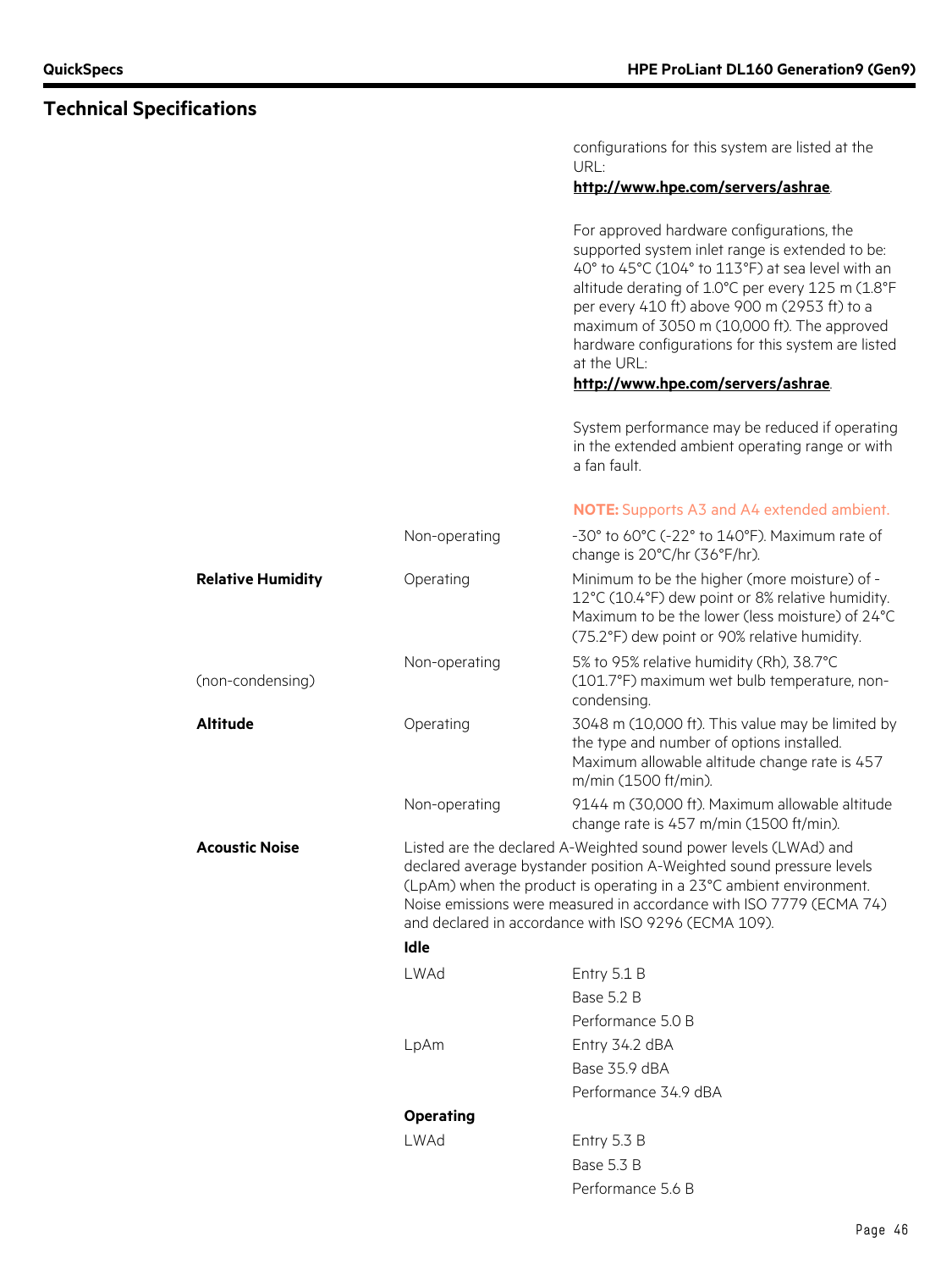|                                            |                                              | LpAm                                           | Entry 36.3 dBA<br>Base 36.2 dBA                                                                                                                                                                                                  |  |  |  |  |
|--------------------------------------------|----------------------------------------------|------------------------------------------------|----------------------------------------------------------------------------------------------------------------------------------------------------------------------------------------------------------------------------------|--|--|--|--|
|                                            |                                              |                                                | Performance 39.7 dBA                                                                                                                                                                                                             |  |  |  |  |
|                                            | <b>Emissions Classification</b>              | <b>FCC Rating</b>                              | Class A                                                                                                                                                                                                                          |  |  |  |  |
|                                            | (EMC)                                        | Normative Standards                            | CISPR 22; EN55022; EN55024; FCC CFR 47, Pt<br>15; ICES-003; CNS13438; GB9254; K22; K24; EN<br>61000-3-2; EN 61000-3-3; EN 60950-1; IEC<br>60950-1                                                                                |  |  |  |  |
|                                            |                                              | statements.                                    | <b>NOTE:</b> Product conformance to cited product specifications is based on<br>sample (type) testing, evaluation, or assessment. This product or family<br>of products is eligible to bear the appropriate compliance logos and |  |  |  |  |
|                                            | <b>HPE Dynamic Smart Number of PCI links</b> | Four                                           |                                                                                                                                                                                                                                  |  |  |  |  |
| Array B140i                                | <b>PCI link rate</b>                         | 4Gb/s                                          |                                                                                                                                                                                                                                  |  |  |  |  |
| <b>Controller</b>                          | <b>Storage protocol support</b>              | <b>SATA</b>                                    |                                                                                                                                                                                                                                  |  |  |  |  |
|                                            | <b>SAS/SATA peak data</b><br>transfer rate   | 6Gb/s                                          |                                                                                                                                                                                                                                  |  |  |  |  |
|                                            | <b>Number of SAS/SATA links</b>              | 10 links                                       |                                                                                                                                                                                                                                  |  |  |  |  |
|                                            | <b>SAS/SATA connectivity</b>                 | 2x4 connectors; 2x1 connectors                 |                                                                                                                                                                                                                                  |  |  |  |  |
|                                            | <b>Expander support</b>                      | No                                             |                                                                                                                                                                                                                                  |  |  |  |  |
|                                            | <b>Drives supported (max)</b>                | Up to 10 Internal Drives                       |                                                                                                                                                                                                                                  |  |  |  |  |
|                                            | <b>RAID support</b>                          | 0, 1, 10, 5 SATA                               |                                                                                                                                                                                                                                  |  |  |  |  |
|                                            | Software management                          | HPE SSA, SMH, SIM                              |                                                                                                                                                                                                                                  |  |  |  |  |
|                                            | Warranty                                     | Server warranty                                |                                                                                                                                                                                                                                  |  |  |  |  |
|                                            | <b>HPE Secure Encryption</b><br>license      | Not Supported                                  |                                                                                                                                                                                                                                  |  |  |  |  |
|                                            | <b>HPE SmartCache License</b>                | Not Supported                                  |                                                                                                                                                                                                                                  |  |  |  |  |
|                                            | <b>HPE Smart Storage</b><br>Administrator    | Supported                                      |                                                                                                                                                                                                                                  |  |  |  |  |
| <b>HPE Embedded Dual Network Interface</b> |                                              | 10Base-T/100Base-TX/1000Base-TX                |                                                                                                                                                                                                                                  |  |  |  |  |
| Port 361i Adapter                          | Compatibility                                | IEEE 802.3 10Base-T                            |                                                                                                                                                                                                                                  |  |  |  |  |
|                                            |                                              | IEEE 802.3ab 1000Base-T                        |                                                                                                                                                                                                                                  |  |  |  |  |
|                                            |                                              | IEEE 802.3u 100Base-TX                         |                                                                                                                                                                                                                                  |  |  |  |  |
|                                            |                                              | IEEE 1588, IEEE 802.1AS                        |                                                                                                                                                                                                                                  |  |  |  |  |
|                                            |                                              | IEEE 802.3az - Energy Efficient Ethernet (EEE) |                                                                                                                                                                                                                                  |  |  |  |  |
|                                            | <b>Data Transfer Method</b>                  | PCI Express v 2.0, 5.0 GT/s, two lanes (x2)    |                                                                                                                                                                                                                                  |  |  |  |  |
|                                            | <b>Controller</b>                            | Intel I350 Powerville                          |                                                                                                                                                                                                                                  |  |  |  |  |
|                                            | <b>Network Transfer Rate</b>                 | 10Base-T (Half-Duplex)                         | 10 Mb/s per port, 40 Mb/s combined                                                                                                                                                                                               |  |  |  |  |
|                                            |                                              | 10Base-T (Full-Duplex)                         | 20 Mb/s per port, 80 Mb/s combined                                                                                                                                                                                               |  |  |  |  |
|                                            |                                              | 100Base-TX (Half-<br>Duplex)                   | 100 Mb/s per port, 400 Mb/s combined                                                                                                                                                                                             |  |  |  |  |
|                                            |                                              |                                                | 100Base-TX (Full-Duplex) 200 Mb/s per port, 800 Mb/s combined                                                                                                                                                                    |  |  |  |  |
|                                            |                                              | 1000Base-TX (Half and<br>Full-Duplex)          | 1000 Mb/s per port, 4000 Mb/s combined                                                                                                                                                                                           |  |  |  |  |
|                                            | Connector                                    | Two RJ-45                                      |                                                                                                                                                                                                                                  |  |  |  |  |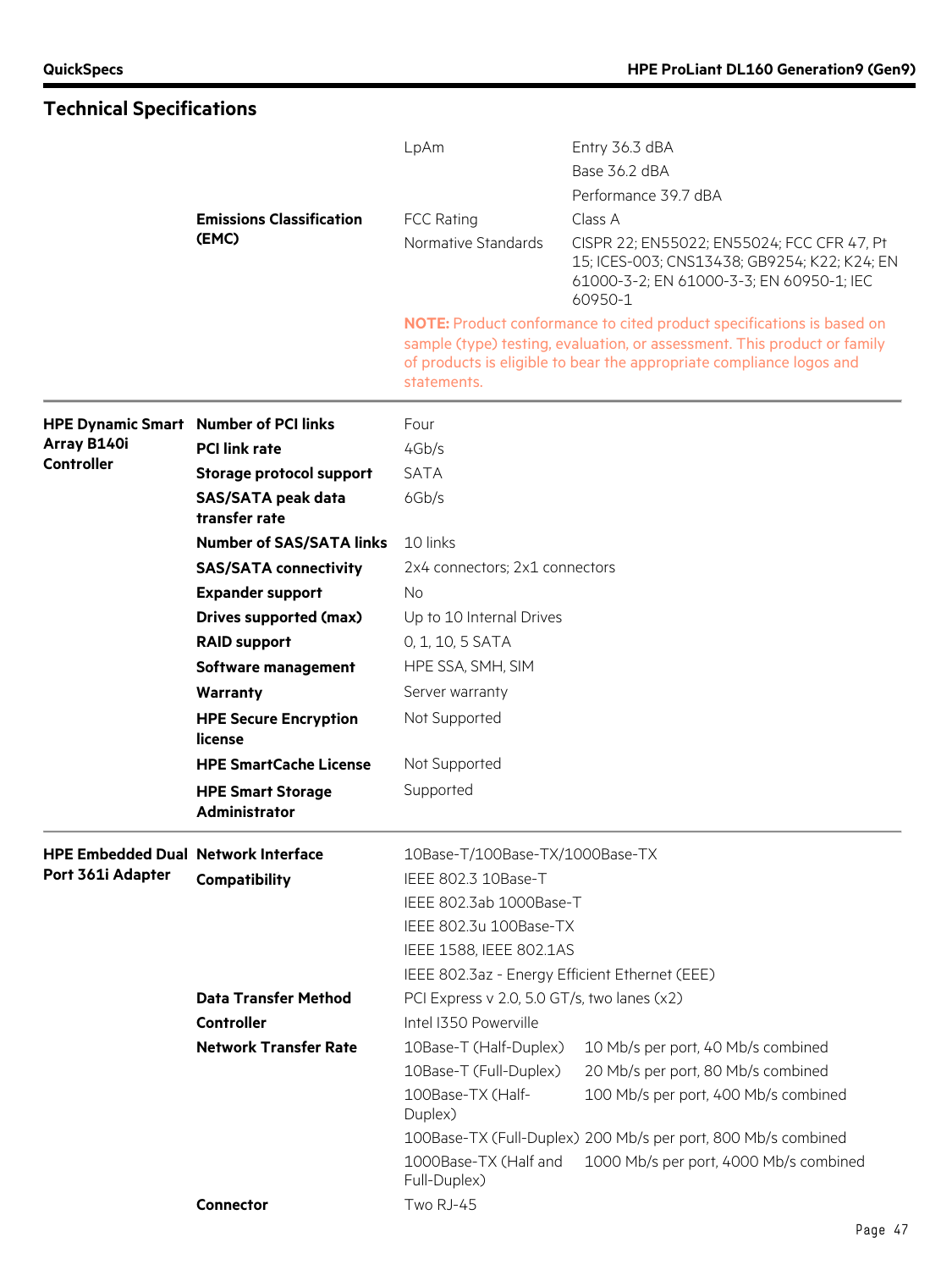|                                                          | <b>Cable Support</b> | 10 Base-T                                                                                                                                                                                                                                                                                           | Categories 3, 4 or 5 UTP; up to 328 ft (100 m)                                                                                                                                                                                                                                                                                                                                     |  |  |  |
|----------------------------------------------------------|----------------------|-----------------------------------------------------------------------------------------------------------------------------------------------------------------------------------------------------------------------------------------------------------------------------------------------------|------------------------------------------------------------------------------------------------------------------------------------------------------------------------------------------------------------------------------------------------------------------------------------------------------------------------------------------------------------------------------------|--|--|--|
|                                                          |                      | 10/100/1000 Base-TX                                                                                                                                                                                                                                                                                 | Category 5 or higher UTP; up to 328 ft (100 m)                                                                                                                                                                                                                                                                                                                                     |  |  |  |
| <b>Environment-</b><br>friendly Products<br>and Approach | Recycling            | End-of-life Management and Hewlett Packard Enterprise offers end-of-life product return, trade-in, and<br>recycling programs, in many geographic areas, for our products. Products<br>returned to Hewlett Packard Enterprise will be recycled, recovered or<br>disposed of in a responsible manner. |                                                                                                                                                                                                                                                                                                                                                                                    |  |  |  |
|                                                          |                      | http://www.hpe.com/recycle                                                                                                                                                                                                                                                                          |                                                                                                                                                                                                                                                                                                                                                                                    |  |  |  |
|                                                          |                      |                                                                                                                                                                                                                                                                                                     | The EU WEEE directive (2002/95/EC) requires manufacturers to provide<br>treatment information for each product type for use by treatment facilities.<br>This information (product disassembly instructions) is posted on the<br>Hewlett Packard Enterprise web site. These instructions may be used by<br>recyclers and other WEEE treatment facilities as well as Hewlett Packard |  |  |  |

#### **<http://www.hpe.com/recycle>**

Enterprise equipment.

Enterprise OEM customers who integrate and re-sell Hewlett Packard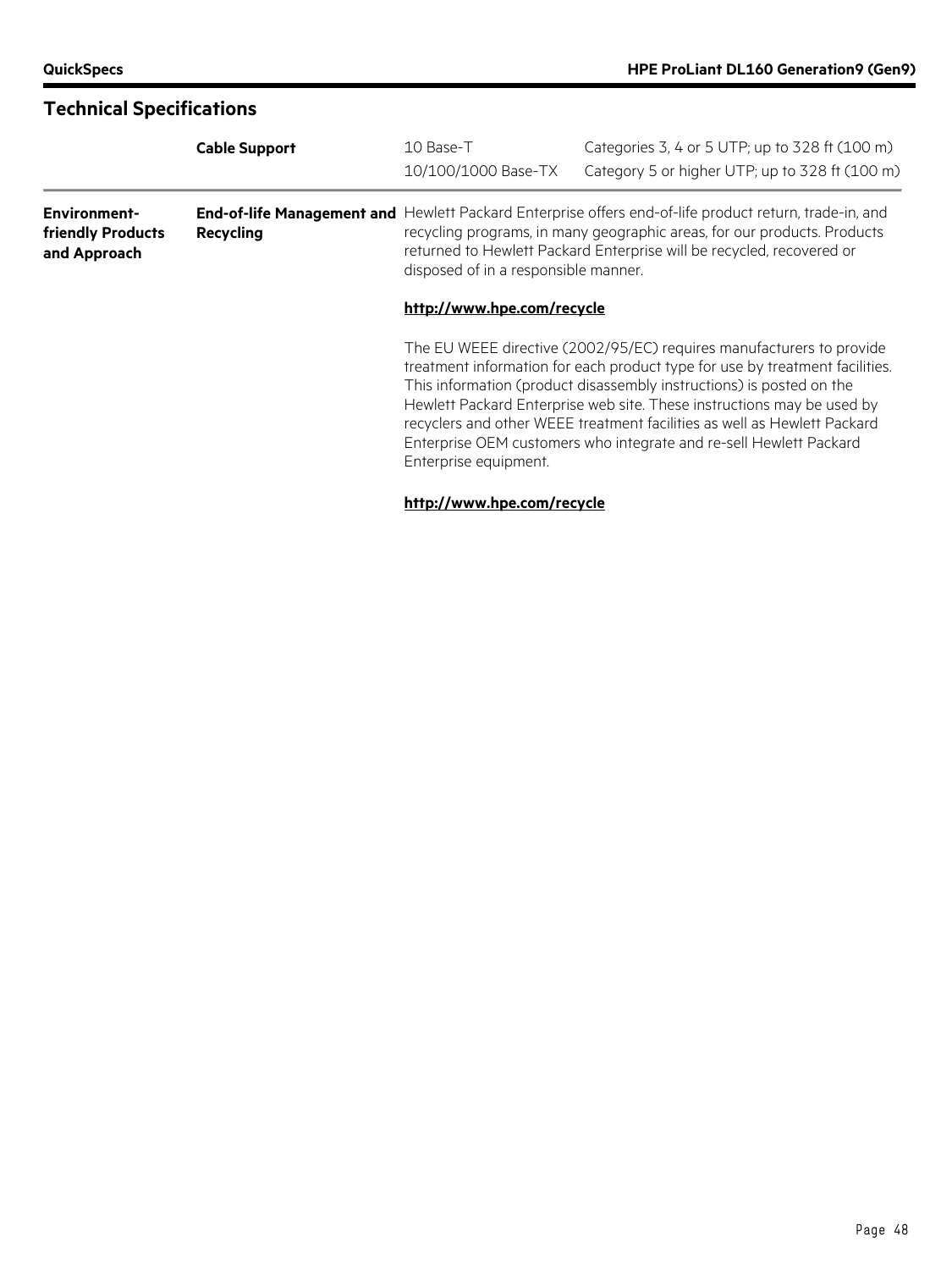### **Summary of Changes**

| <b>Date</b> | <b>Version History</b> | <b>Action</b> | <b>Description of Change</b>                                                                                                                                                                     |
|-------------|------------------------|---------------|--------------------------------------------------------------------------------------------------------------------------------------------------------------------------------------------------|
| 25-Sep-2017 | From Version 27 to 28  | Added         | Added new Solid State Drives offering to the HPE Drives section.                                                                                                                                 |
|             |                        | Changed       | Core Options and Additional Options were revised.                                                                                                                                                |
|             |                        | Removed       | Obsolete SKUs were removed from the QuickSpecs.                                                                                                                                                  |
| 7-Aug-2017  | From Version 26 to 27  | Added         | Added new Solid State Drives offering to the HPE Drives section.                                                                                                                                 |
| 11-Jul-2017 | From Version 25 to 26  | Changed       | Operating Systems and Virtualization Software Support for ProLiant<br>Servers section was revised.                                                                                               |
| 5-Jun-2017  | From Version 24 to 25  | Added         | Added new Solid State Drives offering to the HPE Drives section.<br>New HPE Networking options were added.                                                                                       |
| 8-May-2017  | From Version 23 to 24  | Added         | Added support for ClearOS in Operating Systems and Virtualization<br>Software Support for ProLiant Servers and Optional Features<br>sections.                                                    |
|             |                        | Changed       | HPE Drives was revised.                                                                                                                                                                          |
|             |                        | Removed       | Obsolete SKUs were removed from the QuickSpecs.                                                                                                                                                  |
| 27-Mar-2017 | From Version 22 to 23  | Added         | Added new Hard Drives.                                                                                                                                                                           |
| 17-Feb-2017 | From Version 21 to 22  | Changed       | HPE Memory section under Core Options was revised.                                                                                                                                               |
| 13-Feb-2017 | From Version 20 to 21  | Added         | Added new HDD and SSD offering to the HPE Drives section.                                                                                                                                        |
|             |                        | Changed       | HPE InfiniBand, HPE Converged Infrastructure Management<br>Software, and HPE USB and SD Options were revised.                                                                                    |
|             |                        | Removed       | SKUs 769503-B21, 769504-B21, and 769505-B21 were removed<br>from the Pre-configured Models section.                                                                                              |
|             |                        |               | Obsolete SKUs were removed from the HPE Processors section.                                                                                                                                      |
| 28-Nov-2016 | From Version 19 to 20  | Added         | Added new Hard Drives offering.                                                                                                                                                                  |
|             |                        | Changed       | Maximum Internal Storage and HPE Tape Backup were revised.                                                                                                                                       |
|             |                        | Removed       | Obsolete SKUs were removed from the QuickSpecs.                                                                                                                                                  |
| 28-Oct-2016 | From Version 18 to 19  | Removed       | Obsolete Hard Drives were removed.                                                                                                                                                               |
| 26-Sep-2016 | From Version 17 to 18  | Added         | Added new 10TB SATA LFF hard drives offering.                                                                                                                                                    |
|             |                        | Changed       | Maximum Internal Storage, HPE Storage Options, and HPE Disk<br>Storage Systems were revised.                                                                                                     |
|             |                        | Removed       | Obsolete SKUs were removed from the QuickSpecs.                                                                                                                                                  |
| 10-Jun-2016 | From Version 16 to 17  | Removed       | HPE Dual 32GB microSD Enterprise Midline USB Kit was removed<br>from the QuickSpecs.                                                                                                             |
| 6-Jun-2016  | From Version 15 to 16  | Added         | Added new HDD offering to the HPE Drives section.<br>Added new options to the HPE PCIe Workload Accelerator Options,<br>HPE Disk Backup, and HPE Disk Storage Systems.                           |
|             |                        | Changed       | Memory, Memory Protection, Interfaces, and HPE Converged<br>Infrastructure Management Software were revised.                                                                                     |
| 6-May-2016  | From Version 14 to 15  | Changed       | Maximum Internal Storage, Upgradeability, Memory, and Technical<br>Specifications sections were revised.                                                                                         |
| 8-Apr-2016  | From Version 13 to 14  | Changed       | HPE Processors section was revised.                                                                                                                                                              |
| 31-Mar-2016 | From Version 12 to 13  | Added         | Added new HPE Smart Memory 2400 MHz memory,<br>Intel Xeon E5-2600v4 processor support, new HPE Trusted Platform<br>Module (TPM) 2.0, new 900W AC/ 240VDC power supply, and new<br>HDD offerings. |
|             |                        | Changed       | Maximum Internal Storage, Power Supplies, Upgradeability,<br>Embedded Management, Security, Service and Support, Pre-<br>configured Models, and Memory sections were revised.                    |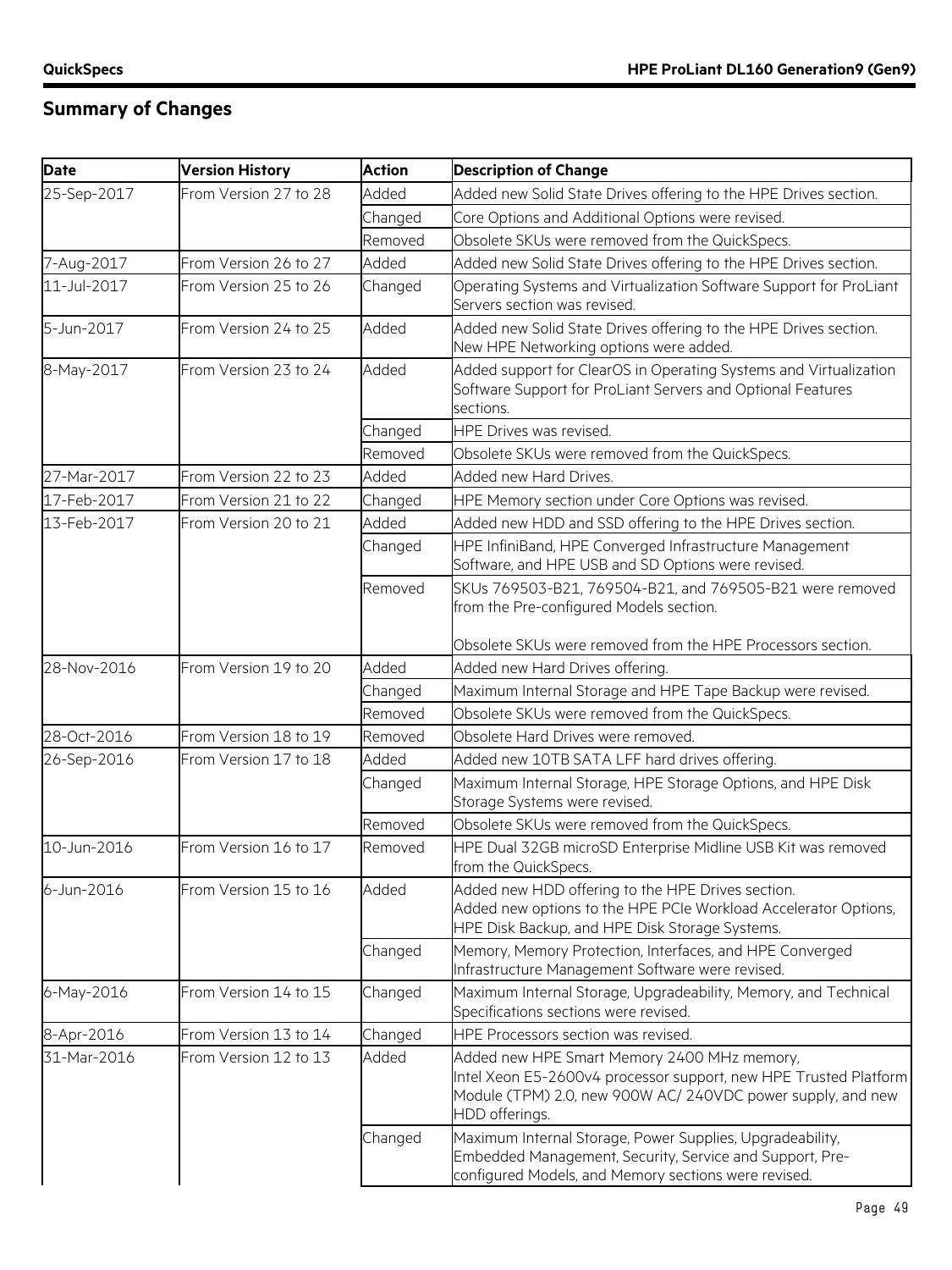### **Summary of Changes**

|             |                       | Removed | Obsolete SKUs were removed from the QuickSpecs.                                                                                                                                                                               |
|-------------|-----------------------|---------|-------------------------------------------------------------------------------------------------------------------------------------------------------------------------------------------------------------------------------|
| 16-Feb-2016 | From Version 11 to 12 | Added   | New HDD offering was added to HPE Drives.                                                                                                                                                                                     |
|             |                       | Changed | HPE Power Supplies, HPE Data Center Racks, and HPE Power<br>Distribution Units (PDUs) were revised.                                                                                                                           |
|             |                       | Removed | Obsolete SKUs were removed from the QuickSpecs.                                                                                                                                                                               |
| 17-Dec-2015 | From Version 10 to 11 | Added   | Smart Buy models were added to the NA version.                                                                                                                                                                                |
| 1-Dec-2015  | From Version 9 to 10  | Added   | New HDD offering was added to HPE Drives.                                                                                                                                                                                     |
|             |                       |         | New options added to HPE PCIe Workload Accelerator Options, HPE<br>Disk Backup, and HPE Disk Storage Systems.                                                                                                                 |
|             |                       | Changed | On System Management Chipset, Maximum Internal Storage,<br>Embedded Management, and Server utilities were revised.                                                                                                            |
|             |                       |         | Product images were updated.                                                                                                                                                                                                  |
|             |                       | Removed | Obsolete SKUs were removed from the QuickSpecs.                                                                                                                                                                               |
| 28-Sep-2015 | From Version 8 to 9   | Added   | Added new 6Gb SATA Solid State Drives.<br>Added new HP OneView management software.                                                                                                                                           |
|             |                       | Removed | Obsolete SKUs were removed from the QuickSpecs.                                                                                                                                                                               |
| 17-Aug-2015 | From Version 7 to 8   | Added   | New Solid Stated Drives offering was added to Core Options.                                                                                                                                                                   |
|             |                       | Removed | Obsolete SKUs were removed from QuickSpecs.                                                                                                                                                                                   |
| 1-Jun-2015  | From Version 6 to 7   | Added   | New Hard Drives were added to Core Options.<br>HP OneView LTUs were added to HP Converged Infrastructure<br>Management Software.<br>New RDX+ external backup options were added.                                              |
|             |                       | Changed | Maximum Internal Storage was revised.                                                                                                                                                                                         |
|             |                       | Removed | Obsolete SKUs were removed from QuickSpecs.                                                                                                                                                                                   |
| 30-Mar-2015 | From Version 5 to 6   | Added   | New Hard Drives offering.<br>Optional Software added to HP Storage Controllers.                                                                                                                                               |
|             |                       | Changed | HP Memory, HP Power Supplies, HP Storage Controllers, and HP Disk<br>Storage Systems were revised.                                                                                                                            |
| 9-Feb-2015  | From Version 4 to 5   | Added   | Added Network controller, new HP Drives, and new G4 UPS models.                                                                                                                                                               |
|             |                       | Changed | HP Drives, HP Tape Backup, HP Disk Backup, HP Rack Mount<br>Consoles, KVM Switches, and Keyboards, HP Uninterruptible Power<br>Systems (UPS), HP Networking, and HP Power Distribution Units<br>(PDUs) sections were revised. |
| 1-Dec-2014  | From Version 3 to 4   | Changed | Changes made throughout the entire QuickSpecs.                                                                                                                                                                                |
| 13-Oct-2014 | From Version 2 to 3   | Added   | 6G SATA Enterprise Value G1 Solid State Drives were added to the<br>Core Option section.                                                                                                                                      |
|             |                       |         | HPE PCIe Workload Accelerator Options and HPE USB and SD<br>options were added to the Additional Options section.                                                                                                             |
|             |                       | Changed | Standard Features and Optional Features sections were revised.                                                                                                                                                                |
| 19-Sep-2014 | From Version 1 to 2   | Changed | Changes made throughout the entire QuickSpecs.                                                                                                                                                                                |